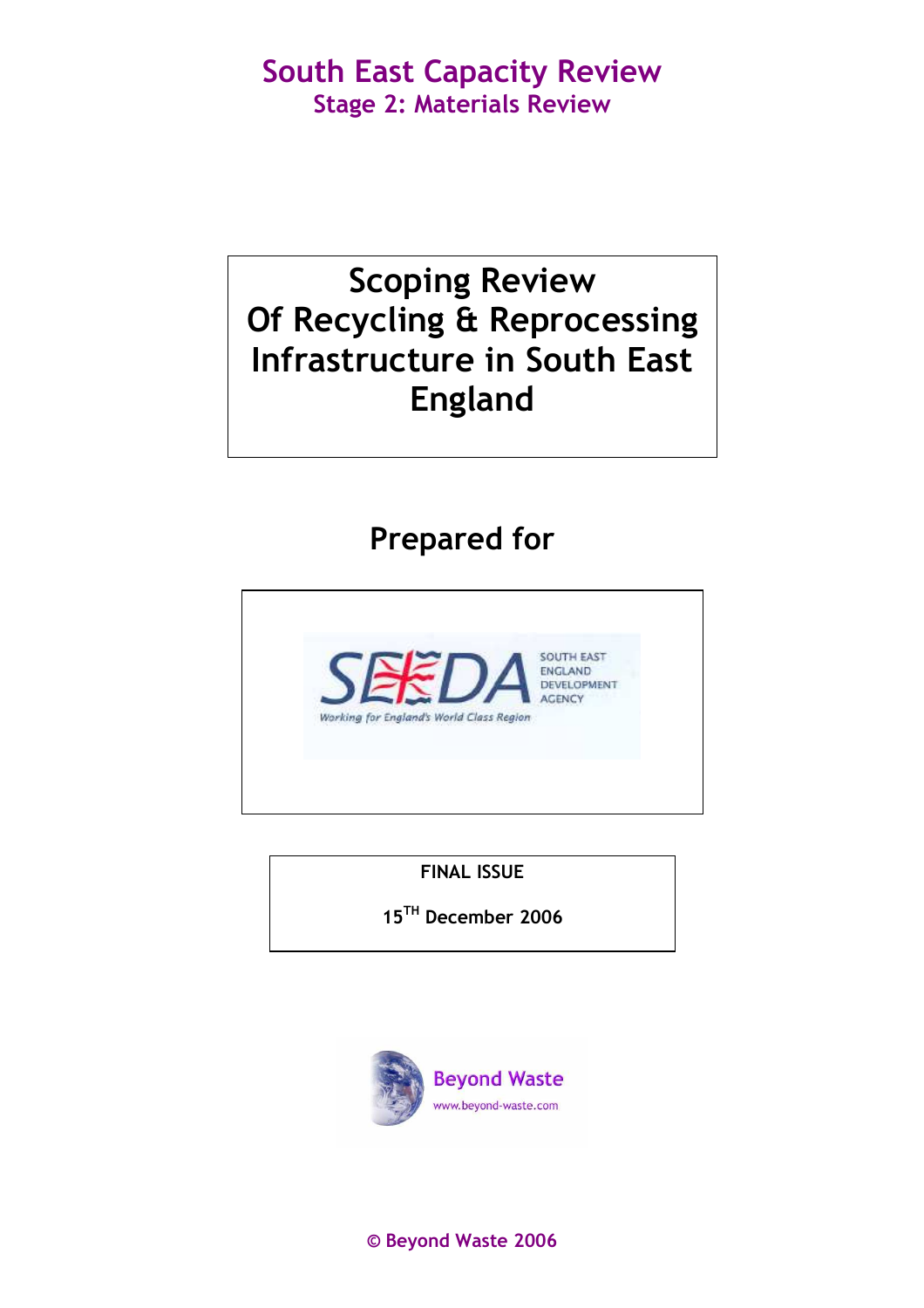### Acknowledgements

Beyond Waste gratefully acknowledges the time and valuable input given by the companies and individuals interviewed as part of this project. Special appreciation and gratitude is expressed to the following:

| <b>Paper/Card Sectors</b>                                                                                                             |                                                                                                             | <b>WEEE Sector</b>                                                                                                                                                            |                                                                                                                 |
|---------------------------------------------------------------------------------------------------------------------------------------|-------------------------------------------------------------------------------------------------------------|-------------------------------------------------------------------------------------------------------------------------------------------------------------------------------|-----------------------------------------------------------------------------------------------------------------|
| Alan Biggs<br>$\bullet$<br>Jeremy Trevethick<br>٠<br>Ted McDyre<br>$\bullet$<br>Stan Hodgkinson<br>$\bullet$<br><b>Andrew Perkins</b> | Smurfit Kappa<br>St Regis Paper<br>Severnside<br><b>SCA Recycling</b><br>Aylesford Newsprint                | <b>Chris Edwards</b><br>$\bullet$<br>Jonathan Perry<br>Phillip Morton/<br>$\bullet$<br><b>Wayne Copley</b><br><b>Graeme Carus</b><br>$\bullet$<br>James Skidmore<br>$\bullet$ | <b>MDJ Light Brothers</b><br>Dell Computers<br><b>REPIC</b><br><b>EMR</b><br><b>VALPAK</b>                      |
| <b>Glass Sector</b><br><b>Brian Head</b><br>Adam Day<br>Stefan Michel<br><b>Andy Summers</b><br>Jim Powell<br><b>Peter Roberts</b>    | Berrymans<br>Day Aggregates<br>Crystalline<br>Tarmac<br>O-I Manufacturing<br><b>Corby Bottlers</b>          | <b>ELV Sector</b><br>Peter Foote<br>$\bullet$<br>Geoff Bridges<br>$\bullet$<br><b>Graeme Carus</b><br>$\bullet$                                                               | C D Jordans<br>G.W Bridges<br><b>EMR</b>                                                                        |
| <b>Plastics Sector</b><br>Ron Wilkinson<br>Alyson Goddard<br>٠<br>Roger Morton<br>Phil Gepheart.                                      | <b>Associated Polymer</b><br>Resources<br>C Baylis Recycling<br>Axion Recycling<br><b>Bestway Recycling</b> | <b>Tyre Sector</b><br>Ryan Mifflin<br>$\bullet$<br>John Bramwell<br>$\bullet$<br>Debbie Gilbertson<br>$\bullet$<br><b>Barry Stocker</b><br>$\bullet$                          | Sapphire Energy<br><b>Charles Lawton</b><br>Waste Solutions/<br>Credential Environmental<br>Murfitts Industries |
| <b>Wood Sector</b><br><b>Andrew Ellis</b><br>John Pitts                                                                               | Slough Heat & Power<br>The Woodhorn Group                                                                   |                                                                                                                                                                               |                                                                                                                 |

### **Disclaimer**

Richard Mehmet Brighton & Hove Wood

Project

While Beyond Waste believes that the information and opinions given in this work are sound, all parties must rely upon their own skill and judgement when making use of it. The findings and conclusions given in this report are based substantially on information provided by third parties. Therefore Beyond Waste does not make any claims or warranty, expressed or implied, as to the accuracy or completeness of the information contained in this report and assumes no liability for it.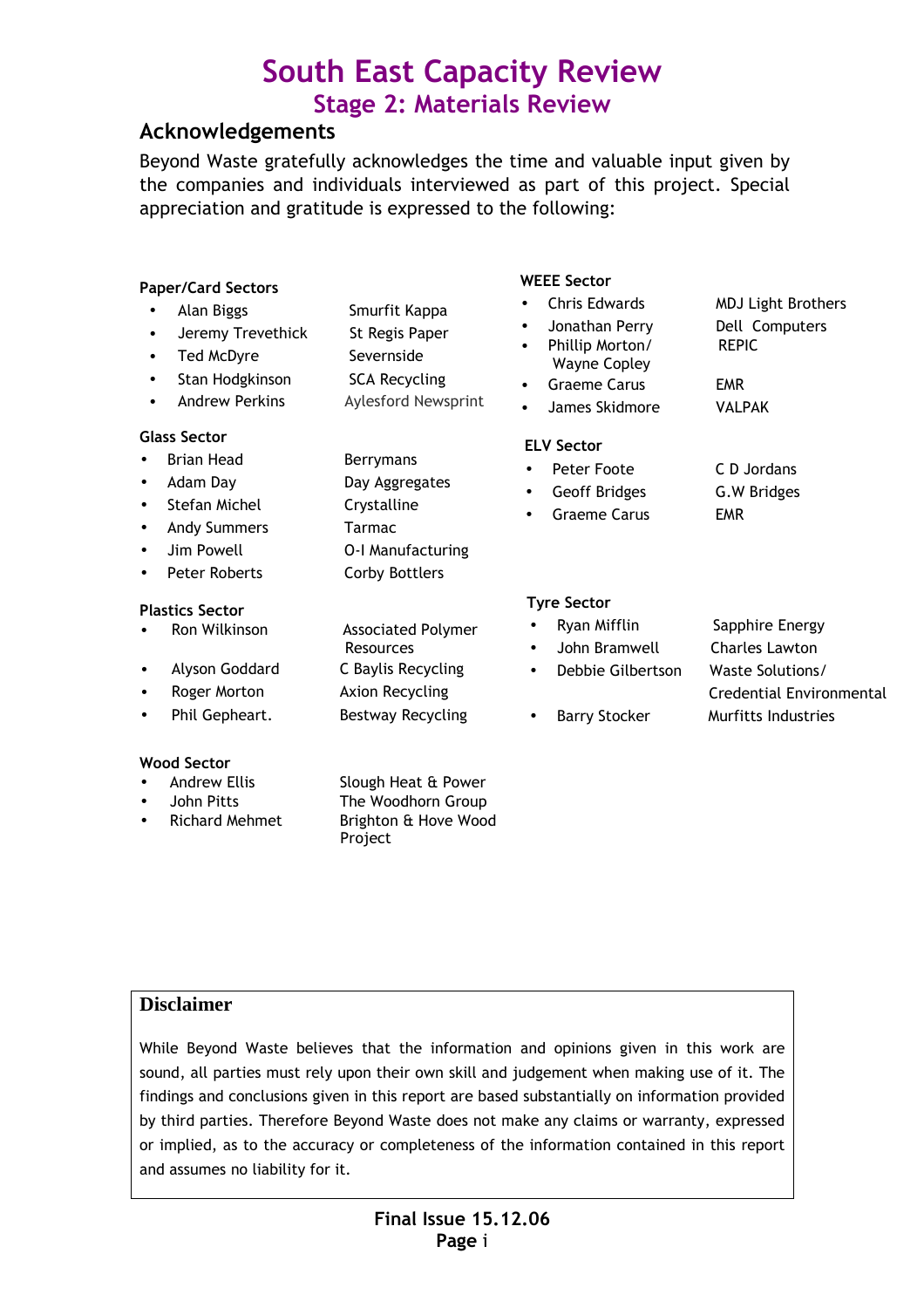### Table of Contents

| Introduction                    |    |
|---------------------------------|----|
| <b>Project Structure</b>        |    |
| Methodology                     | 2  |
| <b>Cardboard Sector Profile</b> | 5  |
| <b>Paper Sector Profile</b>     | 8  |
| <b>Glass Sector Profile</b>     | 10 |
| <b>Plastic Sector Profile</b>   | 17 |
| <b>Wood Sector Profile</b>      | 27 |
| <b>WEEE Sector Profile</b>      | 34 |
| <b>ELV Sector Profile</b>       | 41 |
| <b>Tyre Sector Profile</b>      | 47 |
| <b>Material Review Summary</b>  | 52 |
| Appendix 1                      | 54 |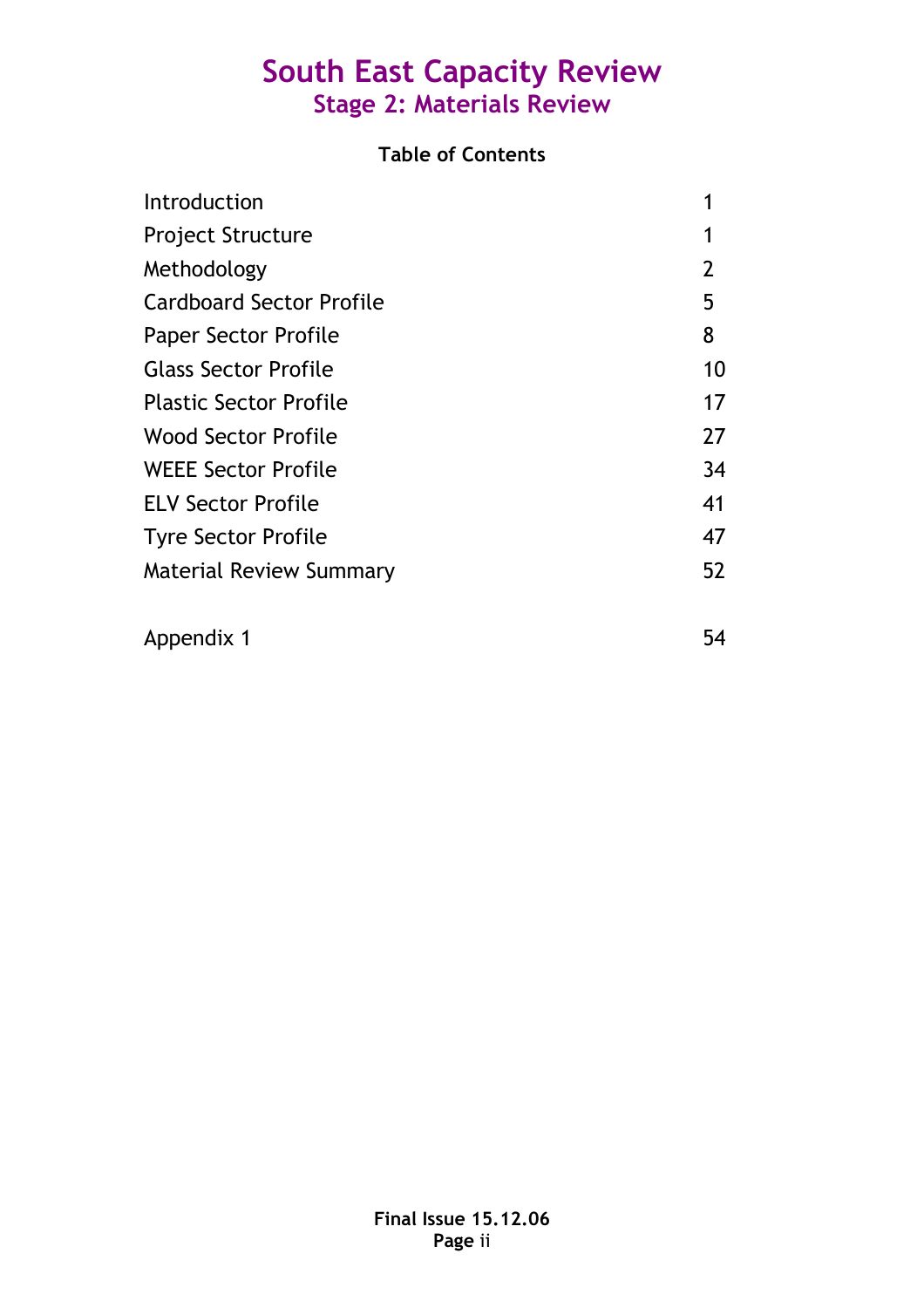### List of Figures

- Figure 1 Conceptual Supply Chain
- Figure 2 Example Glass Supply Chain
- Figure 3 Example Plastics Supply Chain
- Figure 4 Example Wood Chip Supply Chain

### List of Maps

- Map 1: Notional Cardboard Flows
- Map 2: ELV fragmentiser catchments (90 minute isochrone)

### List of Tables

- Table 1 Data Sources Used to Identify Recyclers & Reprocessors in South East
- Table 2 Steps in the Cardboard Supply Chain
- Table 3 Regional Cardboard Reprocessing Capacity (2005)
- Table 4 Regional Locations of Supply Chain Facilities
- Table 5 Steps in the Paper Supply Chain
- Table 6 Regional Newspaper Reprocessing Capacity (2005)
- Table 7 Regional Paper Reprocessing Capacity (2005)
- Table 8 Activities of Accredited Glass Reprocessors in the South East
- Table 9 Activities of Other Players in Regional Glass Supply Chain
- Table 10 Overview of Regional Capacity
- Table 11 Select Plastic Applications & Prospects
- Table 12 Survey Outputs on Regional Plastic Supply Chain
- Table 13 Number of Players in Regional Plastic Supply Chain
- Table 14 Wood Capacity Review
- Table 15 Capacity of Players in Regional Wood Supply Chain
- Table 16 Considerations for Designating CA Sites as DCPs
- Table 17 WEEE Management Capacity in the South East Region (2005)
- Table 18 WEEE Processing Capacity (planned & existing)
- Table 19 Composition of WEEE (ICER status report)
- Table 20 CRT Arisings & Fate (ICER status report)
- Table 21 Estimated Capacity of Primary ELV Players in Region
- Table 22 Fate of Used Tyres in UK (2004 Data)
- Table 23 Regional Tyre Supply Chain Capacity (tonnes)
- Table 24 Aggregated Totals for Regional Supply Chain Capacity
- Table 25 Factors Affecting CCM Reprocessing Sector
- Table 26 Capacity Gains & Losses in Europe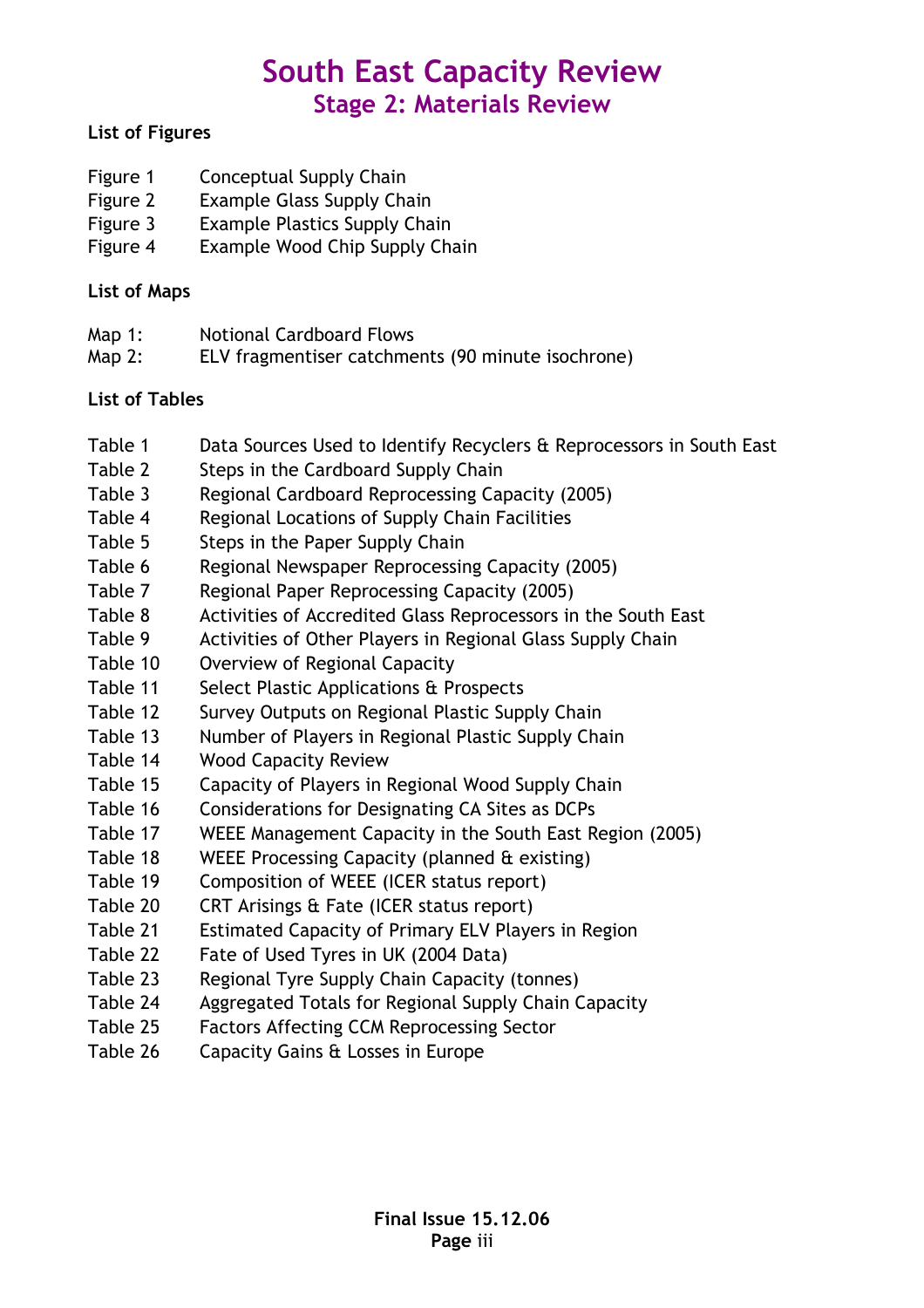### Introduction

The South East England Regional Development Agency commissioned Beyond Waste to undertake a scoping review of recycling and reprocessing capacity and associated infrastructure within the region. The key aim of the project is to assess current regional capacity for recycling and reprocessing, identify possible gaps and needs for future capacity within the region for the following materials:

- 1. Paper/Card
- 2. Glass
- 3. Plastic
- 4. Wood
- 5. WEEE
- 6. ELV
- 7. Tyres

### Project Structure



This report summarises the findings of our work on Stage 2 of the project focussed on materials.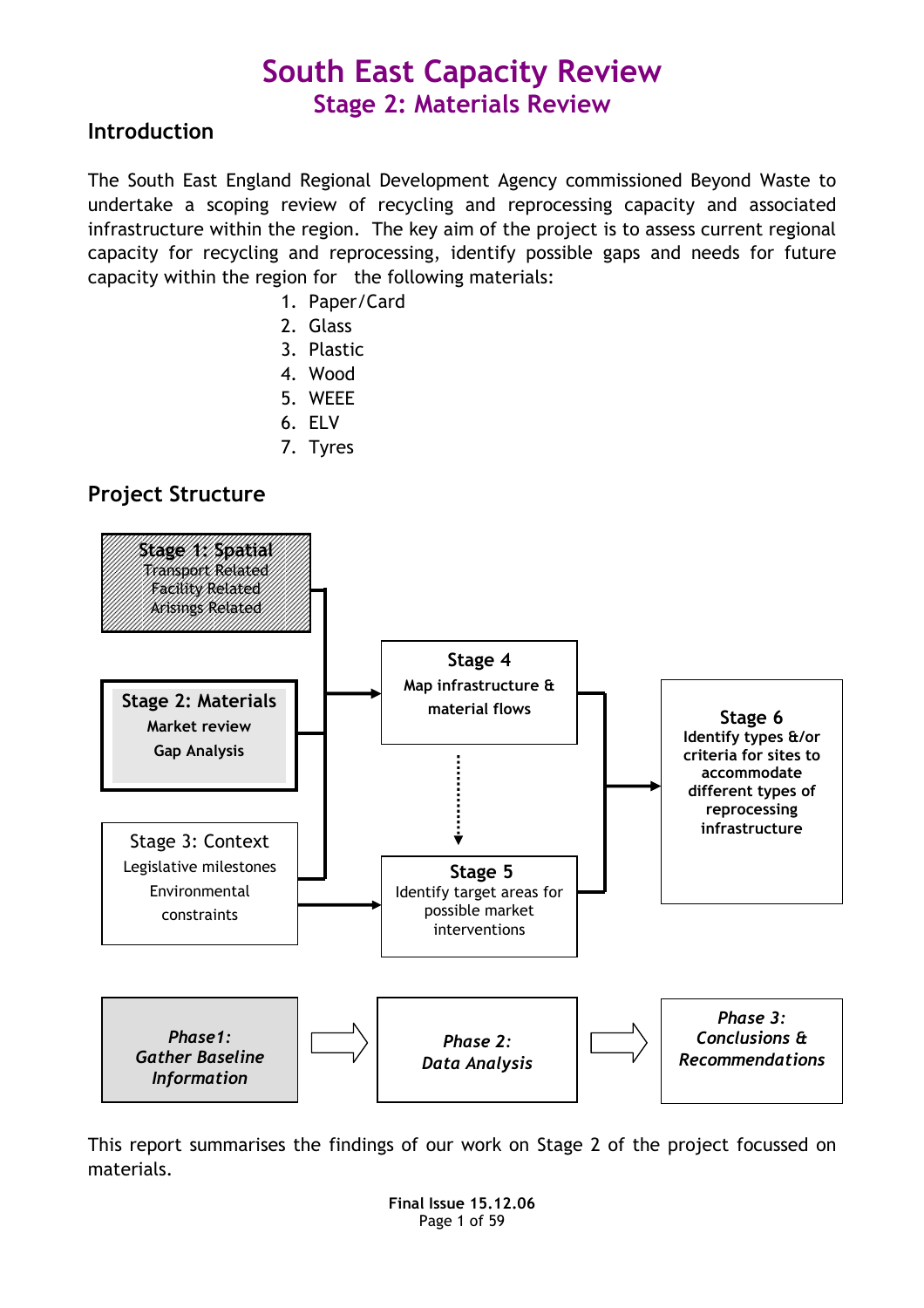This draws on a survey of operators within the region undertaken during October and November 2005, the WMDG Vision Event held at the end of November 2005 and subsequent in depth discussions with sector players on a material by material basis. From this, seven detailed material sector profiles have been generated on which the summary report is based.

### Methodology

 $\overline{a}$ 

We undertook a material-by-material analysis of the recycling and reprocessing sector within the South East region to establish baseline conditions of the second-life material supply chain. The term 'second-life' has been used throughout this project as the term 'secondary' might be construed to imply that such materials are subordinate to 'primary' materials.

This was based on an operator-by-operator telephone survey carried out over October and November 2005. Operators were identified through searches of:

- 1. The Environment Agency list of reprocessors accredited for the purposes of the packaging regulations
- 2. Interrogation of web based data sources listed in Table 1
- 3. Responses to a survey of local authorities which identified recyclers and reprocessors receiving materials from the MSW stream for onward recycling.

All operators with addresses located within the South East were identified. Listed operators were contacted by telephone. A telephone survey was undertaken of those operators who declared themselves to be operating as pre-processors, reprocessors or fabricators.

Operators identified through the local authority survey were surveyed regardless of whether the receiving facility was located within the South East so that flows of MSW sourced recyclables could be mapped.

Through this reprocessor and recycler profiles were compiled.<sup>1</sup> These profiles were then aggregated to develop a profile for the material sector. These profiles were then subject to peer review.

A generic model was developed to cover all points in the second-life material supply chain (see Figure 1). Operators were then classified against this. Where operators carried out reprocessing activities information on site size and plant capacity was also elicited so that footprints for different types of facilities could be developed.

<sup>1</sup> Because of the commercial sensitivity of some of the information provided by individual companies during the course of the survey these company specific profiles have been retained by the consultant.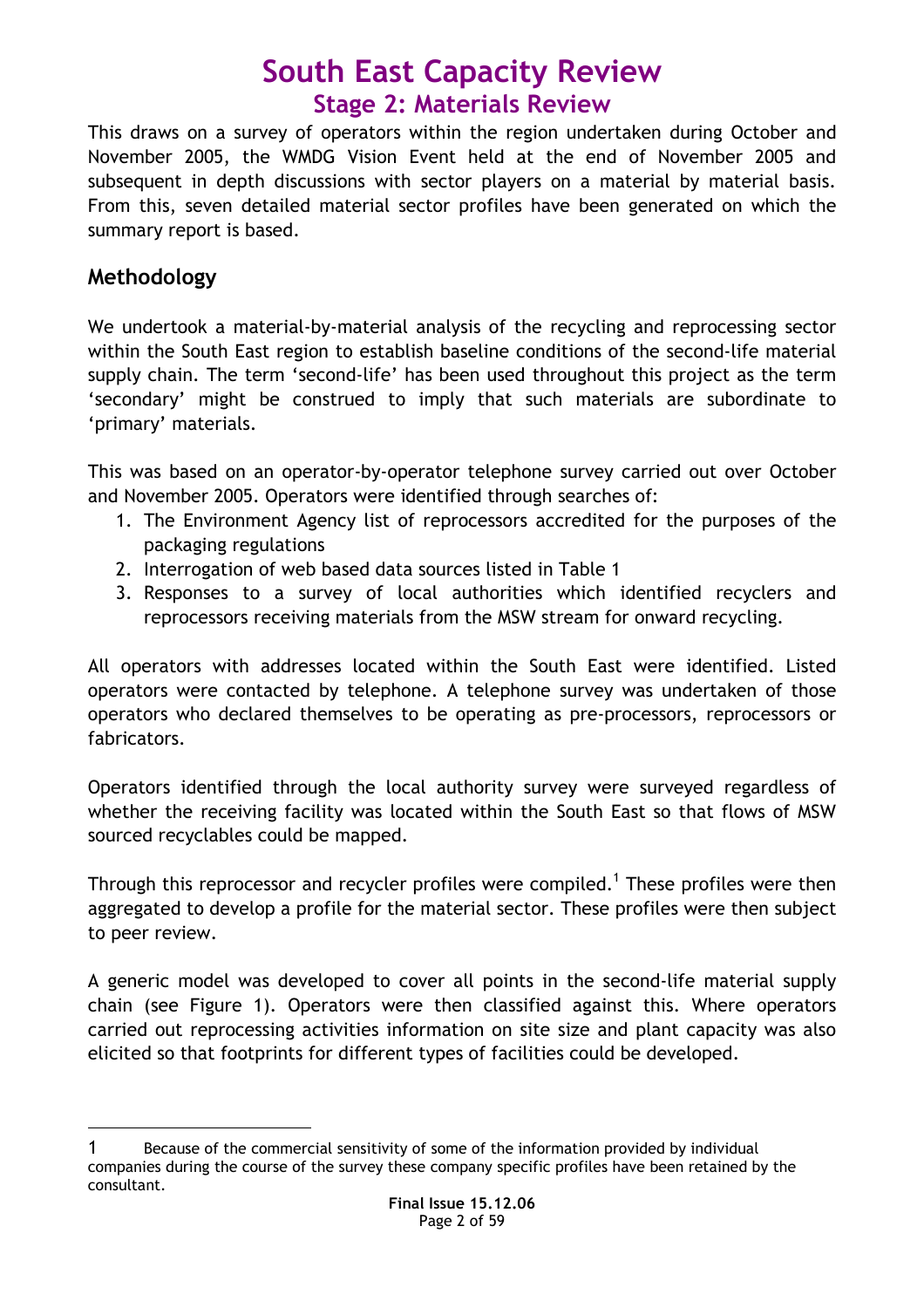| <b>Source</b>                        | <b>Material Type</b>      | <b>Format</b>                                                                                 |
|--------------------------------------|---------------------------|-----------------------------------------------------------------------------------------------|
| <b>Environment Agency Accredited</b> | Packaging                 | http://www.environment-                                                                       |
| Reprocessors                         |                           | agency.gov.uk/business/444304/444641/136872/508243/?version=1⟨=_e                             |
| Project Integra Waste Exchange       | Various                   | http://www.integra.org.uk/wastedirectory/companies/companydetail36.html                       |
| Directory                            |                           |                                                                                               |
| <b>Environment Agency Waste</b>      | Various                   | http://www.environment-agency.gov.uk/commondata/acrobat/waste_recycling_directory_for_ha      |
| Minimisation & Recycling Directory   |                           |                                                                                               |
| <b>WRAP Recycled Products Guide</b>  | Various                   | http://www.recycledproducts.org.uk/                                                           |
| Tyre Industry Council Responsible    | <b>Tyres</b>              | http://www.tyresafety.co.uk/                                                                  |
| Recycler Scheme                      |                           |                                                                                               |
| Letsrecycle.com                      | Various                   | http://www.letsrecycle.com/directory/index.jsp                                                |
| The waste book                       | Various                   | http://www.recycle.mcmail.com/                                                                |
| Sustainlite scheme                   | Lamps (WEEE)              | http://www.sustainalite.co.uk/accredited.html                                                 |
| <b>WRAP Wood Project</b>             | Wood                      | Appendix                                                                                      |
| <b>ICER Directory of Recyclers</b>   | WEEE recyclers and        | http://www.icer.org.uk/direct.htm                                                             |
|                                      | refurbishers              |                                                                                               |
| <b>British Plastics Federation</b>   | <b>Plastics Recyclers</b> | Hard copy listing of membership                                                               |
| E Generation Recycling Directory     | Various                   | http://www.egeneration.co.uk/centre/services/rb/search.asp?accepted=T&search_output=&recycle= |
|                                      |                           | T&wanted=T&rb_type_id=6&description=&rb_subtype_id=0&county_id=0&x=27&y=3                     |
| Applegate                            | Various                   | http://www.applegate.co.uk/indexes/products/all-r.htm                                         |
| Confederation of Paper Industries    | Paper                     | http://www.paper.org.uk/recoveredsector/members/southeast.htm                                 |
| Recovered Paper Member Directory     |                           |                                                                                               |
| Corporate Environmental Advisory     | Various                   | http://www.ceac.co.uk/waste__recycling.html#Consultancy                                       |
| Centre                               |                           |                                                                                               |
| Oxford Brookes Environmental         | Various                   | http://www.brookes.ac.uk/eie/recycl.htm                                                       |
| <b>Information Exchange</b>          |                           |                                                                                               |
| ReMade Kent & Medway.Local           | Various                   | http://www.remade-kentmedway.co.uk/remade/docs/services/kent_profile.html#                    |
| Waste Recyclers/Reprocessors         |                           |                                                                                               |
| SEEDA Directory of Environmental     | Various                   | Pdf                                                                                           |
| Industries in South East             |                           |                                                                                               |
| DTI directory of companies           | Fridge Recyclers          | http://164.36.164.20/cqi-bin/wr/search.pl                                                     |
| involved in disposal and storage of  |                           |                                                                                               |
| refrigeration equipment              |                           |                                                                                               |

Table 1:Data Sources Used to Identify Recyclers & Reprocessors in South East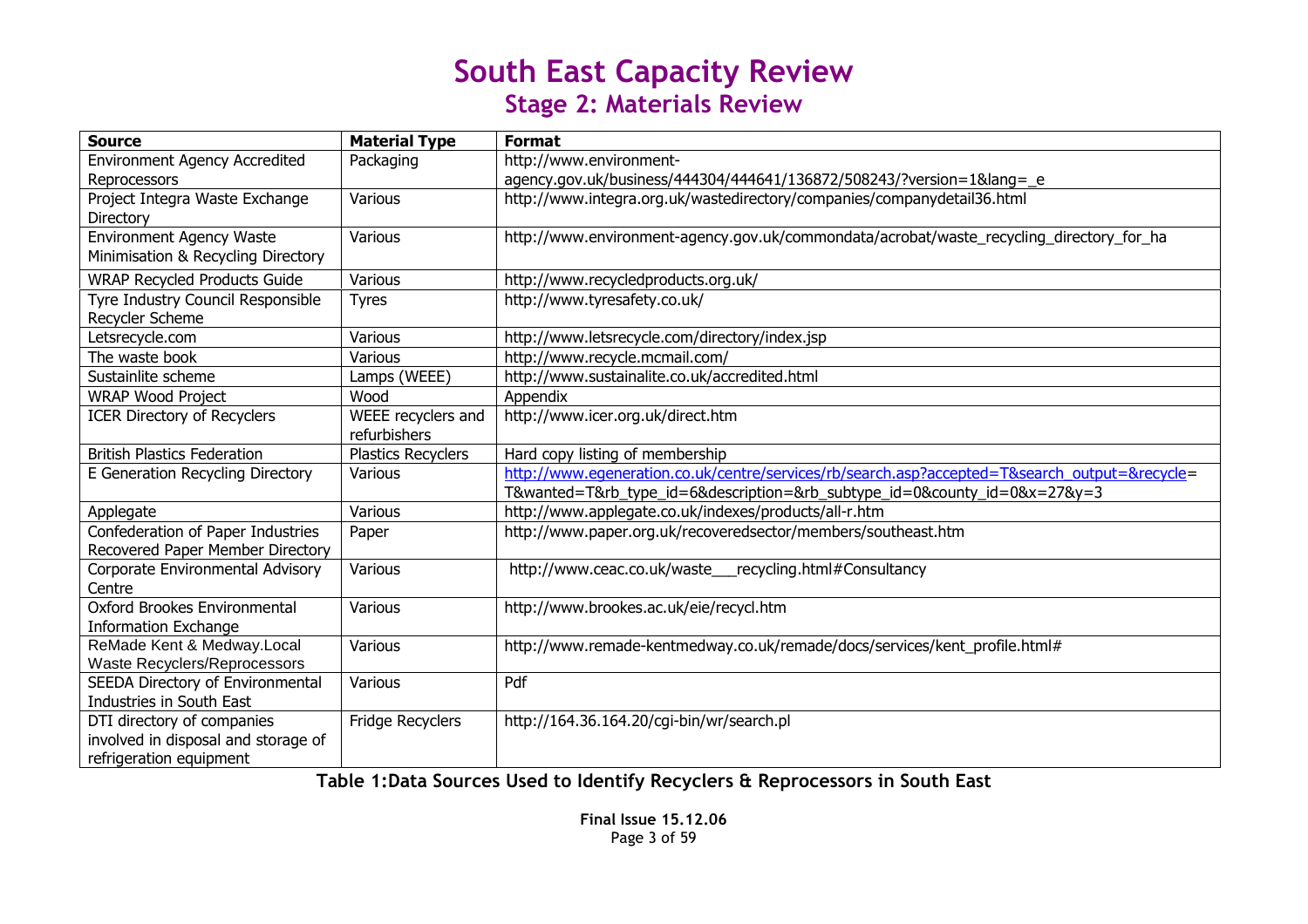Figure 1: Conceptual Supply Chain



### Analytical Framework

 A 5 stage model has been developed for the recycling chain as detailed above. This structure has been applied to each priority material to establish the size and distribution of capacity at each point in the chain. It is recognised that some routes combine steps in the chain. For example newspaper recycling to newsprint may go direct from Collection to Reprocessing & Fabrication.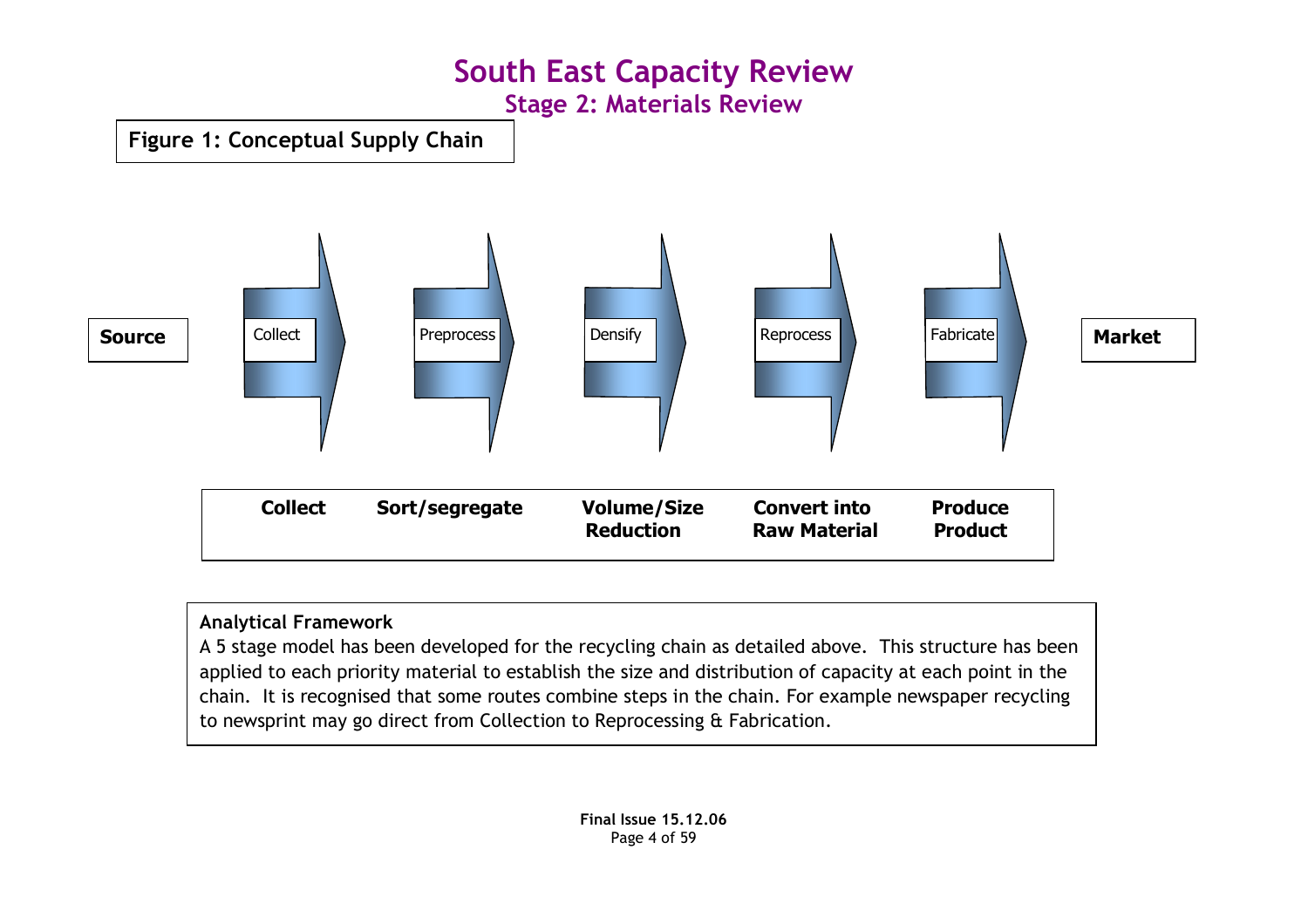### South East Capacity Review Stage 2: Materials Review Cardboard Sector Profile

#### The Recycling Process

The cardboard fabrication stage is a two-stage process - the sheet feeder supplying corrugated cardboard material (CCM) and a sheet plant converting CCM into boxes. These stages may be carried out in a single integrated plant or in two separate plants, as is the case for Smurfit/Kappa. The vertical integration of the businesses guarantees supply to the mills but all companies trade raw materials and manufactured CCM outside of business boundaries where logistics make it beneficial. There is some export of surplus but this generally occurs where materials is collected outside the region.

| <b>Collect</b> | <b>Densify/Bulk</b> | <b>Preprocess</b> | <b>Reprocess</b> | <b>Fabricate</b> | <b>Market</b> |
|----------------|---------------------|-------------------|------------------|------------------|---------------|
| Corrugated     | Baling              | Pulp & Clean      | Corrugated       | Corrugated       | Display &     |
| Packaging      |                     |                   | Case             | Board (sheet     | Transit       |
| from C&I       |                     |                   | <b>Materials</b> | feeder) to       | Packaging     |
|                |                     |                   | Production       | Boxes (sheet     |               |
|                |                     |                   | (CCM)            | plant)           |               |

Table 2: Steps in the Second life Cardboard Supply Chain

#### Capacity Review

-

Within the South East there are 3 major integrated operators:

- SCA Group
- Smurfit/Kappa $^2$
- Severnside

These companies all operate collection systems, depots and mills.

|                  | Source     | <b>Mills</b>                 | Mill Capacity <sup>3</sup> | <b>Product</b> |
|------------------|------------|------------------------------|----------------------------|----------------|
| <b>SCA Group</b> | <b>SCA</b> | SCA New Hythe                | 250,000 tpa                | Corrugated     |
|                  | Recycling  |                              |                            | Sheet          |
| Smurfit          |            | Snodland                     | 250,000 tpa                | Corrugated     |
|                  |            |                              |                            | <b>Sheet</b>   |
| Severnside       | Severnside | St Regis Taplow <sup>4</sup> | 90,000 tpa                 | Corrugated     |
|                  | Recycling  | St Regis                     | 500,000 tpa                | Sheet &        |
|                  |            | Kemsley                      |                            | Specialist     |
|                  |            |                              |                            | Products       |
| <b>Cardboard</b> |            | <b>Total Capacity</b>        | 1.09 million tpa           |                |

### Table 3: Regional Cardboard Reprocessing Capacity (2005)

 $2$  Smurfit merged with Kappa during the course of this project.

 $3$  Mill outputs roughly corresponds to a total recycled input of a combination of cardboard (OCC) and mixed paper – the vast majority of this is sourced from the commercial sector.

<sup>&</sup>lt;sup>4</sup> This plant is reported to be in the process of closure.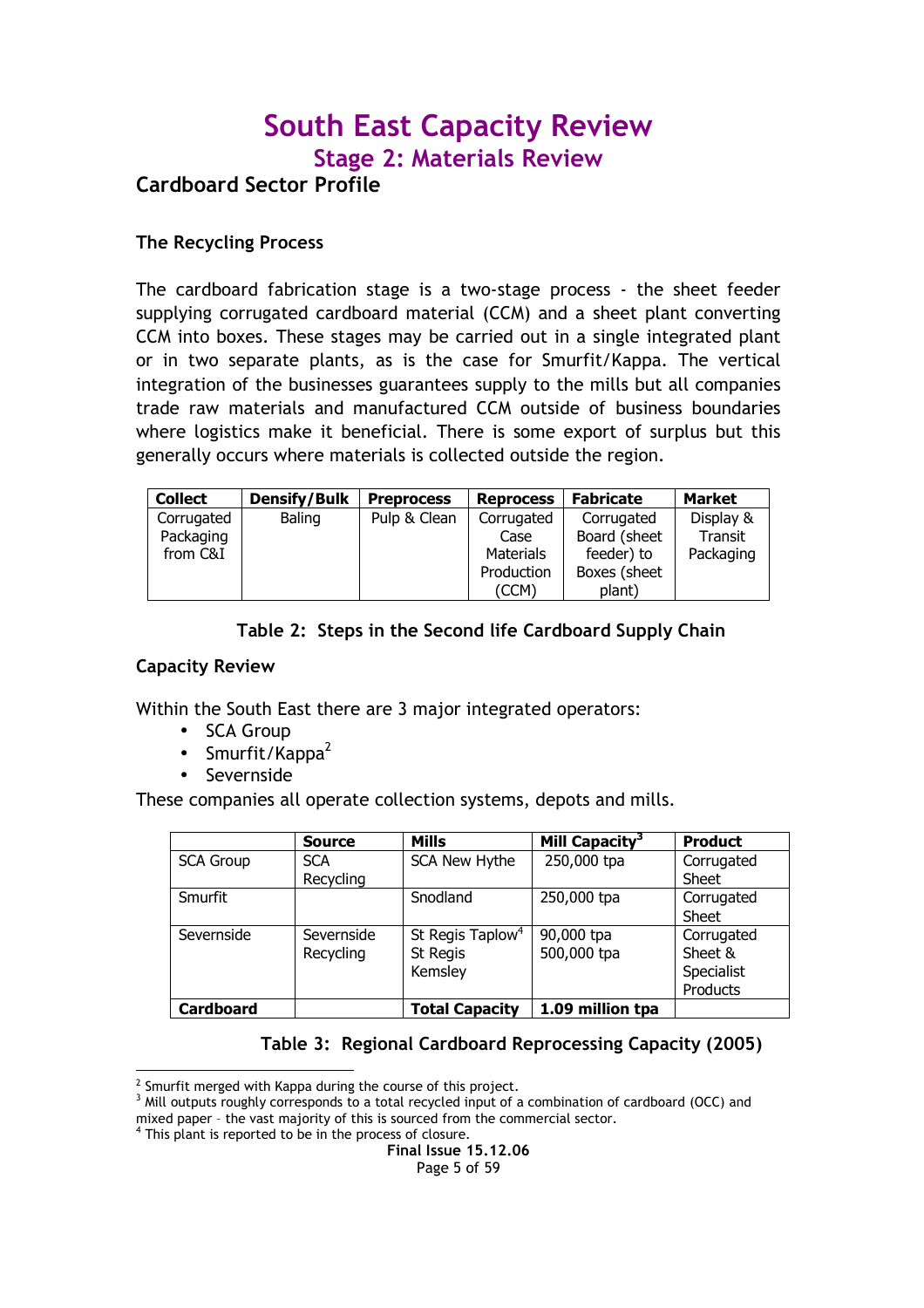Supply of corrugated board and boxes is generally relatively local to the point of production due to moderately high transport costs for a lowdensity product. It has been estimated that about 90% of material feed to the mills is sourced from commercial and industrial streams. There is some competition for lower grade mixed paper (News & PAMS) but the price offered by newsprint mills is generally higher.

SCA Group, Smurfit/Kappa and Severnside (via its parent company D S Smith) have established capacity to convert the cardboard mill output into final product to achieve the total integration of the supply chain as follows:

|                  | <b>Collect &amp;</b><br><b>Densify</b> | <b>Reprocess</b> | <b>Fabricate</b> | <b>Market</b>            |
|------------------|----------------------------------------|------------------|------------------|--------------------------|
| <b>SCA Group</b> | Basingstoke                            | Larkfield,       | Aylesford plant  | Display &                |
|                  | Newhaven                               | Aylesford        | Thatcham,        | Transit                  |
|                  | Portsmouth                             | Kent             | <b>Berks</b>     | Packaging for            |
|                  | Charlton (Kent)                        |                  |                  | South East. <sup>5</sup> |
| <b>Smurfit</b>   | Marchwood                              | Snodland         | Whitney Oxon     | Display &                |
|                  | Snodland                               |                  | Gosport. Hants   | Transit                  |
|                  |                                        |                  |                  | Packaging                |
| Severnside       | <b>Taplow</b>                          | St Regis Taplow  | Sheerness Kent   | Display &                |
|                  | Gosport                                | St Regis         | Larkfield Kent   | Transit                  |
|                  | Ashford                                | Kemsley          | Andover Hants    | Packaging                |

### Table 4: Regional Locations of Supply Chain Facilities

The distribution of facilities in the chain suggests the flows of materials shown in Map 1 overleaf.

### Production Prospects

Mill closures across the UK are consolidating the position of the region as the focal point for cardboard reprocessing. However during the life of this project the closure of the Taplow mill has been announced. Since the board mills are the overwhelming outlet for recovered card the long-term security of this outlet relies on the health of the sector. Appendix 1 gives an outline SWOT analysis drawn from industry sources.

<sup>-</sup> $^5$  Main market sectors are agrochemicals, beverages, retail (food), plastics and paper industries and merchants / distributors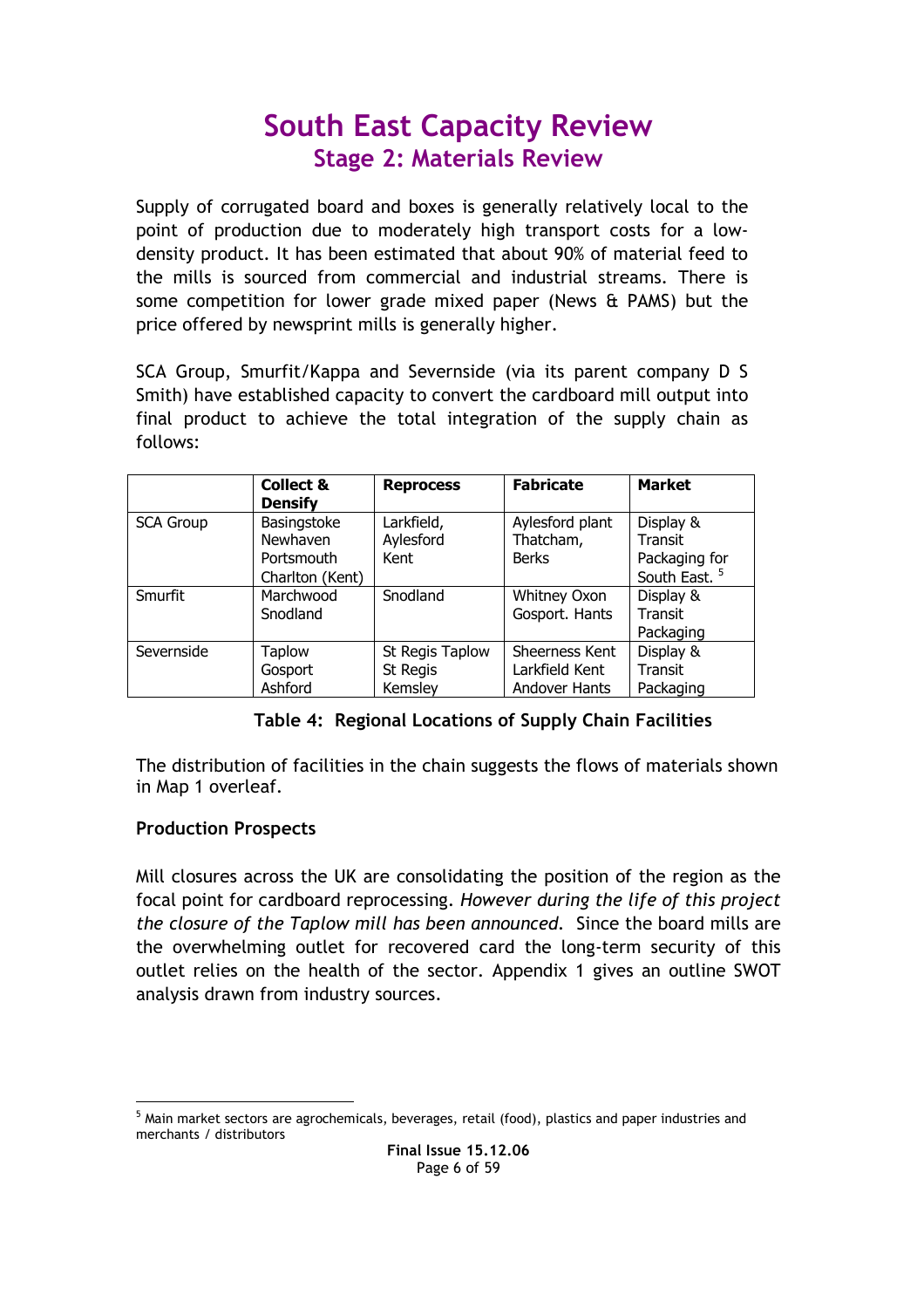

Map 1: Notional Cardboard Flows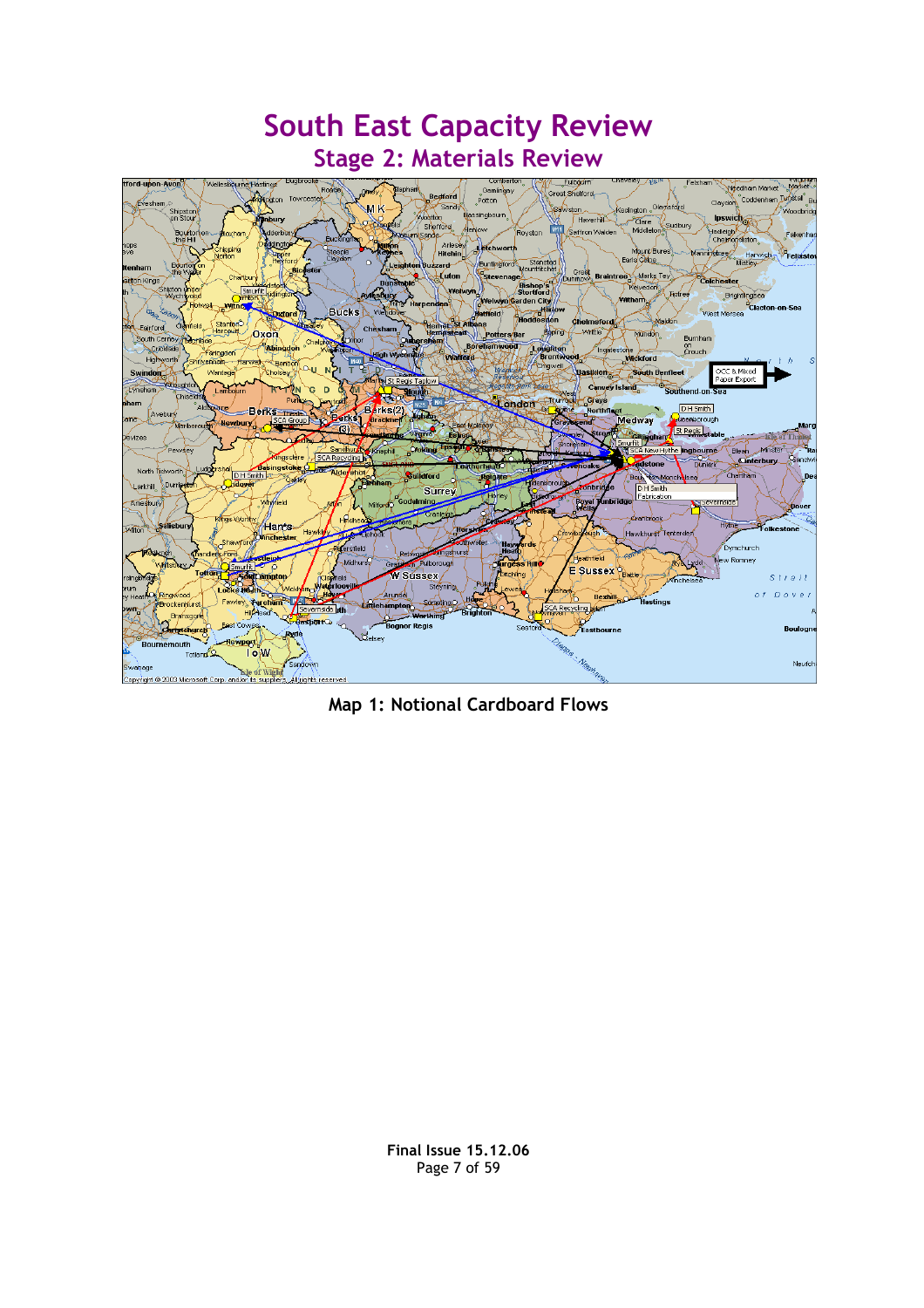Paper Sector Profile

The Recycling Process

| <b>Collect</b>                          | <b>Densify/Bulk</b>               | <b>Preprocess</b> | <b>Reprocess</b> | <b>Fabricate</b> | <b>Market</b>                    |
|-----------------------------------------|-----------------------------------|-------------------|------------------|------------------|----------------------------------|
| <b>Newspapers</b><br>& PAMS<br>from MSW | Direct delivery<br>or bring banks | Pulp & Clean      | Deink            | <b>Newsprint</b> | Newspaper<br>Printing            |
| Office<br>Paper from<br>C&I             | Baling                            | Pulp & Clean      | Deink            | Office Paper     | Wholesale<br>& retail<br>outlets |

### Table 5: Steps in the Second life Paper Supply Chain

### Capacity Review

Within the South East there are 2 major integrated operators:

- Aylesford Newsprint
- MReal

-

These companies source their material via direct collection & third party supply.

Aylesford Newsprint papermaking site is 60 acres and has facilities for raw materials storage, pulping, paper making and automated dispatch. There is also waste fired CHP as well as a railway siding and railway loading facilities. It actively promotes itself as a supplier of newsprint to anywhere in Northern Europe being connected to the continent by "an integrated distribution network of road, rail and sea and The Channel Tunnel is only 35 miles"<sup>6</sup>.

Aylesford Newsprint is 50% owned by SCA Forest Products and 50% owned by Mondi. Aylesford sources its raw material from direct collection schemes to local authorities (less than 10% of input) and by purchasing paper from third parties including SCA Recycling. Despite sharing part parentage with SCA Recycling there is no preferential arrangement for mill supply from SCA Recycling. Over 80% of input is sourced through long-term contracts in the municipal sector.

Final Issue 15.12.06 Page 8 of 59 6 Sales & Marketing Report http://www.aylesford-newsprint.co.uk/ReportFiles/sales\_and\_marketing.pdf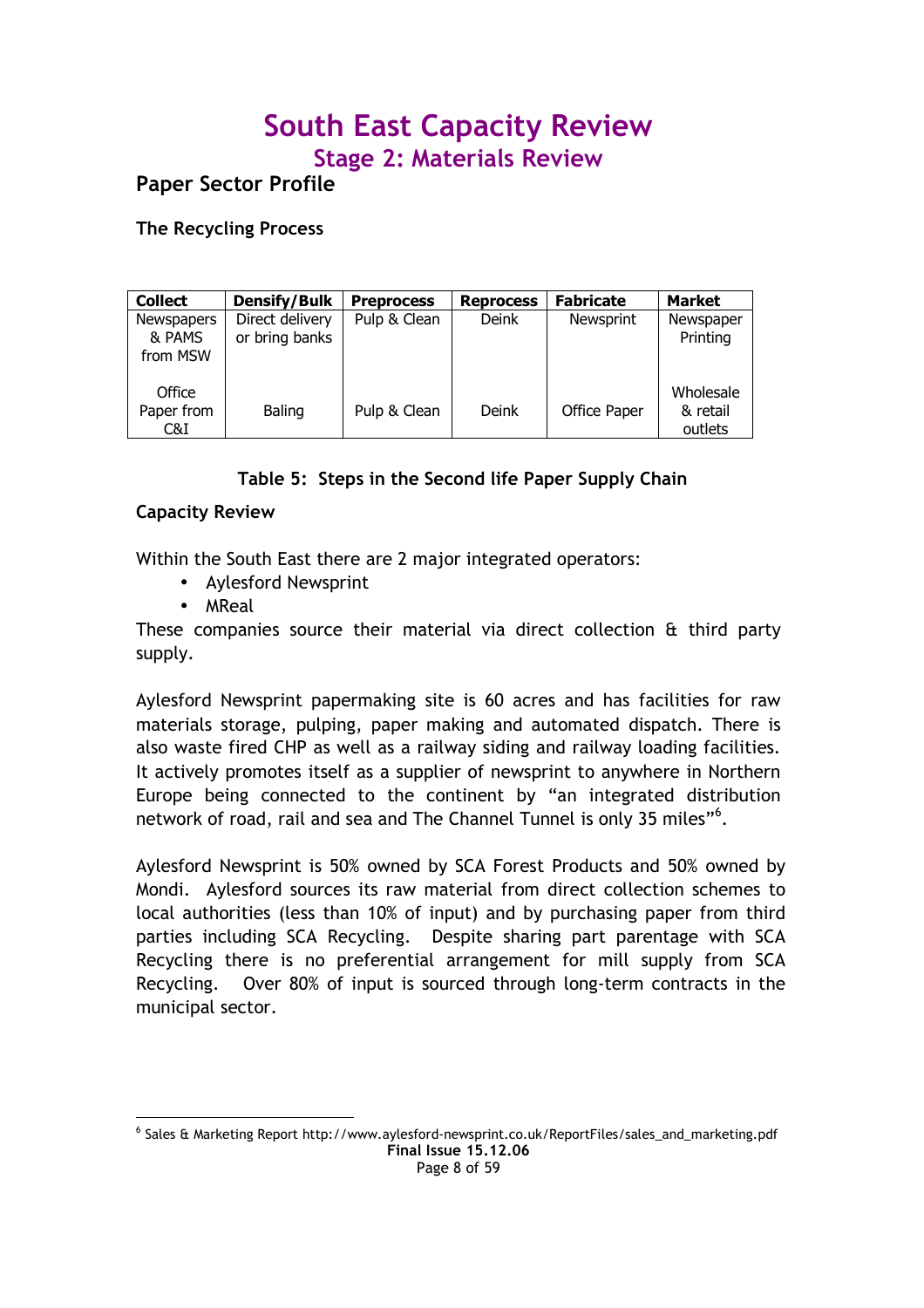### Production Prospects

Aylesford Newsprint has a positive desire to expand capacity at the Aylesford site and was an unsuccessful bidder for the WRAP support that went to Shotton Paper. It is now waiting for capacity pressure to build in the market to create sufficient demand for further capacity. A critical factor in this investment is the ability to secure supply of fibre to utilise in the mill. The material is largely sourced from the municipal waste stream although the magazines used as a source of high quality fibre are sourced largely from the print works surplus and rejects.

|                        | <b>Source</b>                                             | <b>Mills</b> | Mill Capacity'  | <b>Product</b> |
|------------------------|-----------------------------------------------------------|--------------|-----------------|----------------|
| Aylesford<br>Newsprint | Direct Collection &<br>Third Party Supply<br>$(80%+)$ MSW | Avlesford    | 500,000 tpa $8$ | Newsprint      |
| <b>News &amp; PAMS</b> |                                                           |              | 500,000tpa      |                |

### Table 6: Regional Newspaper Reprocessing Capacity (2005)

M Real operates a mill at Sittingbourne that produces office paper with 100% recovered content the vast majority of which is sourced from post consumer higher quality office paper via a dedicated recycled fibre plant. This is largely serving the commercial market.

|                     | <b>Source</b>       | <b>Mills</b>    | Mill Capacity <sup>9</sup> | <b>Product</b> |
|---------------------|---------------------|-----------------|----------------------------|----------------|
| M Real              | Direct Collection & | <b>New</b>      | 180,000tpa                 | Evolve Office  |
|                     | Third Party Supply  | <b>Thames</b>   |                            | Paper          |
|                     | $-90\%$ C&I         | Kemslev         |                            |                |
| <b>Office Paper</b> |                     | Total           | 180,000 tpa                |                |
|                     |                     | <b>Capacity</b> |                            |                |

### Table 7: Regional Paper Reprocessing Capacity (2005)

Our survey did not reveal the presence of any significant alternative users for recovered paper operating within the region.

<sup>-</sup> $^7$  Mill output roughly corresponds to a total recycled input of post-consumer newspapers and magazinesthe vast majority of this is sourced from the municipal sector.

<sup>8</sup> Aylesford Newsprint is one of three newsprint mills in the UK, which currently consume around 1.3 million

tonnes per year of post-consumer newspapers and magazines.<br><sup>9</sup> Mill output roughly corresponds to a total recycled input of mixed paper - the vast majority of this is sourced from the commercial sector.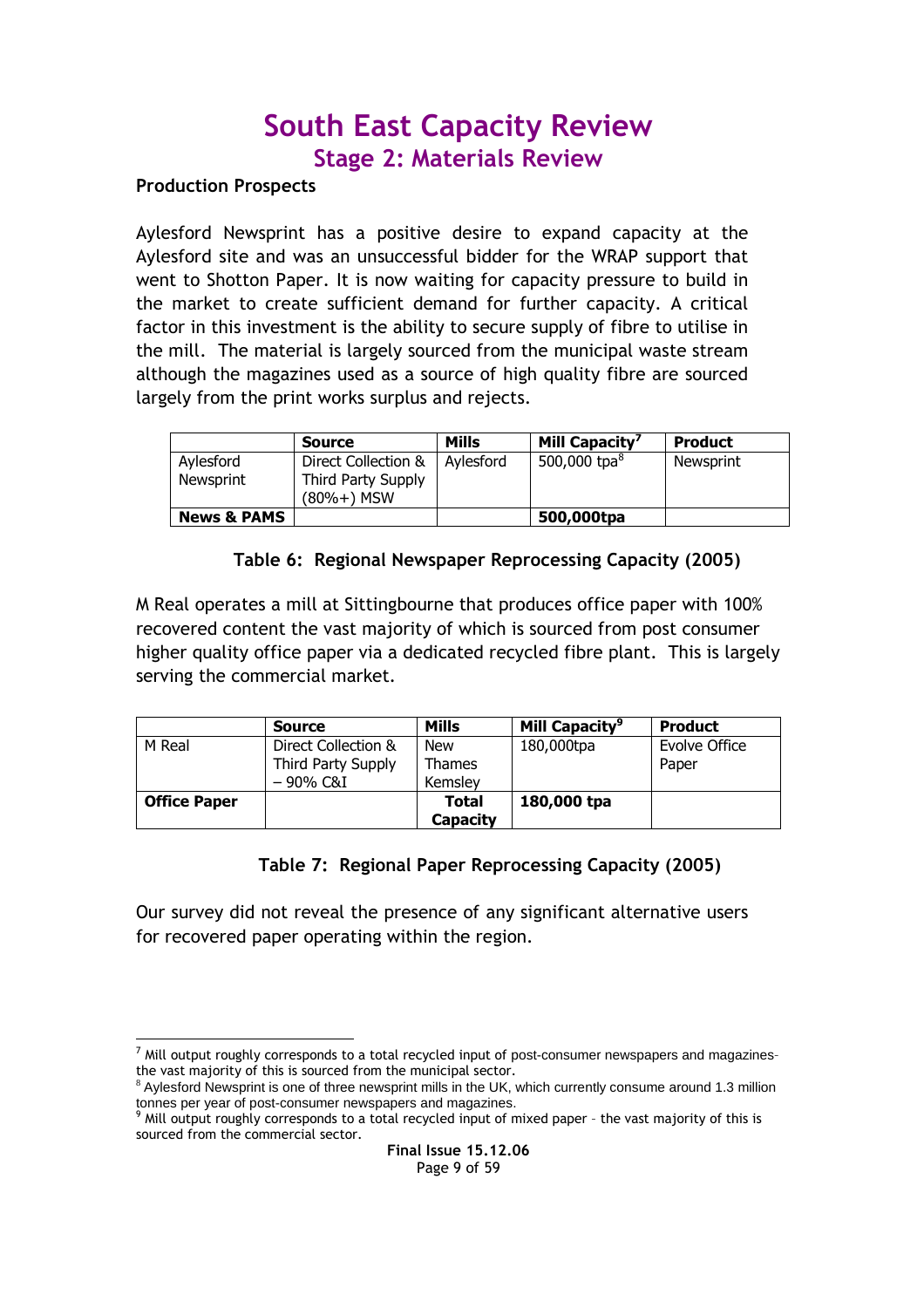### Glass Sector Profile

### Source

The South East region is a major source of glass due to the large number of consumers.

The focus for collection has been on container glass. Bottle bank systems are considered to be 'excellent' as they provide colour-sorted glass. Mixed glass from kerbside collection can be sorted but this is seen as less efficient because it adds costs and it is difficult to segregate the colours once mixed.

Berrymans provide bins for off cuts and broken plate glass. Plate glass is not sourced from the domestic stream e.g. CA sites as it poses a significant health and safety risk to anyone carrying out sorting. Other more 'exotic' sources include glass from End of Life Vehicles and CRTs.

### The UK Glass Imbalance

Clear (flint) glass represents 70% of UK production but much is exported (as containers of export product e.g. whiskey, gin and jam) and is not available to reclaim from the UK waste stream. Thus the imperative is to maximise reclamation from UK stream of remaining clear glass if recycled cullet input to furnaces is to be maintained. Currently only 30% of all the colours recovered is clear glass. The growing practice of co-mingled collection with glass being sorted at the MRF is leading to contamination across colours rendering the recovered glass only suitable for either green glass production or second-life aggregates.

Green glass production represents just 15% of UK production, but wine producing parts of the world sell us their wine in green glass. So much so, that 60% of the glass recovered is green. The UK furnaces are technically full. It is reported that the market for export of the green back to the continent is flourishing.

Supermarkets are being encouraged by WRAP to consider reducing imports of green glass bottles by bulk importation of wine and bottling in the UK.<sup>10</sup> In doing so they will not only contribute towards the Courtauld Commitment

<sup>-</sup> $10$  This is reported as supporting an increase in UK green glass production at Quinn's works in the North West. Letsrecycle.com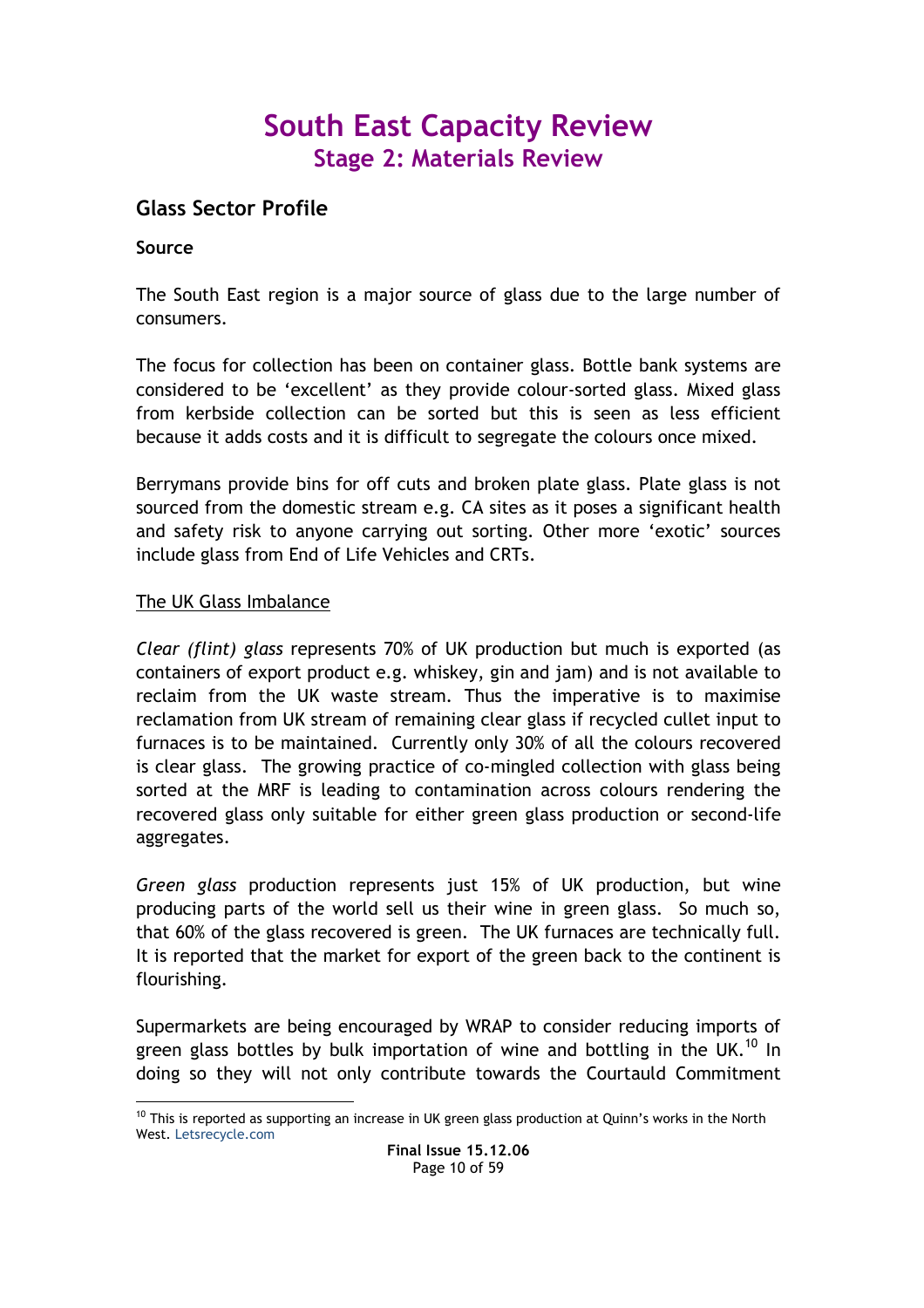target of stabilising packaging waste production but also substantially reduce CO2 emission associated with long distance transport. It is believed that more than 300 million litres of wine is already transported in this way. The opportunity to increase this is substantial and New World producers are taking a close interest due to sensitisation with the 'food miles' debate. <sup>11</sup>

UK amber glass represents the other 15% of production and 10% of collections. UK furnaces are finding it hard to source amber glass from UK glass stream and O-I imports cullet. Lewis & Towers, (now closed) was primarily supplied by Industrial Reclamation in Faversham.

Mixed collected glass is only suitable for use in a furnace producing green glass (maximum 10% of mixed glass can be used due to furnace chemistry & colour considerations) unless it can be colour sorted to recover the flint and amber. To be colour sorted it has to be above 15mm in size so careful collection is essential. Co-mingling with other materials generally produces a glass crushed and heavily contaminated. The destination of mixed glass collected in the South East follows the market. Choices are:

- to export direct:
- colour sort for UK use;
- colour sort, clean and export; or
- use for alternative applications such as aggregate production.

Residue from colour sorting i.e. glass which is too fine to be sorted, can be used as an abrasive in cleaning as can all cullet (if sufficiently purified).

### **Densifiers**

<u>.</u>

The OFT identified four main companies which sort and clean collected bottles ready for manufacturing new glass products in the UK: Reuse (Collections) Ltd trading as Berryman; Biffa operates a cleaning plant dealing with around 100,000 tonnes of glass each year; Glass Recycling (UK), which deals solely with P L M Redfearn but does not operate in the South East; and Industrial Reclamation Ltd a small collector and preprocessor in Kent.

The principal collectors of glass operating within the South East are:

1. Berryman. Berryman supplies Reuse. Berryman collect three colours of glass, kerbside mixed glass, plate glass into a depot in Dagenham. From

<sup>&</sup>lt;sup>11</sup> G Roberts (Hillebrand); P Roberts (Corby Bottlers plc) (Pers Comm)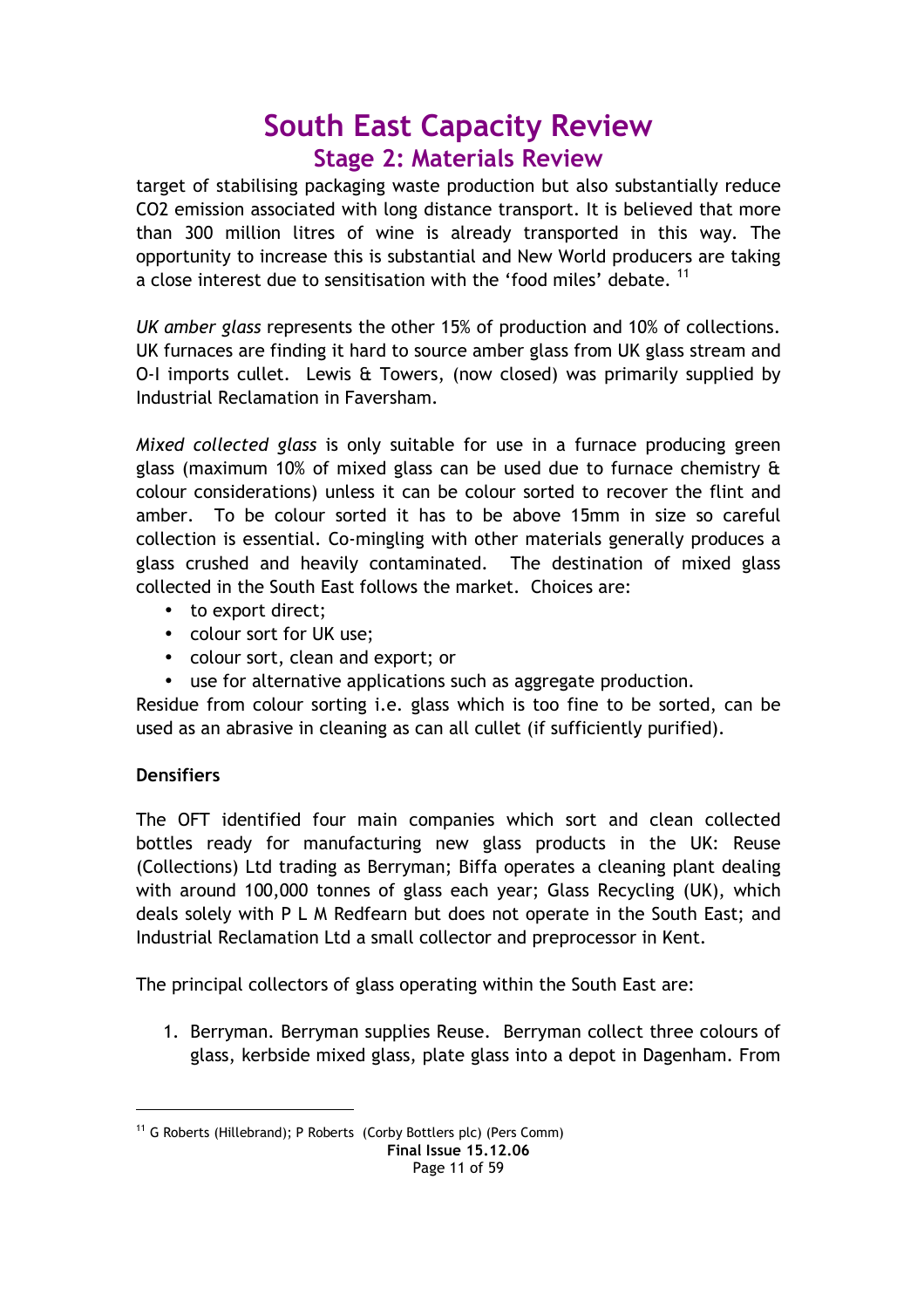there it is primarily used in UK or European bottle manufacture, with some poor quality going to aggregates

- 2. Biffa. Biffa processes glass purchased by O-I (formerly United Glass) in Harlow, Essex. O-I purchases glass from local authorities and private sector collectors across the South East (as far as Rugby and the South West).
- 3. Industrial Reclamation. Industrial Reclamation supplied the Lewis and Towers furnace in Edenbridge. They process glass from local authorities, businesses and individuals, mainly from South East – focusing on Kent, Surrey, Essex, and London areas. Handles approximately 25,000 tonnes annually.

### **Preprocessors**

Industrial Reclamation is a pre-processor crushing and cleaning glass to supply both the furnace market and the second-life aggregates market.

Recresco (aka Midland Glass Recycling) has a facility on Southampton docks<sup>12</sup> that colour sorts mixed glass using optical recognition technology at a rate of up to 40 tonnes an hour. The plant processes around 40,000 tonnes of glass each year most of which arises from authorities in the South East (Hampshire (24ktpa), Bucks (10ktpa), Surrey and Dorset (10ktpa)<sup>13</sup>). There is potential to extend to 24 hour working which would allow up to 100,000 tonnes of glass to be processed.

The port location of the facility gives access to coastal shipping to serve glass producers in UK coast locations with facilities in Londonderry, Ayr and Jarrow as well as Goole (Yorkshire) and overseas markets (green glass only). Recresco reports that currently export of glass from this site is minimal.

Recresco is also an accredited reprocessor and deploys a mobile crusher to process rejects (circa 10,000 tpa) at the Tarmac site (Berks) to supply the second-life aggregates market. This activity encompasses densification through to fabrication in a single operation. However it regards this as an option of last resort.<sup>14</sup>

<sup>-</sup> $12$  The facility built with the support of a £800,000 freight facilities grant.

<sup>&</sup>lt;sup>13</sup> This selection of suppliers suggests a 90-minute drivetime isochrone.

<sup>&</sup>lt;sup>14</sup> Tim Gent pers com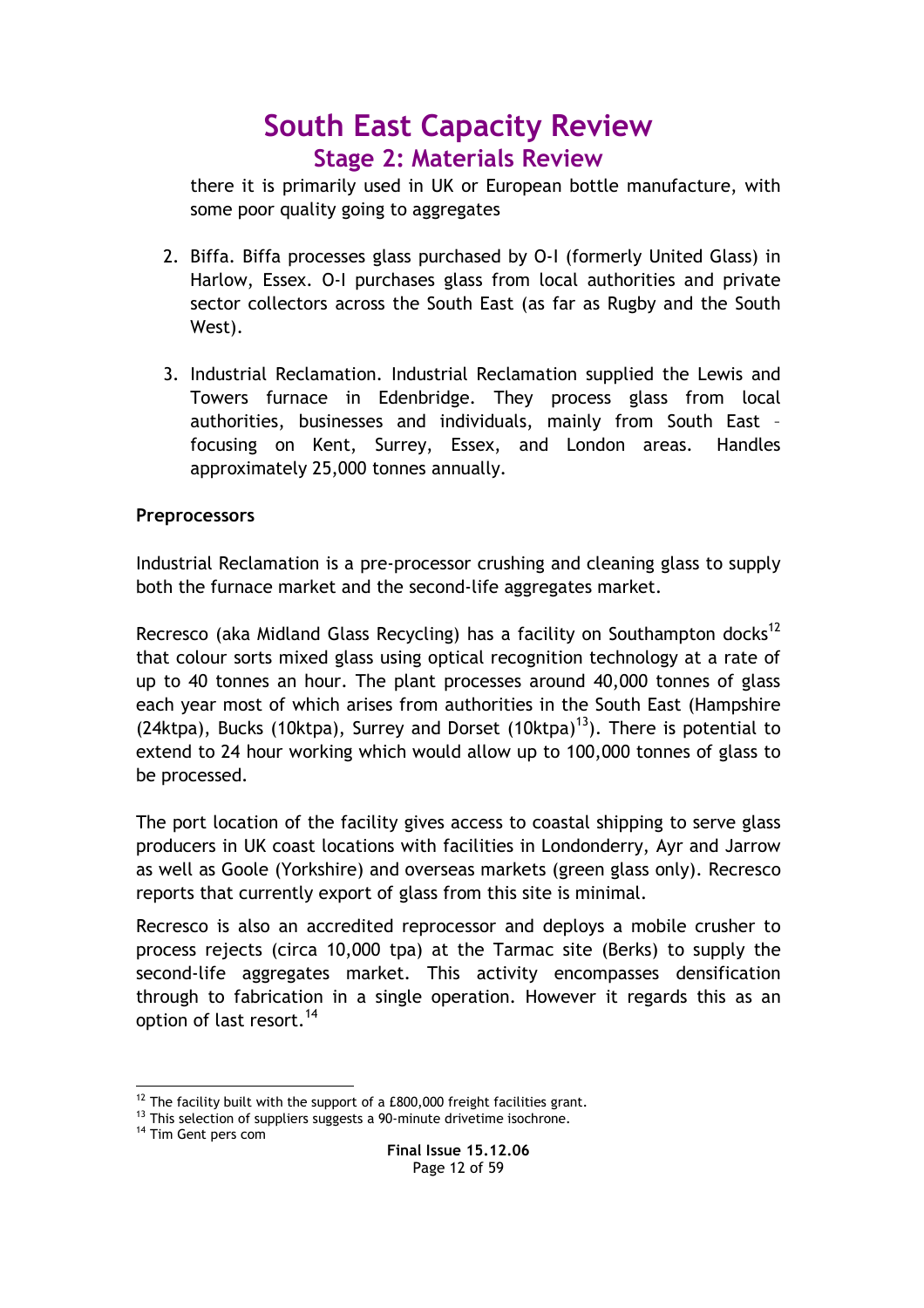### Reprocessors/Fabricators

There are only seven reprocessor/fabricators in the UK, three of which (P L M Redfearn, O-I (Ohio-Illinois Glass formerly known as United Glass), and Rockware) currently reprocess about 90% of the UK's cullet.

Lewis and Towers was the only remelt furnace within the South East. It took primarily amber glass from Industrial Reclamation (2,500 tpa) but closed during the course of the project.

The two principal outlets for glass cullet identified in our survey are as follows:

O-I in Harlow is the most proximate major glass user to the region. It also owns a processing plant adjacent to the Harlow furnaces, that is operated by Biffa. They run three furnaces; clear, brown and green. The green furnace serves the national market and is technically full and their green surpluses are traded in the industry. The other colours are still required, but increasingly difficult to find as more councils switch to co-mingled collection. For instance it is reported that amber glass is being imported from Canada and Netherlands to keep the furnace running at capacity. At the same time, in Harlow District Council, amber glass goes to roadfill in their mixed colour collections.

Rockware via Berryman. Reuse Ltd. is the operator of the glass pre-processing plant and Rockware is the bottle maker (fabricator). In Yorkshire, Reuse Ltd runs 1 x colour sort plant (200,000 tonnes p.a. capacity) and 2 x Glass processing plants (200,000 tpa each) to prepare the glass for Rockware's furnaces. Processing plants are built next to the furnaces they serve. Processing residues, generally glass too small to colour separate, go to secondlife aggregates from the W Yorkshire colour sort plant.

| <b>Collect</b>                   | Densify/Bulk   Preprocess   Reprocess   Fabricate |                             |                   |                         | <b>Market</b>                                    |
|----------------------------------|---------------------------------------------------|-----------------------------|-------------------|-------------------------|--------------------------------------------------|
| Berryman                         |                                                   | Reuse                       |                   | Rockware                |                                                  |
| Berryman<br>Councils<br>& Others | Dagenham<br>Depot                                 | <b>Colour Sort</b><br>Plant | Cleaning<br>Plant | <b>Bottle</b><br>making | <b>Bottling</b><br>Plant &<br>Packer/<br>fillers |

### Figure 2: Example Second-life Glass Supply Chain

Final Issue 15.12.06 Page 13 of 59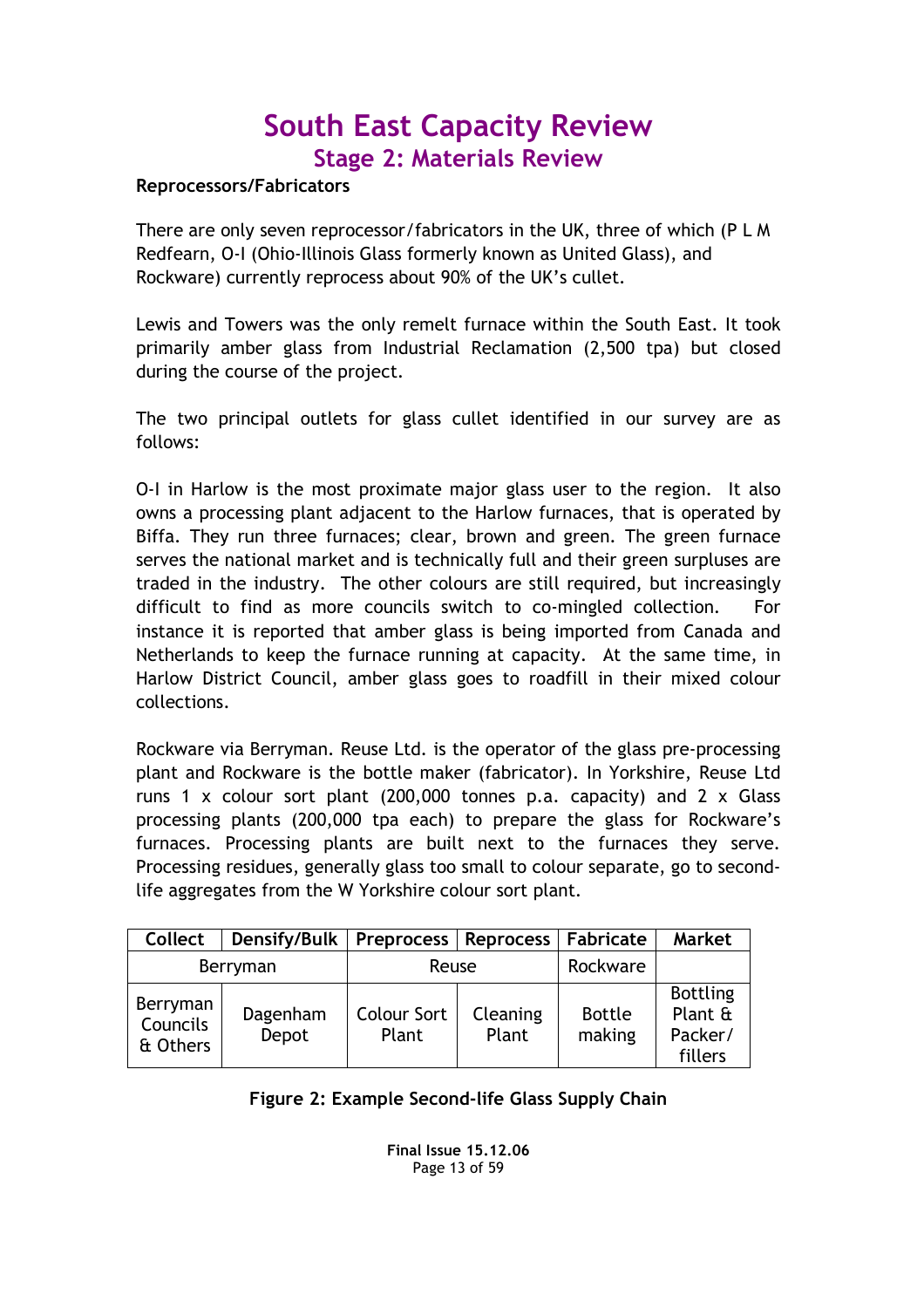Glass furnaces are generally located in the North of England and the small works that manufactured amber glass containers in Kent is now closed.

A small user of recycled glass to produce high value product – Eight Inch – has recently relocated from London to East Sussex. Eight Inch produces a worksurface that consists of 85% recycled bottle glass. The glass is currently supplied from Yorkshire at a cost of £300-400 per tonne. Last year the company used about 10 tonnes but with major media exposure (it is promoted by WRAP via the recycled kitchen concept) and proper support could expand production considerably.

### Market

WRAP has been working to develop sustainable markets for glass and markets now completing the development stage include:

- Second-life Aggregates: All of these applications have the potential to be high volume, low cost local markets offering lower transport costs. The principal growth area for this application in the region is in asphalt production.
- Shot blast abrasives: Glass grit as a substitute for abrasives such as sand or copper slag. 'TruGrit' is a product manufactured by a Dorset based company 'Krysteline' from coloured glass at plants in Ireland and Belfast. (Plants were built with assistance from regional development funds). Approximately 15,000tpa of this material is supplied to the UK and other markets.
- Water Filtration: Glass sand has the potential to replace silica sand.
- Decorative Applications: This market tends to require clean and colour separated glass. The glass requirement is relatively small and most products tend to be high value due to labour intensive manufacturing processes. This market was reported as being stagnant or even declining due to lack of sustained outlets.
- Fibreglass production: The manufacturers of insulation fibre have traditionally used flat glass cullet as it contains fewer contaminants. We were unable to establish if any capacity exists within the region.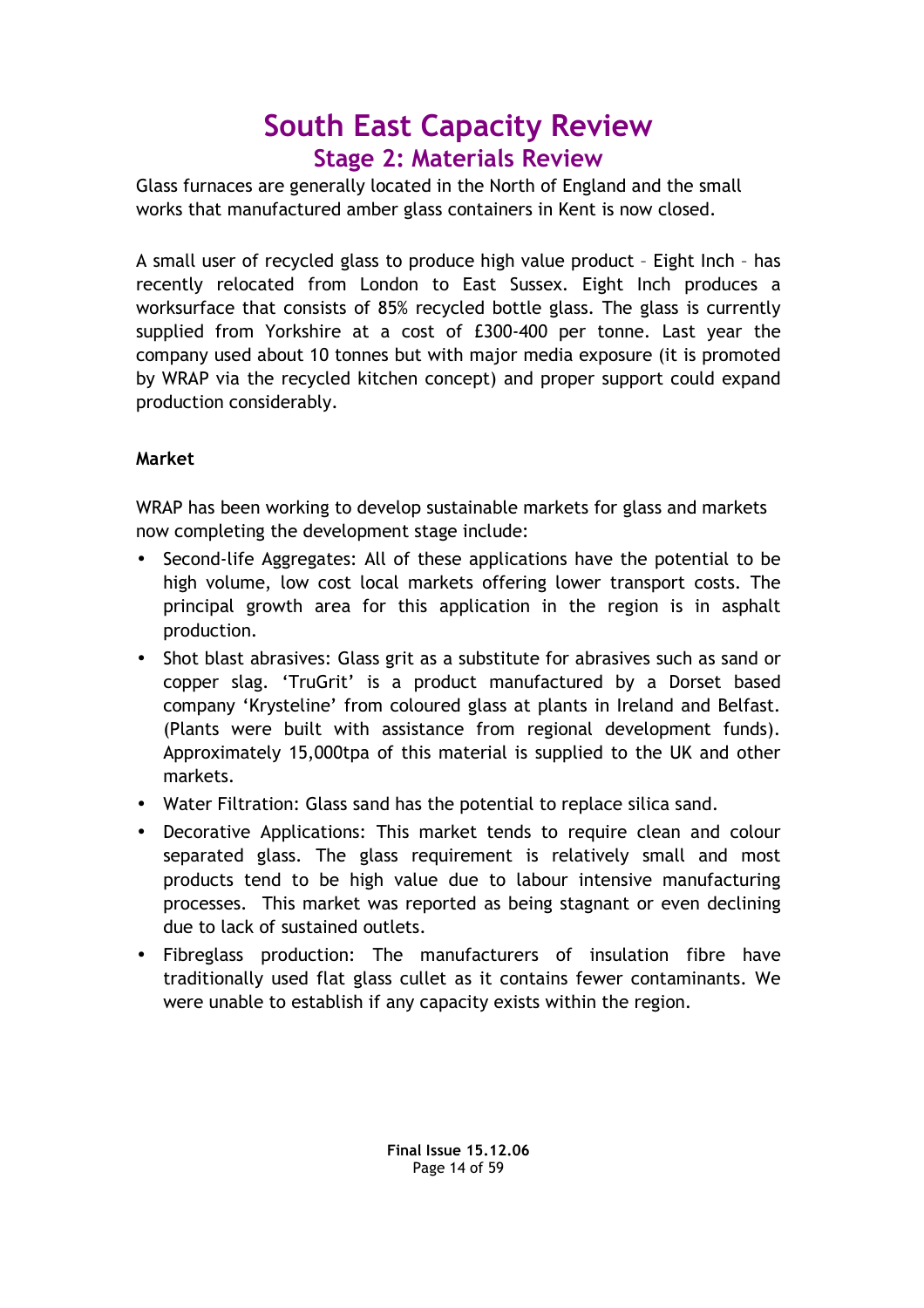### Survey of Second-life Glass Supply Chain in the South East

Within the South East there are 5 operators identified as large<sup>15</sup> accredited reprocessors of glass as follows:

| <b>Operator</b>                 | <b>Activity</b>                                                                | <b>Location</b>         | Tonnage per Source<br>annum |                                                                                           | <b>Usage</b>                                                                                                                                                                                                  | <b>Future Prospects</b>                                                                                                                                                    |
|---------------------------------|--------------------------------------------------------------------------------|-------------------------|-----------------------------|-------------------------------------------------------------------------------------------|---------------------------------------------------------------------------------------------------------------------------------------------------------------------------------------------------------------|----------------------------------------------------------------------------------------------------------------------------------------------------------------------------|
| Lewis & Towers                  | Glass bottle                                                                   | Edenbridge              | 2,500                       | <b>Industrial Reclamation</b>                                                             | Takes all amber cullet plus 30%                                                                                                                                                                               | Could increase amber if available                                                                                                                                          |
| Limited                         | manufacture                                                                    | Kent                    |                             | (Faversham)                                                                               | green and Berryman (Yorkshire)                                                                                                                                                                                | but under threat of closure                                                                                                                                                |
| Tarmac Limited                  | Glass as<br>aggregate                                                          | Newbury<br>Berks        | 7,000                       | Recresco who supply<br>mobile crusher                                                     | Mixed colour/ rejects                                                                                                                                                                                         | Majority supplied to asphalt plants<br>(W Sussex, Middx & Dorset.)<br>Aim to increase significantly 2006<br>volume through expansion of glass<br>recycling to other sites. |
| Recresco<br>Limited             | Glass cullet for<br>export & glass<br>for bottles and<br>glass as<br>aggregate | Soton                   | 40,000                      | Hampshire (24ktpa),<br>Bucks (10ktpa), Surrey<br>& Dorset (10ktpa). Also<br>Devon & Herts | Process bottle glass into refined<br>glass cullet. Port location allows<br>access to both overseas markets<br>(green glass only) and coastal<br>shipping to serve glass producers<br>in UK coastal locations. | There is potential to extend to 24<br>hour working which would allow up<br>to 100,000 tonnes of glass to be<br>processed.                                                  |
| Jackson Civil<br>Engineering    | User of glass<br>mixed with IBM                                                | Gerrards<br>Cross Bucks | n/a                         | Hanson/Onyx Rainham                                                                       | n/a                                                                                                                                                                                                           | n/a                                                                                                                                                                        |
| <b>RMC Materials</b><br>Limited | Glass as<br>aggregate                                                          | Dagenham                | 500                         | Bottles from Berrymans.                                                                   | Crush glass, mix with primary<br>aggregate. 10-15% per product                                                                                                                                                | Low market penetration. Closure of<br>Robertsbridge site and transfer to<br>Dagenham. Sporadic demand -<br>3,000 tonne stockpiles - low<br>demand market.                  |
| Total                           |                                                                                |                         | 47,500                      |                                                                                           |                                                                                                                                                                                                               |                                                                                                                                                                            |

Table 8: Activities of Accredited Glass Reprocessors in the South East

<sup>&</sup>lt;sup>15</sup> The Environment Agency Listing of Reprocessors Accredited under the Packaging Regulations identifies large as being in excess of 400 tonnes.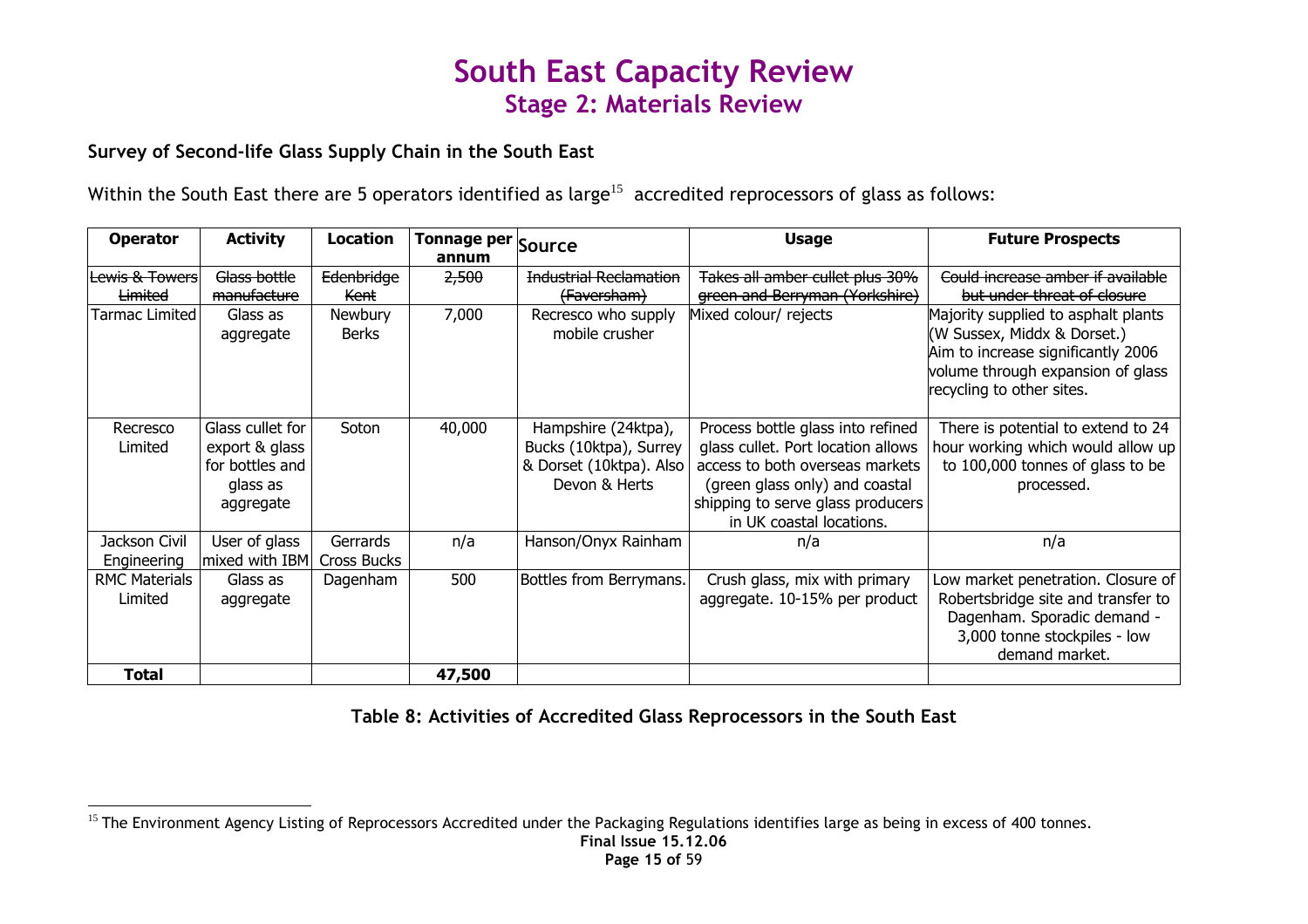### Stage 2: Materials Review

In addition to these reprocessors there are a number of other significant reprocessors and collectors active within the region.

| <b>Operator</b> | <b>Activity</b>                        | <b>Location</b>     | <b>Tonnage</b> | <b>Source</b>                                           | <b>Usage</b>                    | <b>Future Prospects</b>            |
|-----------------|----------------------------------------|---------------------|----------------|---------------------------------------------------------|---------------------------------|------------------------------------|
|                 |                                        |                     | per annum      |                                                         |                                 |                                    |
| Berryman        | <b>Glass Collection</b>                | Dagenham            | 250,00016      | Local authority bottle banks                            | To Yorkshire for processing     | Plans to build colour sort and     |
|                 |                                        |                     |                | & kerbside                                              | and use by bottle makers in UK  | cleaning plant when economics      |
|                 |                                        |                     |                | Commercial glass.                                       | and Europe.                     | make it sensible.                  |
|                 |                                        |                     |                | Plate glass manufacturers                               | Direct export                   |                                    |
|                 |                                        |                     |                |                                                         | Aggregates                      |                                    |
| Industrial      | Process & supply                       | Faversham           | 20,000         | Local Authority collections                             | Collect glass, crush and screen | No plans to expand                 |
| Reclamation     | to furnaces                            |                     |                |                                                         | supplying cullet to furnace     |                                    |
| The British     | Bulk purchase                          | <b>Harlow Essex</b> | $100,000^{17}$ | Local authorities, waste                                | Supplies O-I Works beer bottle  | In addition to the steady demand   |
| Glass Recycling | only.                                  |                     |                | management companies,                                   | plant at Harlow that supplies   | from UG, also supply other         |
| Company         |                                        |                     |                | retailers, food and drinks                              | bottles to major brand owners   | container manufacturers. UG        |
|                 |                                        |                     |                | companies, other bodies                                 | such as Scottish Courage,       | invested over £1.2 million of PRN  |
|                 |                                        |                     |                | involved in the collection of Guinness, Anheuser Busch, |                                 | funds in an upgrade of cullet      |
|                 |                                        |                     |                | glass packaging.                                        | Interbrew and Coors.            | cleaning plant in Scotland         |
|                 | <b>Possible New Entrants</b>           |                     |                |                                                         |                                 |                                    |
|                 | <i>FM Conway Ltd Glass in concrete</i> | <b>Dartford</b>     | $11,500^{18}$  | Mixed container glass is                                | Larger grades used in road      | Plans to increase glass throughput |
|                 | blocks                                 |                     |                | sourced from local                                      | construction, the smaller sizes | to around 25,000 tonnes/year once  |
|                 |                                        |                     |                | authorities around the UK,                              | are used in concrete            | product approval under British     |
|                 |                                        |                     |                | and crushed and screened                                | applications, either for CCP's  | Standards has been achieved        |
|                 |                                        |                     |                |                                                         | products or sold for use in     |                                    |
|                 |                                        |                     |                |                                                         | ready mixed concrete.           |                                    |
| Day Aggregates  | Glass as                               | No current          | 40,000         | This is in addition to W                                |                                 | Looking at site at Reading         |
|                 | aggregate                              | recycling sites     |                | London site so definitely                               |                                 | (Beenham Grundon) to produce       |
|                 |                                        | $in$ SE             |                | South East source.                                      |                                 | foamed glass. WRAP insufficient    |
|                 |                                        |                     |                |                                                         |                                 | funds.                             |
| <b>Total</b>    |                                        |                     | 410,000        |                                                         |                                 |                                    |

Table 9: Activities of Other Players in Regional Second life Glass Supply Chain

<sup>&</sup>lt;sup>16</sup> Source: WRAP Market Review 2003

<sup>&</sup>lt;sup>17</sup> Source : WRAP Market Review 2003<br><sup>18</sup> Source: WRAP Market Review 2003. FM Conway has withdrawn from developing this outlet and has sold its block making site.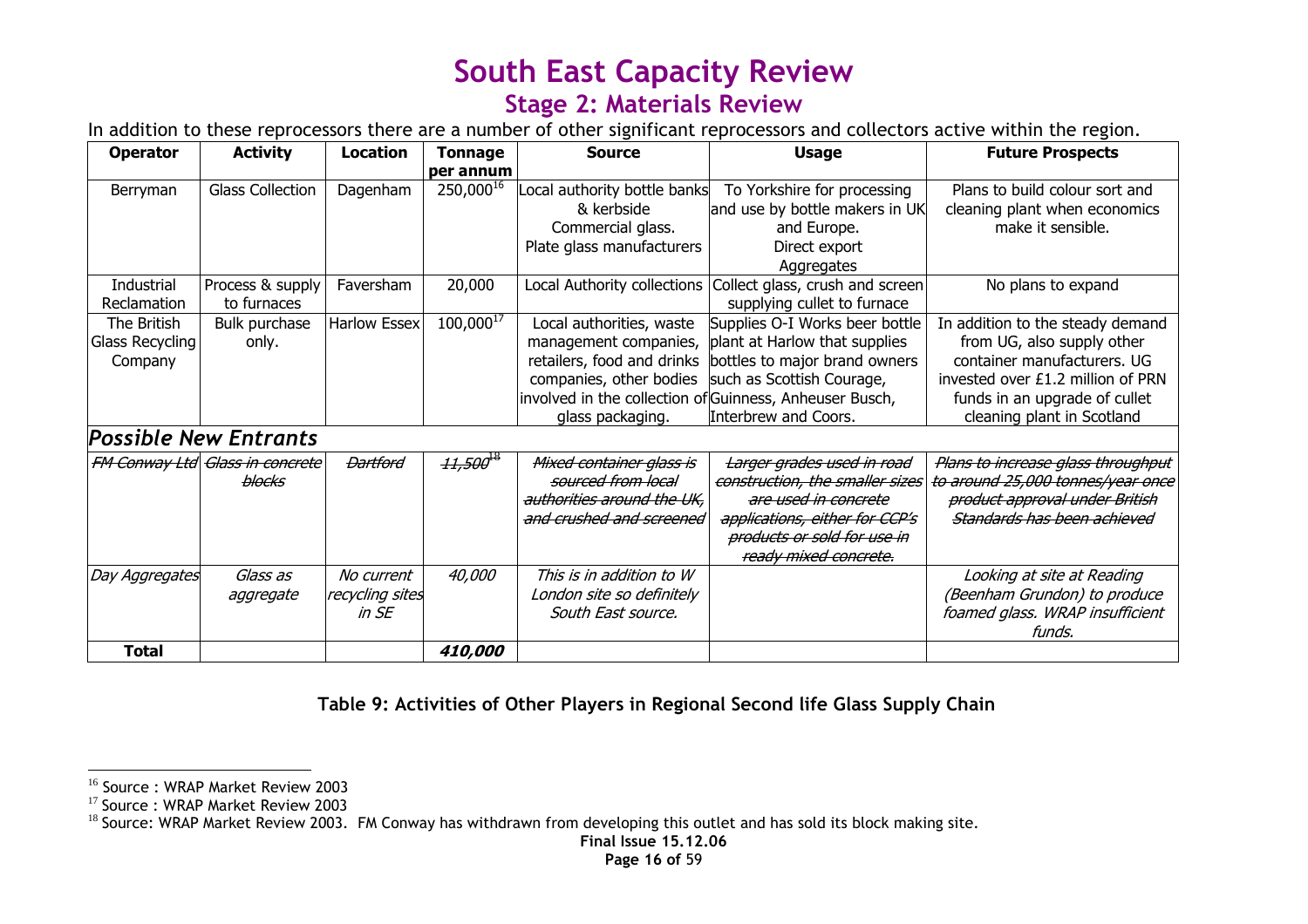### Capacity Review

| <b>Operator</b>               | <b>Collect</b> | <b>Reprocess</b> | <b>Fabricate</b> | <b>Market</b>            |
|-------------------------------|----------------|------------------|------------------|--------------------------|
| Lewis & Towers Limited        |                | х                | Х                | <b>Filler</b>            |
| <b>Tarmac Limited</b>         |                | x                |                  | Asphalt Plant            |
| Recresco Limited              | x              | x                | Χ                | Export, Furnace & Tarmac |
| Jackson Civil Engineering     |                | x                |                  | Road Builders            |
| <b>RMC Materials Limited</b>  |                | x                |                  | Road Builders            |
| Berryman                      | x              |                  |                  | <b>Fillers</b>           |
| <b>Industrial Reclamation</b> |                | x                |                  | <b>Bottle Furnace</b>    |
| Day Aggregates                |                | x                | ↗                | Construction             |
| <b>Biffa</b>                  |                | x                |                  | <b>Bottle Furnace</b>    |

### Table 10: Overview of Regional Capacity

### Production Prospects

The UK glass packaging market has experienced a 3.5% decline during the first six months of 2005 due to a decrease in demand from UK and overseas manufacturers. In addition we are seeing the continuation of a trend, which has emerged over the last 10 years, towards increased consolidation of the major players in the UK glass industry. This has led to uncertainty for some of the industry's larger customers who have previously had a choice of two suppliers for their high volume orders but now may only have one following the latest consolidation. Quinn Glass is also entering the arena with additional capacity targeted at high volume drinks customers who can take advantage of its filling and warehousing facilities. Lewis & Towers the only glass furnace operating in the region closed during the life of this project.

### Plastic Sector Profile

An example of the second-life plastic supply chain (for film polypropylene) is shown below:



### Figure 3 : Example Second-life Plastics Supply Chain

Plastic packaging represents up to 50% of total plastic used. It is generated both by commercial outlets (plastic film wrap and crates, used for transit packaging) and by households (although, since film wrap may be contaminated by food, only rigid containers are recycled). While the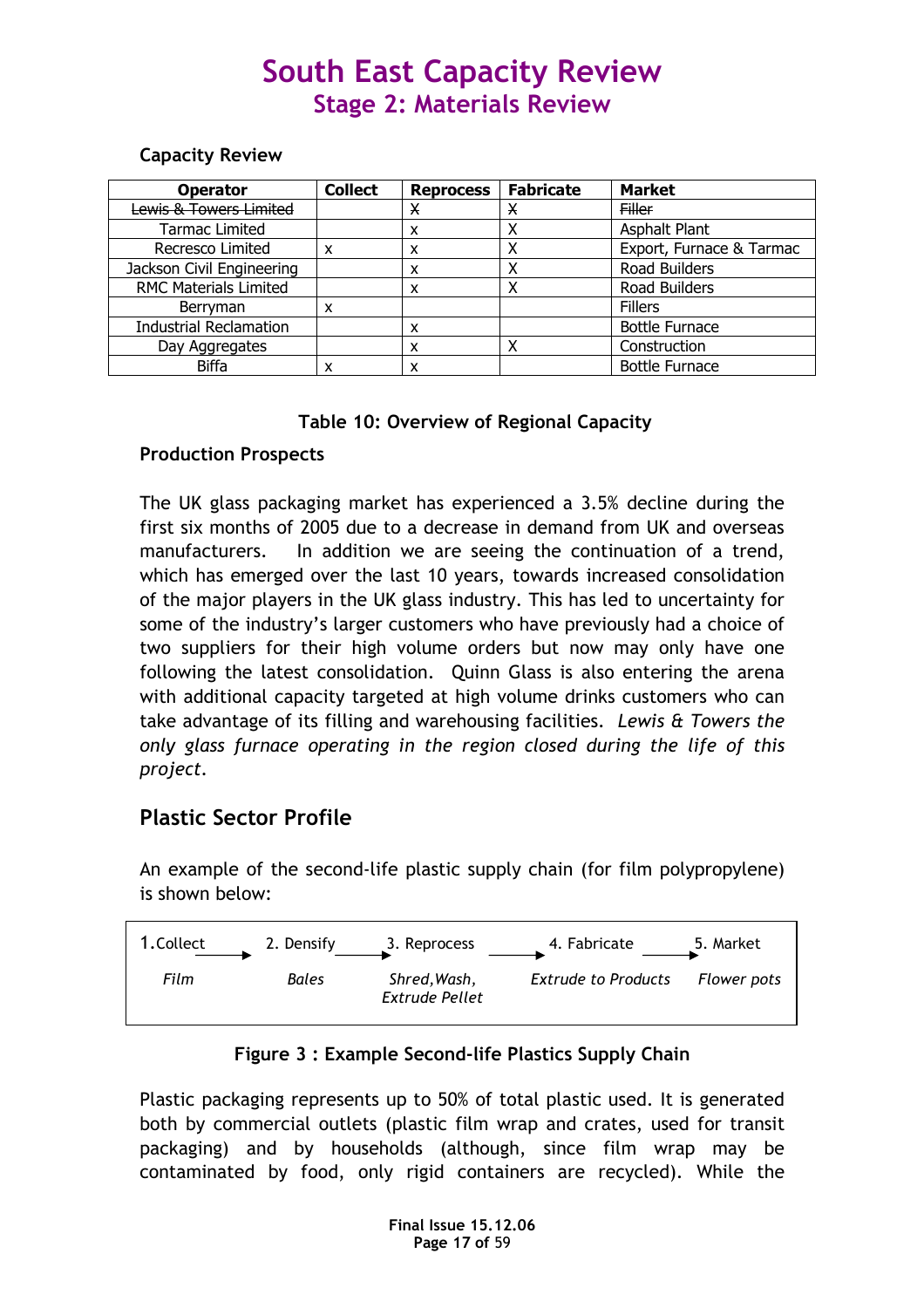recycling of packaging film and crates from commercial sources is comparatively easy, and the UK has excelled at this through its Packaging Directive compliance scheme it is more challenging to produce high-quality recyclate from domestic waste.

### Collection/Preprocess/Densification

### Sorting

A major issue surrounding the reprocessing of plastic is contamination arising from the presence of non-plastic materials or due to the mixing of various plastic polymers. Manual and automatic sorting systems are available. However this often proves to be labour intensive, costly and time consuming and can produce variable results. Alternatively mixed plastic can be sold for reprocessing to make lower grade products. The latter may be the only option with certain plastic e.g. sourced from the WEEE stream or where PET bottles have PVC sleeves.

Once the polymers have been sorted into their various types, if they are to be used as feedstock for anything other than low-grade material they are put through a washline. This is an expensive process and can represent the limiting factor to increasing plastics recycling capacity.

### PVC

Currently most PVC recycling is carried out during manufacturing or processing new products, where 95% of production waste and offcuts are recycled. The PVC industry has now established a European wide project funded by Vinyl 2010, formed to demonstrate commitment to sustainable development known as the 'Recovinyl scheme'. This scheme targets the more complex post-consumer waste market, for example when properties are refurbished and existing PVC windows or plastic gutters are discarded. Recovinyl provides financial incentives to support the collection of PVC waste from the construction and demolition sectors. It subsidises those who collect and send PVC waste to accredited waste recovery companies and recyclers. Subsidies - incentive payments - encourage the recycling of PVC products on an industrial scale by making up for the higher cost of recycling. The scheme is designed to compensate waste collectors and recovery operators for additional costs incurred in the process of sorting and transporting separated PVC waste for recycling back in production. It aims to establish a network of accredited recyclers across the UK.

Currently within the South East the following companies are accredited recyclers and hence receive subsidies under the scheme: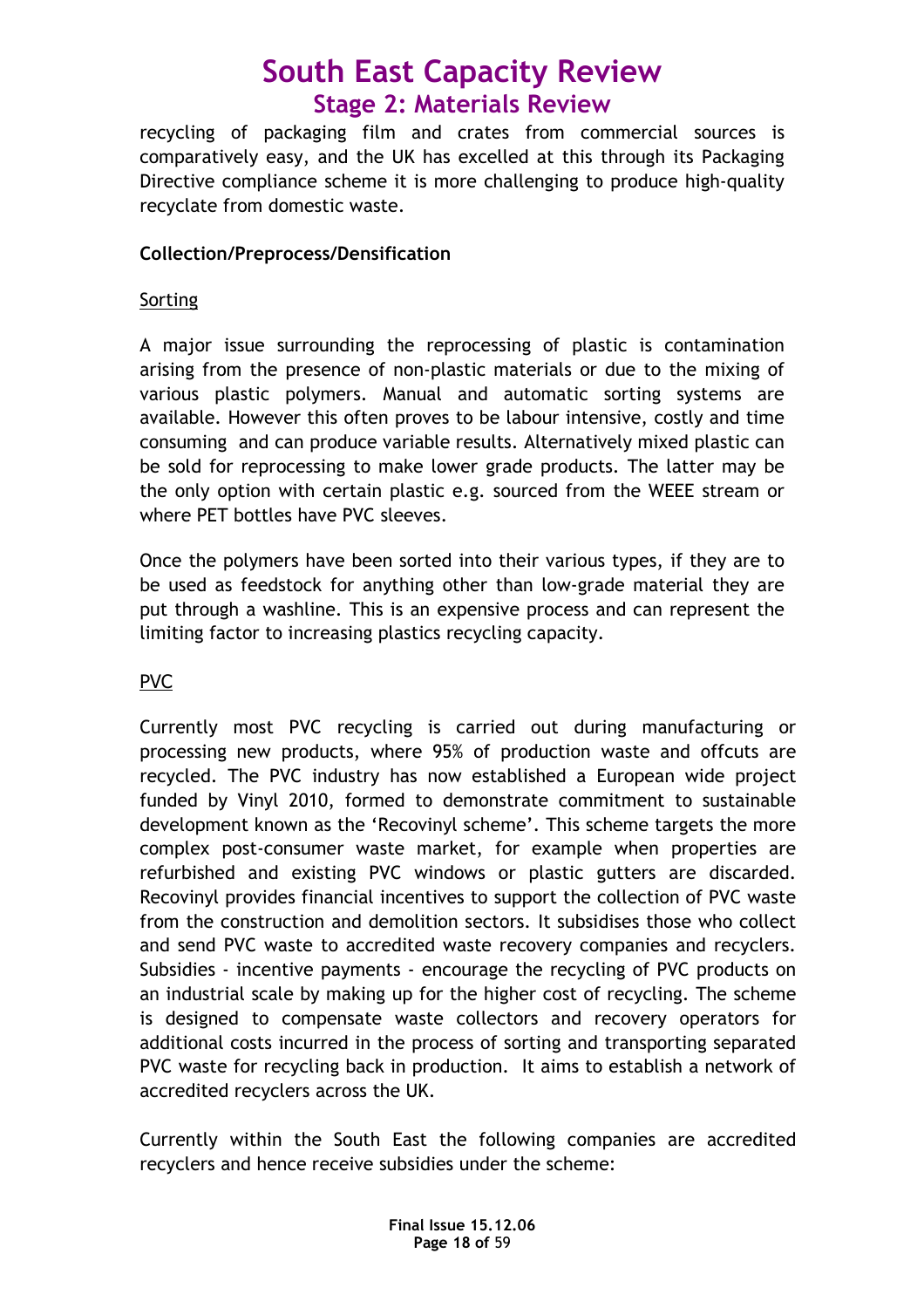- Cylinder Plastics in Faversham Kent,
- Associated Polymers in Hampshire,
- RPCS in Newbury Berkshire.

These companies collect, sort and regrind post consumer PVC and supply the granulate back to manufactures within and outside the region. Other companies in the scheme offer collection services within the South East to process outside. The administrators of the scheme are keen to promote new entrants but it is proving difficult to recruit companies. The companies will link in with existing recycling infrastructure such as transfer stations where separate bins will be provided to collect PVC products. Around 1,500 tonnes per annum are being recycled through the scheme but this is expected to grow with the increase in replacement windows from housing stock.

### Expanded Polystyrene (EPS)

This is another material sector that is establishing dedicated collection arrangements. The British Plastic Federation's EPS Packaging Group estimates that 6,000 tonnes of used EPS packaging was recycled in 2004. This equals 26% of EPS packaging produced in the UK in 2004. This already exceeds the Packaging Directive targets for 2008.

This has been achieved through a combination of take-back schemes with a number of electrical retailers and the food packaging sector<sup>19</sup>. These usually involve the supplier taking back the EPS packaging from the customer, compacting the material at central depots and selling it on to a preprocessor where it is processed into a bead that can be used in a variety of new applications. The recycled EPS is fabricated into a range of products including replacement 'hardwood' lumber, simulated slate tiles, picture frames, coat hangers, disposable cameras, plant pots, videos, tape cassettes and loose fill packaging.

There is a strong demand for EPS from UK recyclers and there are opportunities to increase supply by encouraging food retailers to return EPS packaging (such as fish boxes). The recovery of EPS in this way carries great financial incentives for producers. Collectively Panasonic, Sanyo, Sony and Honda saved more than £500,000 per year in landfill and transport costs through recovery and recycling of the used EPS (EPS Group 1997).

 $\overline{a}$  $19$  Retailers and suppliers such as Thorn Rentals, Granada, Epson and Dixons Group operate EPS recycling programmes.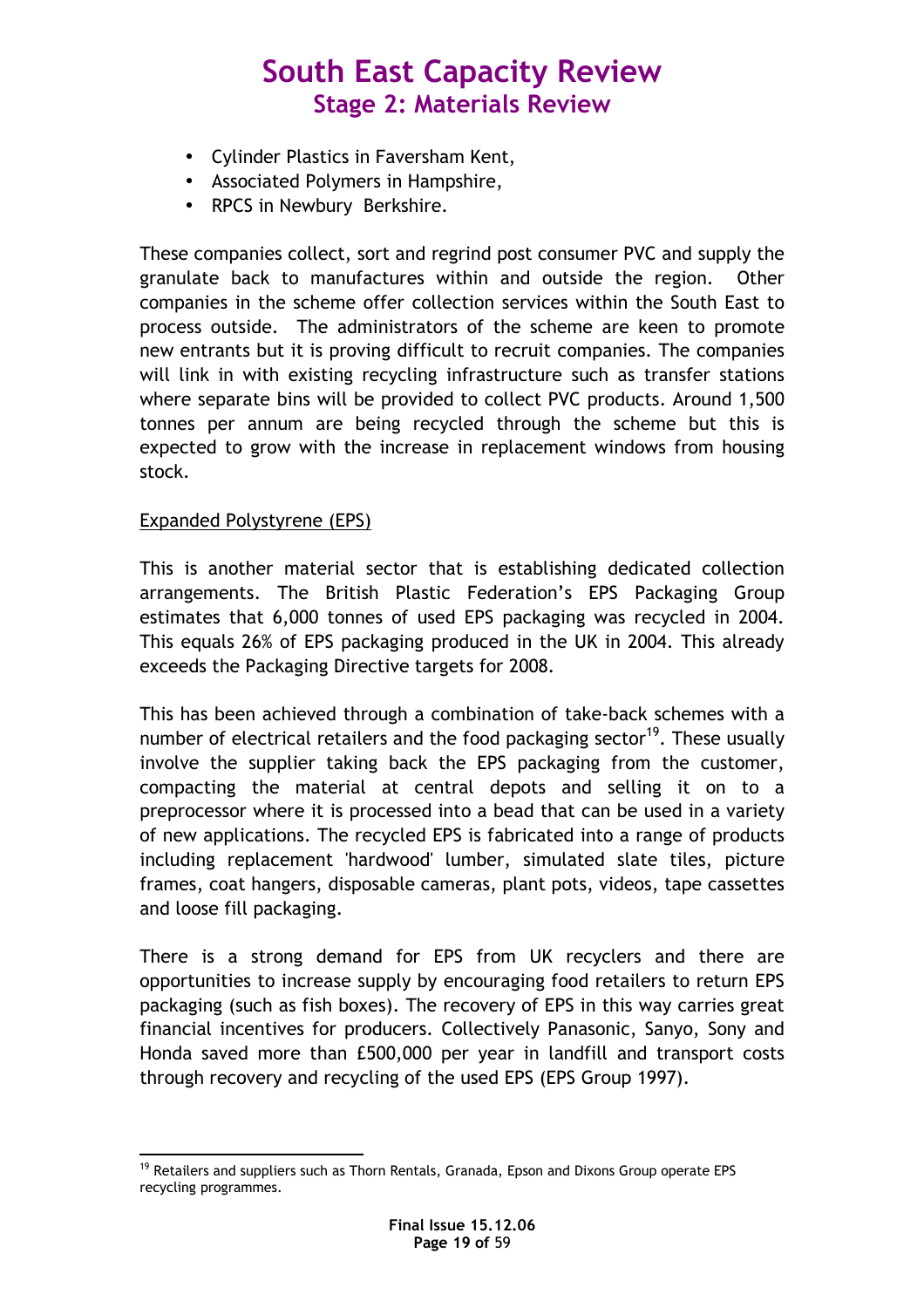The EPS Recycling Group<sup>20</sup> has undertaken initial work to evaluate recycling of expanded polystyrene (EPS) from household sources. Markets exist for post consumer EPS if collected to recyclers' specifications but to date such schemes have not proved viable due to collection limitations. A number of EPS Packaging Group members have set up one, or more, local recycling points to collect post-consumer EPS on their own manufacturing sites. They are inviting Local Authorities to participate with members offering collection and recycling services free of charge.

### Reprocessing

 $\overline{a}$ 

The recycling of plastic is generally achieved using mechanical processes such as shredding, grinding and pressing plastic into granules that are subsequently used, often with virgin resin, to produce the same, similar or different products to the original. Hence the principal reprocessing route is through established manufacturing industry.

Primary recycling refers to the reprocessing of waste plastic generated from the manufacturing processes such as resin production or moulding. This preconsumer material is then mixed with virgin material and reused in the manufacturing process. The recycling rate for this type of plastic is estimated to be 95% in the UK.

Secondary recycling refers to post consumer plastic, collected where one or more polymers are present. Post consumer plastics are often contaminated making sorting a complex and expensive process. Most of the recycling activity identified through our survey originated from this.

Feedstock recycling (or Plastics Cracking) describes an alternative approach whereby plastics are broken down to form short chain hydrocarbons. These can be used as the building blocks for new polymers or other petrochemical products. Thermal cracking is used to break the plastics into smaller chemicals for use as a feedstock in refineries for the production of chemicals or even new plastics. The plant can tolerate mixed plastics and contaminants and can therefore reduce collection and sorting costs. This approach offers the possibility of very large-scale plastics reprocessing with strong synergies with petrochemical production, leading to clear benefits from regional nodes or specialisation in areas with significant petrochemical clusters.<sup>21</sup>

 $^{20}$  The EPS Packaging Group, which represents 85 per cent of the EPS packaging industry in the

UK, sponsors a communications campaign to raise awareness of the recyclability of EPS and it provides advice and support to any business that is looking to set up a recycling scheme. http://www.eps.co.uk/

<sup>&</sup>lt;sup>21</sup> Scottish Plastics and Rubber Association. *Polymer Cracking*. 2000.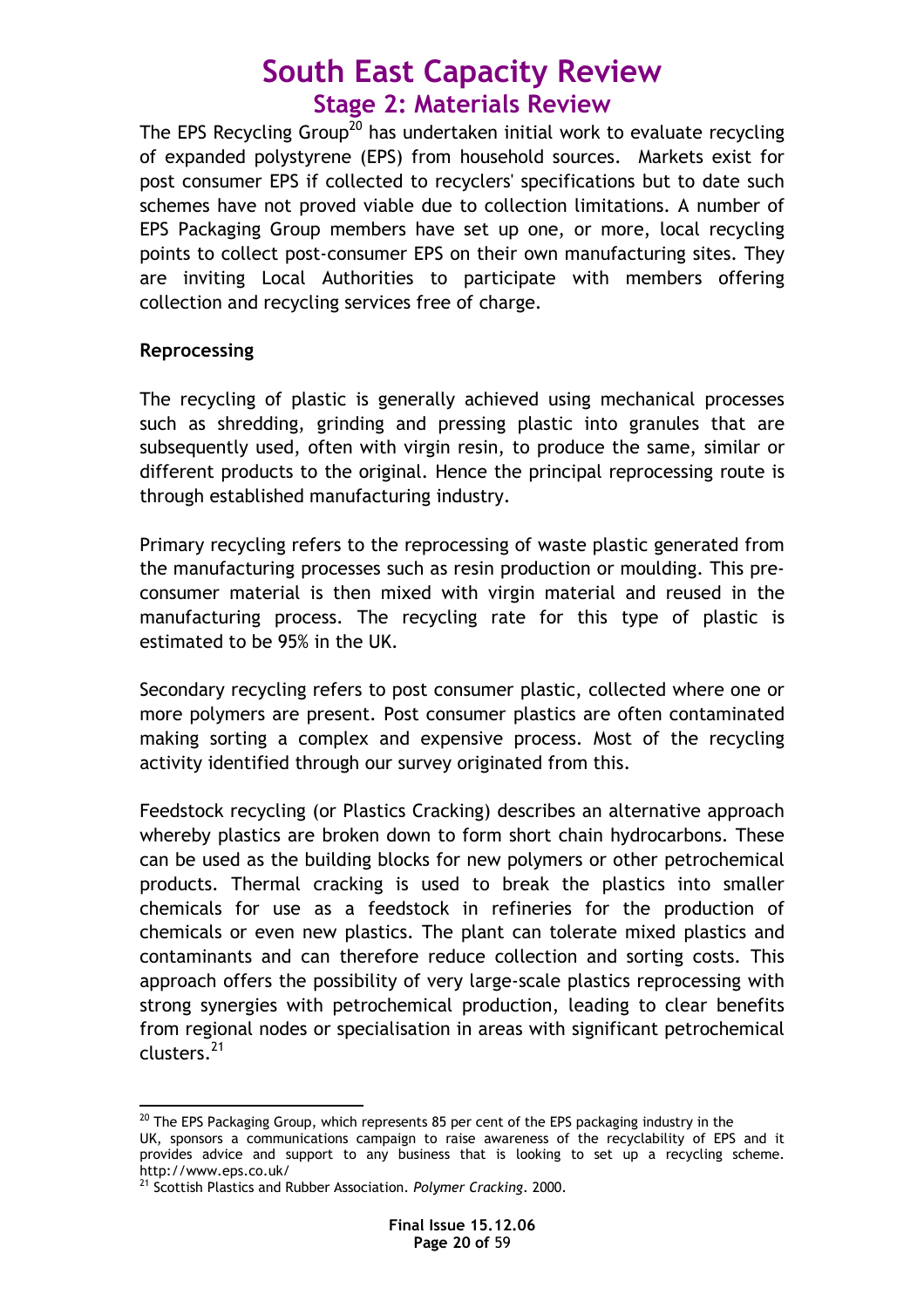Plastics reprocessing in the UK is a fragmented business, made up of over 100 separate firms. The diverse nature of plastics and its applications makes it difficult to give an accurate assessment of capacity for the total stream. Capacity suited to one type of plastic may be suited to others but not all. For example industrial reprocessors of polystyrene may also accept polythene film for preprocessing.

### Fabrication

Two constraints limit the range of possible end products from recycled material:

- 1. Colour contamination coupled with the high cost of adding new colour - means that products are drab;
- 2. The possibility of contamination means that applications of recycled plastics are limited.

At present, plastic recyclate is used to make a wide range of relatively low value products including refuse sacks, drainage pipes, flower pots, fibre filling, garden and street furniture, and substitute wood products. Generally the material cannot be employed in the food and drinks industries - the sectors that account for the bulk of virgin plastic packaging. WRAP is supporting trials by M&S and Boots to use recycled PET in food packaging.

It has not been possible within the scope of this project to establish if manufacturing capacity exists in the region. However one fabricator of street furniture from second-life plastic and one fabricator of can crushers was identified.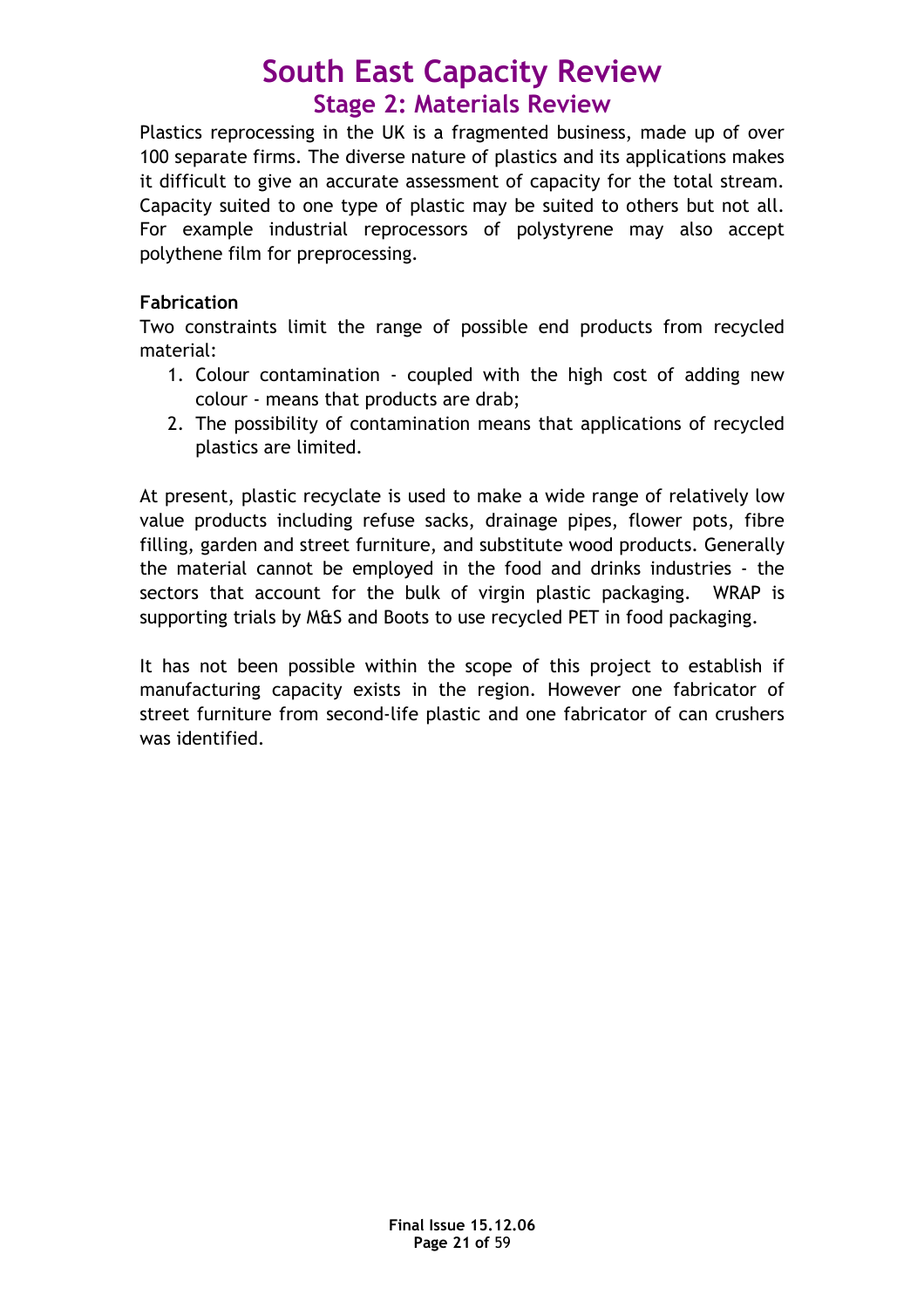## Stage 2: Materials Review

| <b>Types of Plastic</b>             | <b>Source</b>                 | <b>Applications as recyclate</b>                                                                                                                   | <b>Fabrication Outlets</b>                                                                                                                                                                                                                                      | <b>Prospects</b>                                                                                                                                                                                                                                                                                                                                                                                                    |
|-------------------------------------|-------------------------------|----------------------------------------------------------------------------------------------------------------------------------------------------|-----------------------------------------------------------------------------------------------------------------------------------------------------------------------------------------------------------------------------------------------------------------|---------------------------------------------------------------------------------------------------------------------------------------------------------------------------------------------------------------------------------------------------------------------------------------------------------------------------------------------------------------------------------------------------------------------|
| PET (Polyethylene<br>Terephalate)   | <b>Bottles</b>                | Fibre fill for jackets & pillows,<br>fleece jackets, pallets, back into<br>bottles.                                                                | Research for London ReMade found<br>that most recovered PET in the UK is<br>used to make fibre for the textile and<br>carpet industry as well as being used in<br>some non-woven applications.                                                                  | London ReMade is working with Visy Closed<br>Loop on plans for 36,000 tonnes plastic<br>bottle plant in Dagenham. The initial plan is<br>to source from London and the South-East,<br>The recovered PET material - taken from<br>soft drinks bottles - will be used to produce<br>food packaging.<br>Currently around 15,000 tonnes of<br>PET/HDPE bottles are collected by local<br>authorities within the region. |
| HDPE (High Density<br>Polyethylene) | Bottles,                      | Crates & general mouldings,<br>wood polymer composite<br>products, pipes & ducting<br>water butts & compost bins, car<br>windscreen washer bottles |                                                                                                                                                                                                                                                                 | WRAP capital support up to 30% of the cost<br>of HDPE plastic bottle reprocessing plant for<br>up to 13,000 tonnes of each year. The<br>bidding process for WRAP's tender closed at<br>the end of August. Contracts could be<br>agreed by Christmas.                                                                                                                                                                |
| LDPE (low Density<br>Polyethylene)  | Packaging &<br>Cling Film     | Wood polymer composite<br>products, damp-proof<br>membranes packaging film<br>traffic cones                                                        | Bpi are the major producer of products<br>drawn from these materials and<br>operates a national collection network.                                                                                                                                             |                                                                                                                                                                                                                                                                                                                                                                                                                     |
| Polystyrene                         | Packaging                     | Wood polymer composite<br>products, remanufacture for<br>packaging applications.                                                                   | Centriforce in Liverpool is the major<br>supplier of "Stokbord" which has global<br>demand for applications like street<br>furniture and bridge walkways. These<br>products include decking and landscape<br>products, containers and other joinery<br>products | The company wants to expand its extruded<br>plastics operation, but has had trouble<br>getting hold of enough waste plastic. It has<br>suggested that the key element to<br>strengthen in UK is the collection and<br>densification infrastructure so reliable supply<br>can be sourced by existing reprocessors.                                                                                                   |
| <b>PVC</b>                          | Cable Scrap,<br>Window frames | Road cone bases, Conduit &<br>ducting, UPVC window frames.                                                                                         | UPV window manufacture.                                                                                                                                                                                                                                         | Recovinyl scheme should increase quantities<br>collected.                                                                                                                                                                                                                                                                                                                                                           |
| <b>Mixed Plastic</b>                | ELV, WEEE                     | Export markets                                                                                                                                     |                                                                                                                                                                                                                                                                 | Axion Recycling has registered its interest in<br>building a reprocessing plant for polymers<br>from WEEE and ELV within the South East<br>region. It is currently building a recycling<br>plant in the North West. They would like to<br>work with LAs to increase WEEE collections<br>to build up a critical mass of supply.                                                                                      |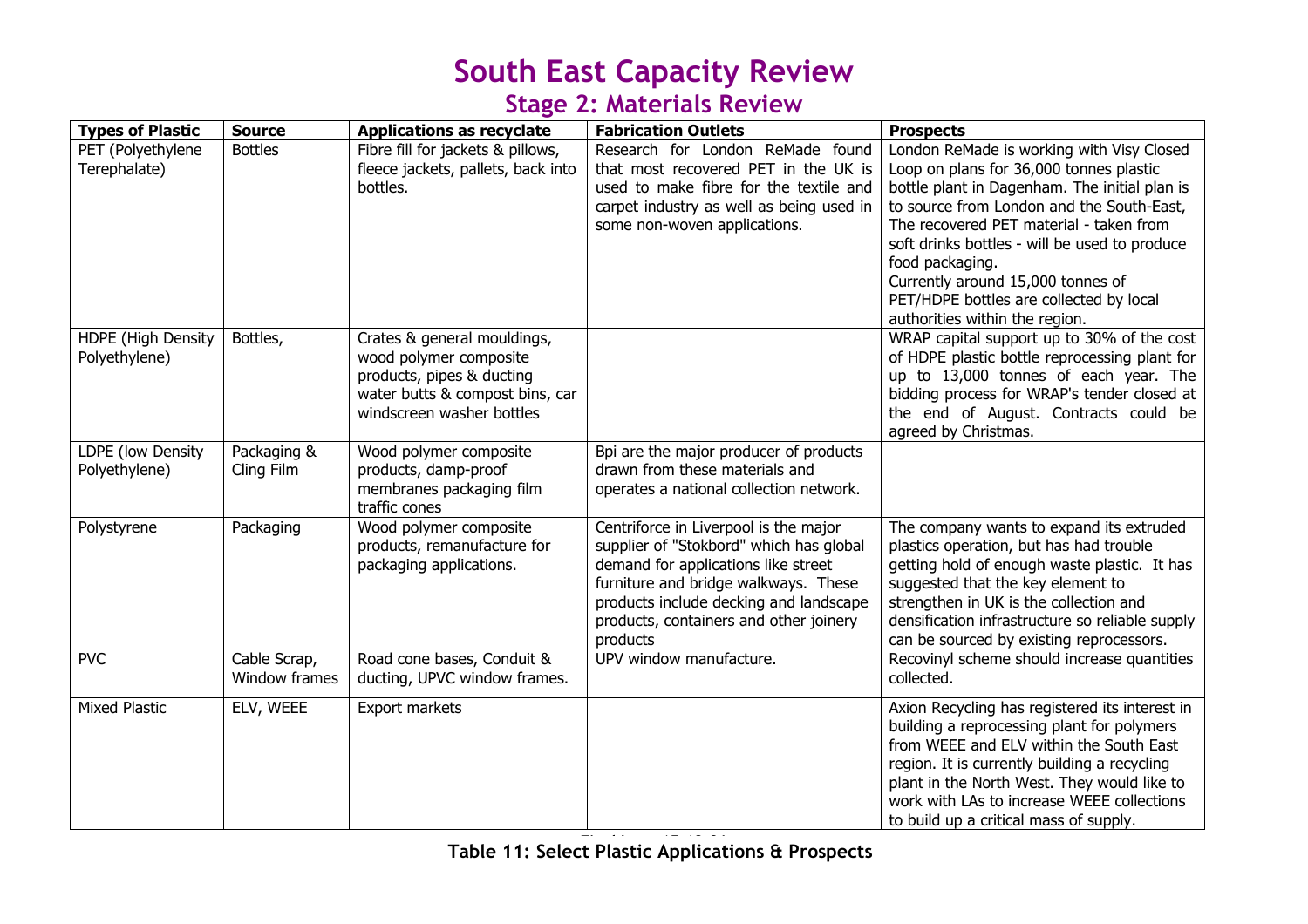### Survey of the Second-Life Plastics Supply Chain in the South East

The industry is characterised as being much less mature than for other material streams where vertical integration across functions have occurred with diverse range of players. This may be partly due to the limited participation of producers in the recycling loop. Combination of:

- 1. Industrial pre-processors and reprocessors that utilise their own post production scrap and have opened the facility to other producers to save on virgin inputs. Mainly around polystyrene.
- 2.Commercial processors
- Collectors & Merchants.3.

| <b>Operator</b>                        | <b>Activity</b>                                                                            | <b>Location</b>                                | <b>Tonnage</b>             | Source                                                                                 | <b>Usage</b>                                                                                                               | <b>Future Prospects</b>                                                                                                                                           |
|----------------------------------------|--------------------------------------------------------------------------------------------|------------------------------------------------|----------------------------|----------------------------------------------------------------------------------------|----------------------------------------------------------------------------------------------------------------------------|-------------------------------------------------------------------------------------------------------------------------------------------------------------------|
|                                        |                                                                                            |                                                | per                        |                                                                                        |                                                                                                                            |                                                                                                                                                                   |
| <b>FABRICATORS</b>                     |                                                                                            |                                                | annum                      |                                                                                        |                                                                                                                            |                                                                                                                                                                   |
| Vencel Resil Limited                   | Collect,<br>preprocess,<br>densify,<br>reprocess,<br>fabricate<br>expanded                 | Belvedere<br>Kent (just<br>outside<br>region)  | 200 EPS                    | Collecting from Kent,<br>Essex, Sussex, Hants -<br>whole SE Also internal<br>arisings. | Industrial sources only.<br>Accredited Reprocessor Invest<br>PRN revenue back into<br>compliance for group own<br>arisings | Shortage of polystyrene for 'rework'<br>due to contraction of industrial<br>base. Under-utilised capacity. Could<br>take 500 tpa. Talking to LAs and<br>Cleanaway |
|                                        | polystyrene<br>products.                                                                   |                                                |                            |                                                                                        |                                                                                                                            |                                                                                                                                                                   |
| Hampshire                              | Preprocess,                                                                                | Winchester                                     | 50                         | Compactor and chipper                                                                  | Accept polystyrene for                                                                                                     | 50 tonnes capacity for polystyrene if                                                                                                                             |
| Insulation Products densify, reprocess | and fabricate<br>polystyrene.<br>Preprocess,<br>densify and sell<br>on polythene<br>sheet. | Hants                                          | polythene<br><b>20 EPS</b> | waste. Hampshire<br>catchment.                                                         | acquired for own process fabrication of insulation. Accept<br>polythene sheet for onward<br>UPVc fabrication.              | commercially attractive but storage<br>space limitation                                                                                                           |
| Earth Anchors Ltd                      | Cut and assemble<br>street scene                                                           | CROYDON,<br>Surrey (just<br>outside<br>region) | n/a                        | Waste-derived plastic<br>composite materials<br>from Scotland BPI                      | Supplies street scene furniture<br>etc, Mainly LA market -<br>contracts with some LAs.<br>Supply nationwide                |                                                                                                                                                                   |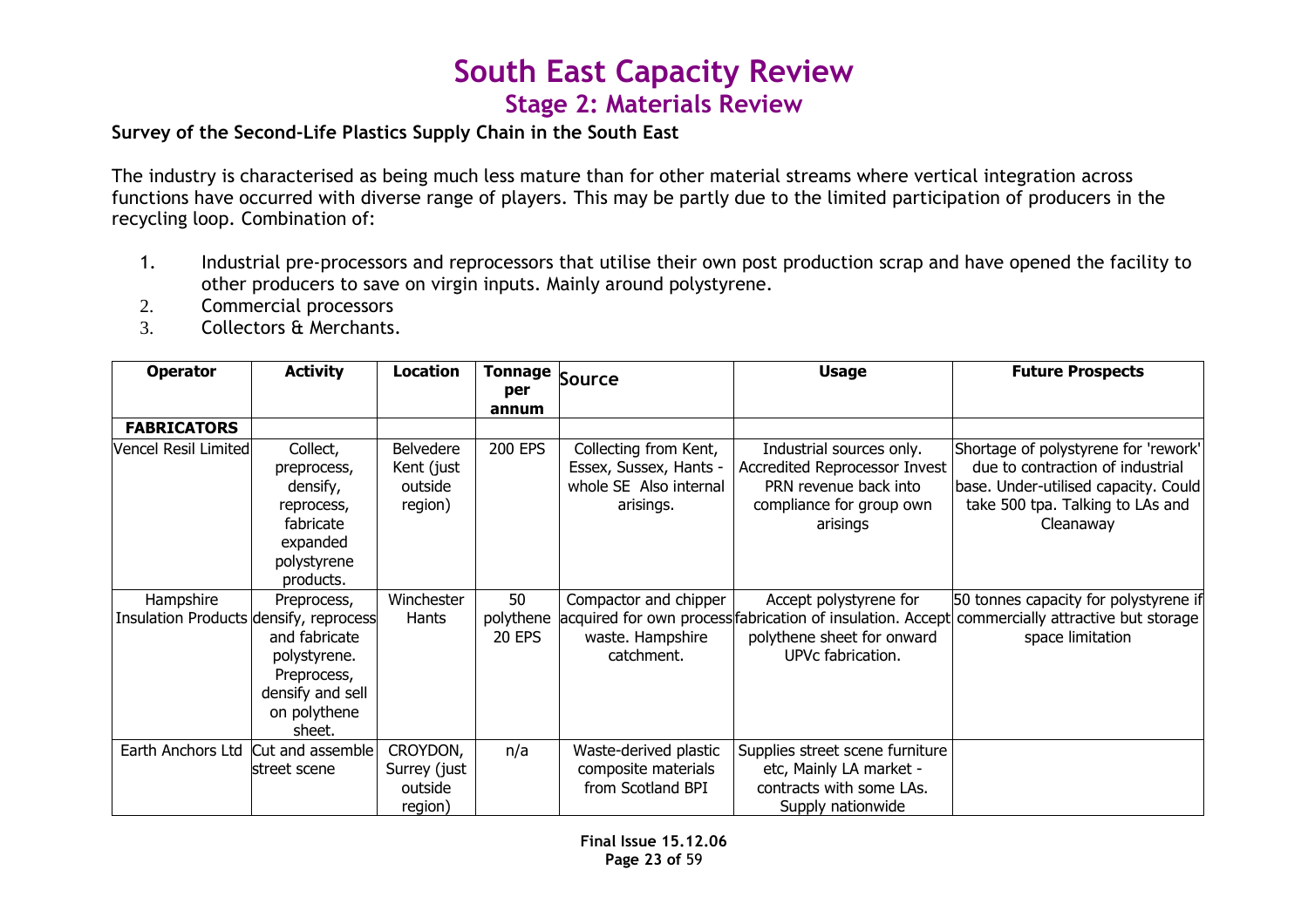## Stage 2: Materials Review

| PlasCan Limited                                            | Make plastic<br>injection moulds<br>and manufacture<br>plascan. Can and<br>bottle crusher<br>made from<br>recycled plastic | DARTFORD,<br>Kent (just<br>outside<br>region) | 13 tonnes<br>of clean<br>pellet for<br>100,000<br>crushers.<br>270(n4) | Extruded pellets.<br>Problem of consistency<br>of recycled<br>polypropylene - only use<br>$2/3$ ratio.                                        |                                                                                                 |                                                                                                                                                                          |
|------------------------------------------------------------|----------------------------------------------------------------------------------------------------------------------------|-----------------------------------------------|------------------------------------------------------------------------|-----------------------------------------------------------------------------------------------------------------------------------------------|-------------------------------------------------------------------------------------------------|--------------------------------------------------------------------------------------------------------------------------------------------------------------------------|
| <b>PRE</b><br><b>PROCESSORS</b>                            |                                                                                                                            |                                               |                                                                        |                                                                                                                                               |                                                                                                 |                                                                                                                                                                          |
| <b>Associated Polymer</b><br>Resources                     | Collection and<br>preprocessing of<br>plastics to<br>produce<br>granules& pellets                                          | Soton                                         | 25,000                                                                 | Industrial sources<br>primarily but do take<br>PET bottles.                                                                                   | Re-use within the plastics<br>industry                                                          | Member of Recovinyl scheme.<br>Looking to relocate and expand.                                                                                                           |
| <b>Bayliss Recycling</b>                                   | Taking in mixed<br>cans and plastics<br>pick HDPE -<br>flaking washing<br>and drying                                       | Langley,<br>Slough                            | <b>PET 2000</b>                                                        | HDPE 1500 Mainly supplied by Local<br>Auths - S Bucks,<br>Wycombe, Banstead                                                                   | Supply HDPE to Centriforce for<br>direct remanufacturing. PET is<br>baled for onward processing |                                                                                                                                                                          |
| G.H. Services -<br>Recycling                               | Granulate plastics<br>- polyprop and<br>styrene                                                                            | Hilsea<br>Portsmouth                          | 240                                                                    | mainly $C&I$ – from car<br>manufacturer                                                                                                       | Goes for reprocessing                                                                           |                                                                                                                                                                          |
| Rubber And Plastic<br><b>Collection Services</b><br>(RPCS) | Manual sort,<br>shred and<br>granulate                                                                                     | Newbury<br>Berkshire                          | 10,000                                                                 | Collect solid plastics and<br>film - UK wide. Buy in<br>from EU - Germany,<br>70% export to Europe<br>supplied as general<br>plastic product. | Post industrial scrap only at<br>present<br>3 granulators and 2 shredders.                      | Member of Recovinyl scheme so will<br>be extending into post consumer<br>PVC collection.                                                                                 |
| <b>MDJ Lights</b>                                          | Process PET<br>bottles and WEEE<br>plastics                                                                                | Lewes E<br>Sussex                             | 750                                                                    | Take PET bottles from<br>LAs and flake via<br>Daventry plant                                                                                  |                                                                                                 | Intend to install granulation plant at<br>E Sussex site given long-term<br>contract.                                                                                     |
| <b>Cylinder Plastics</b>                                   | Collect & process<br>PVC, PPP, PE and<br>PET by washing,<br>granulation and                                                | Faversham                                     | 8,000                                                                  | Collect from Portsmouth,<br>Bristol, Birmingham,<br>Norwich, Lincoln                                                                          | Looking to supply UK markets<br>via closed loop but limited<br>capacity. Most exported to       | Member of Recovinyl scheme.<br>Diversifying and installing new<br>washing and granulation equipment.<br>Europe and some to Far East. Looking to relocate secured support |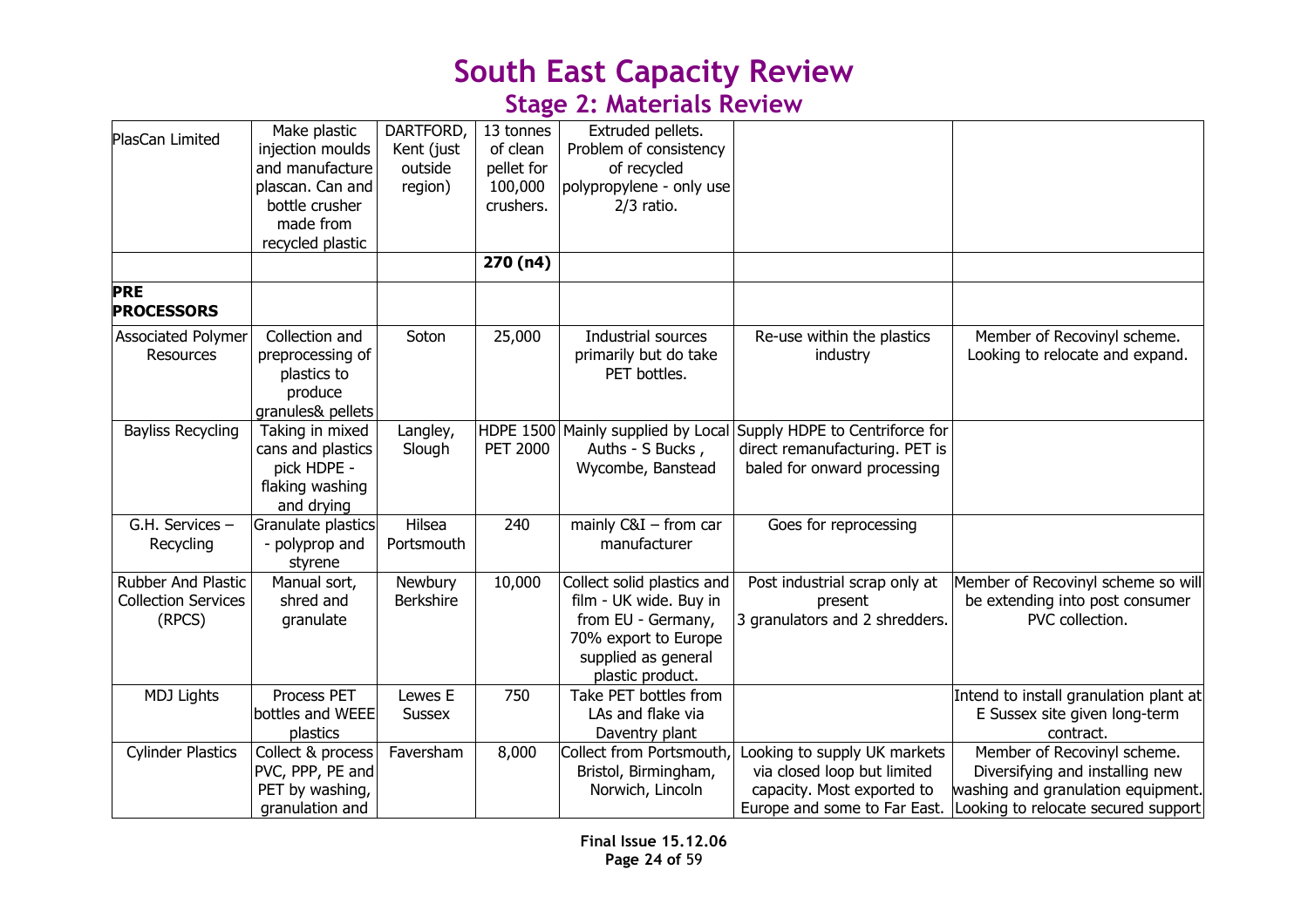## Stage 2: Materials Review

|                                   | pulverisation                                                                                                                 |                         |                |                                                                |                                                                                                                                                                                                                  | on grant from Business Link Kent.                                                  |
|-----------------------------------|-------------------------------------------------------------------------------------------------------------------------------|-------------------------|----------------|----------------------------------------------------------------|------------------------------------------------------------------------------------------------------------------------------------------------------------------------------------------------------------------|------------------------------------------------------------------------------------|
|                                   |                                                                                                                               |                         | 47,490<br>(n6) |                                                                |                                                                                                                                                                                                                  |                                                                                    |
| In house recyclers                |                                                                                                                               |                         |                |                                                                |                                                                                                                                                                                                                  |                                                                                    |
| Styropack (UK) Ltd                | In house<br>recycling onsite.                                                                                                 | Ford<br>W. Sussex       |                |                                                                |                                                                                                                                                                                                                  |                                                                                    |
| Linpac Moulded<br>Foams           | Fabricate from<br>material supplied<br>by own<br>reprocessing<br>plant Scunthorpe.                                            | Chichester<br>W. Sussex |                | Return own waste to<br>Scunthorpe                              | Closed loop only                                                                                                                                                                                                 |                                                                                    |
| <b>COLLECTORS</b>                 |                                                                                                                               |                         |                |                                                                |                                                                                                                                                                                                                  |                                                                                    |
| <b>Materials Recovery</b><br>Ltd: | Collector and<br>Exporter of all<br>forms of plastics<br>washing, flaking<br>through partners                                 |                         |                | No facilities in SE -<br>Commercial - 50:50<br>(nursery) Geest | Film is recycled in UK market<br>collect from SE - LAs and some export Far East - HDPE,<br>PET etc 15% of 35,000 tpa.<br>Somerfield, HVM Humber3k tpa Skegness 6-10 k exports<br>UK market for Rigid Plastics 4k |                                                                                    |
| <b>Bestway Recycling</b>          | Polythene is<br>sorted and baled<br>at the depot in<br>preparation for<br>recycling into<br>various second-<br>life products. | Upchurch<br>Kent,       | 3,600          | collects waste polythene<br>throughout then UK                 | Contaminated waste export -<br>supermarket waste and<br>mixtures. Supply recyclers -<br>bpi. No MSW,                                                                                                             | Looking in Kent - Gillingham - 200<br>tcm - looking towards 100 tonne<br>per week. |
| BPI recycled products Reprocessor | fabricator of recy<br>polyethylene<br>products                                                                                | Outside<br>region       | n/a            | Nationwide collection                                          | Plaswood is manufactured by<br>BPI recycled products, 100%<br>recycled damp proof<br>membrane, plastic bags. Ability<br>to recycle 70,000 tpa                                                                    |                                                                                    |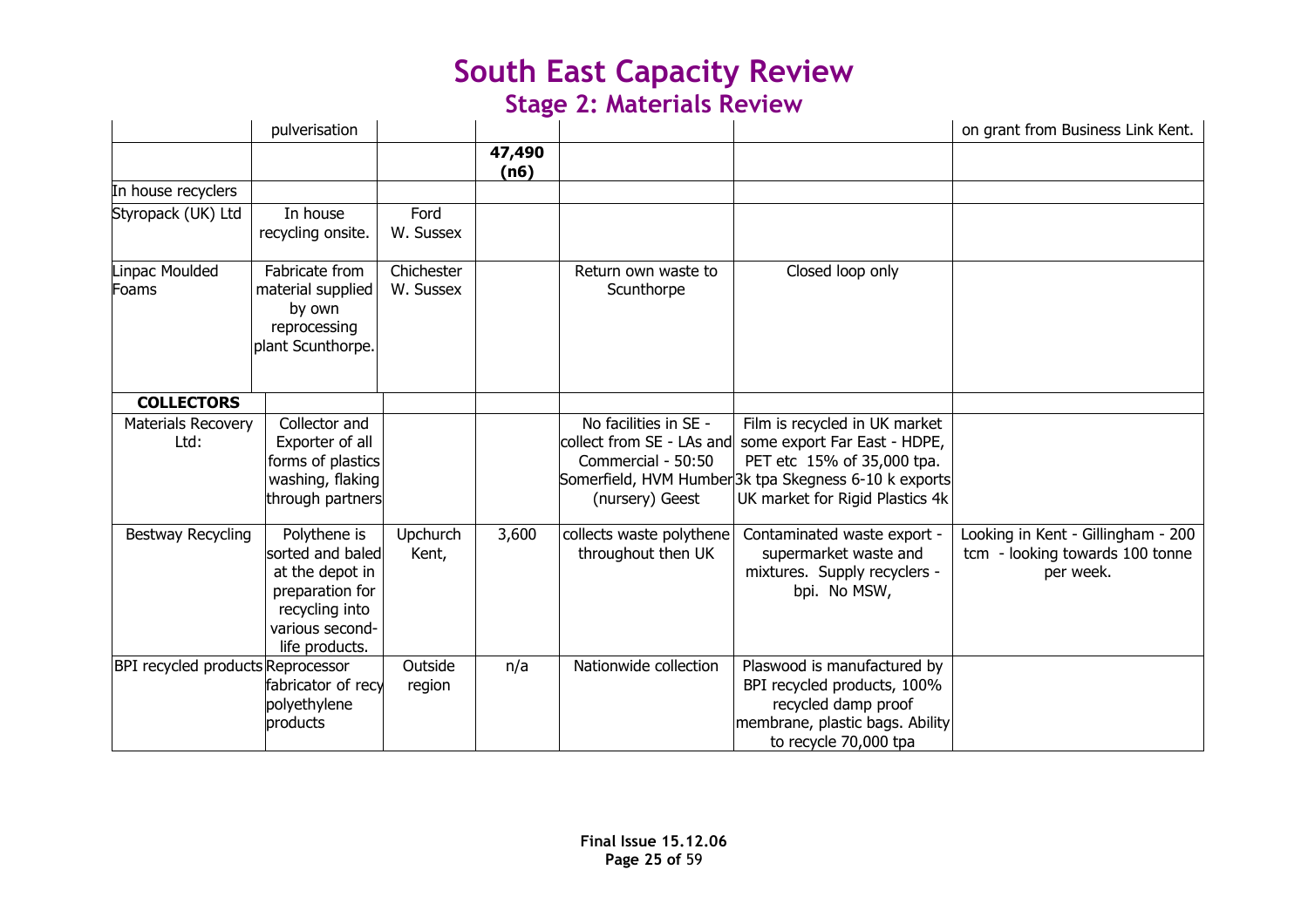### Stage 2: Materials Review

| Save A Cup Recycling<br>Company Ltd |                                                    | Outside<br>region |    | Nationwide collection<br>supplied to Linpack<br>Castleford | Hard wall polystyrene vending<br>cups are processed into clean<br>flake or pellets for<br>remanufacture into non-food-<br>contact products. The high<br>impact polystyrene recyclate is<br>used to make a variety of<br>plastic components and<br>products. |  |
|-------------------------------------|----------------------------------------------------|-------------------|----|------------------------------------------------------------|-------------------------------------------------------------------------------------------------------------------------------------------------------------------------------------------------------------------------------------------------------------|--|
| Regenthill Ltd                      | purchase or<br>collect plastic<br>scrap and export |                   |    | collected in volume                                        | C&I sources - most types Export to Far East (Hong Kong)<br>via special relationship                                                                                                                                                                         |  |
| <b>Total</b>                        |                                                    |                   | n5 |                                                            |                                                                                                                                                                                                                                                             |  |

n/a indicates – information not available

### Table 12 : Survey Outputs on Regional Plastic Supply Chain

|             | <b>Collect</b> | <b>Preprocess</b> | <b>Densify</b> | <b>Reprocess</b> | <b>Fabricate</b> | <b>Market</b>                        |
|-------------|----------------|-------------------|----------------|------------------|------------------|--------------------------------------|
| PET         | n5             | n5                |                |                  |                  |                                      |
| <b>PVC</b>  |                | n4                |                |                  |                  |                                      |
| <b>LDPE</b> | n3             | n4                |                |                  | n1               |                                      |
| <b>HDPE</b> |                |                   |                |                  |                  |                                      |
| <b>EPS</b>  |                |                   |                | n <sub>2</sub>   |                  | (Closed Loop) Insulation<br>Products |
| PS          | N <sub>3</sub> | n4                |                |                  |                  |                                      |
| PP          | N <sub>4</sub> | n <sub>5</sub>    |                |                  | n1               |                                      |

Table 13: Number of Players in Regional Plastic Supply Chain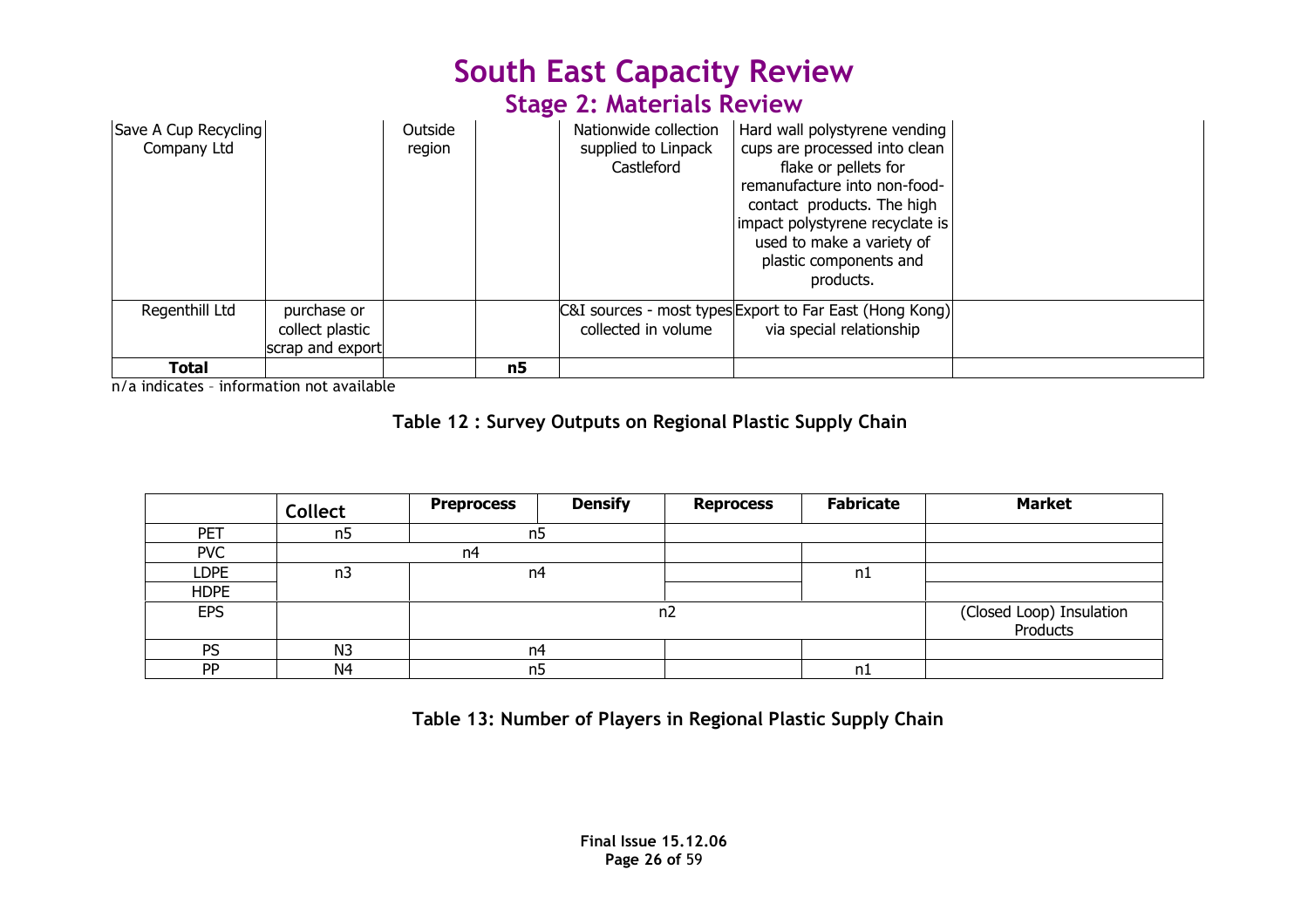### Wood Sector Profile

An example of the wood waste supply chain (for wood chip) is shown below:

| <b>Collect</b>                                      | <b>Densify/Bulk</b> | <b>Preprocess</b> | <b>Reprocess</b>      | <b>Fabricate</b>  | <b>Market</b>                         |
|-----------------------------------------------------|---------------------|-------------------|-----------------------|-------------------|---------------------------------------|
| W M Sector<br>or<br>fabricator<br>own<br>collection | Chipping            | Screening         | Dried &<br>Compressed | Cut into<br>Board | Furniture &<br>Worktop<br>Manufacture |

### Figure 4: Example Wood Chip Supply Chain

### Source

The WRAP study produced in Spring 2005 is regarded as the most definitive source of information on the subject. It estimated arisings at approx 1 million tpa wood waste within the study area. This covered an area beyond the South East region including London and therefore its findings need to be disaggregated. It is possible that market characteristics differ between Greater London, the more rural East of England and the South East covered by the study.

This volume is divided between a number of sources:

- 1) 35% from construction/demolition waste
- 2) 30% from packaging waste
- 3) 25% from municipal waste (domestic and civic amenity sites)
- 4) 5% from the secondary wood processing industry (mainly furniture industry)
- 5) 5% from other sources

More than 300 000 tonnes of waste wood per year are currently recovered from the general waste stream and reused for a number of purposes. Another 55 000 tonnes is segregated by waste management companies, but ending up in landfills due to lack of proper processing facilities. The total volume of waste wood being sent to landfills is estimated at 650 000 tonnes annually.

### **Collection**

According to the WRAP study collection infrastructure is in place. This is in the form of existing waste collection & transfer facilities that already handle waste wood that is landfilled. Wood recyclers handle approximately 70% of the waste wood that is recovered and reused. Waste management companies handle large volumes of waste wood, but the majority is not segregated. The share of total wood recovery by waste management companies constitutes some 23% with the remaining 7% going directly from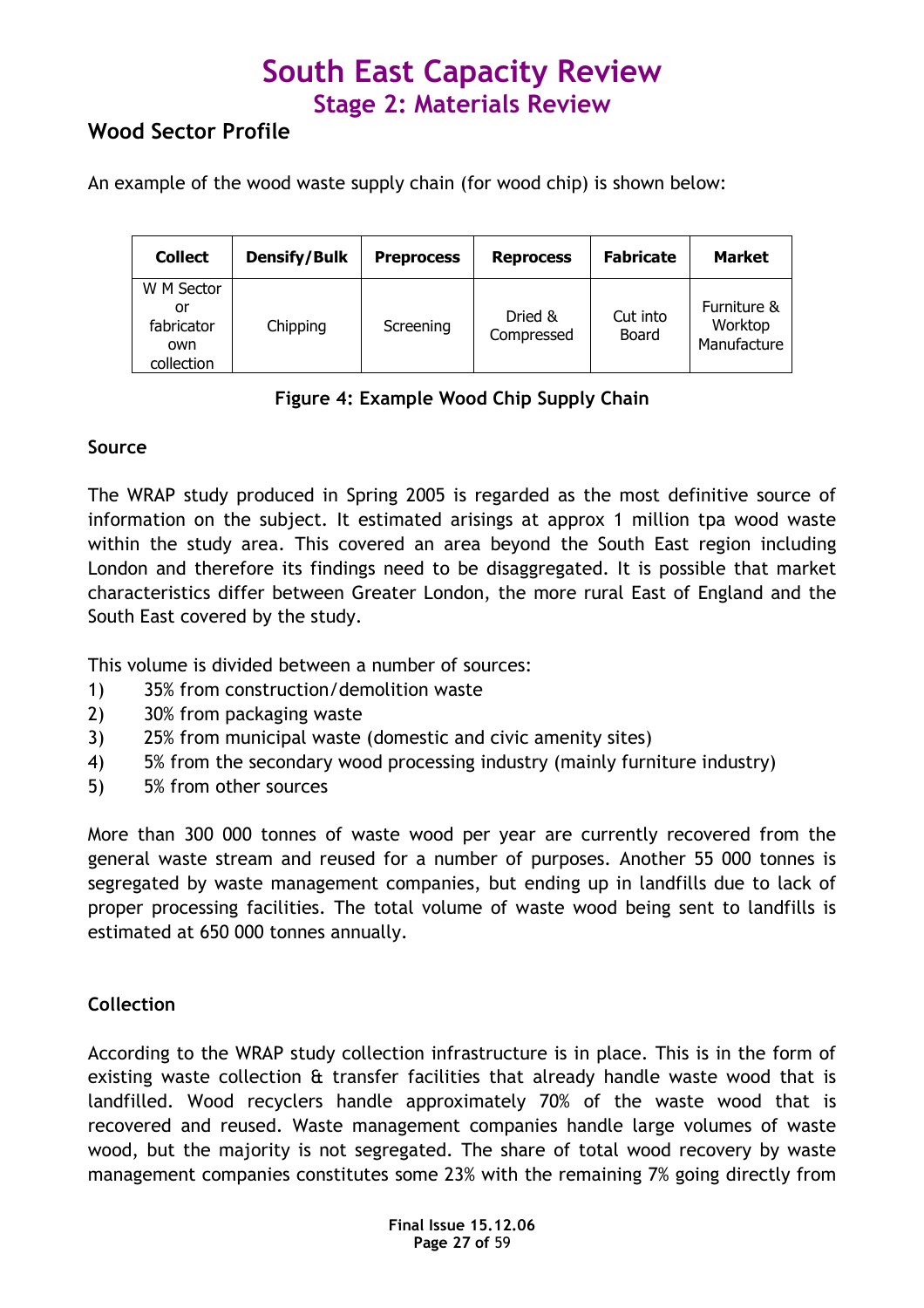sources (typically secondary wood processing industries) to end users. Scope for recovery of CA site delivered wood waste is limited.

The WRAP study reports that geographically the wood recycling businesses in SE England are fairly well distributed except for an apparent vacuum south-east of London, principally in Kent. One of the reasons behind the current geographical distribution of businesses is the lack of outlet possibilities in Kent combined with the high transport cost sensitivity of low value bulky materials such as recycled wood.

Within the WRAP wider study area the 7 largest wood recyclers handle 60Kta+ each and are believed to represent ~50% of the market. However, none of those identified were located within the South East region (1 in London all others Midlands and North)

The Brighton and Hove Wood Recycling Project (B&HWRP) collects wood that can be reused from local construction sites at equivalent cost as landfill. It then sorts and sells higher value timber for reuse back to the construction sector and for household DIY. Unsuitable timber is sent for chipping for composting or use as fuel. This scheme has been so successful it is now being replicated in a number of other urban areas across UK. The business is relatively small scale (~1Kta) due to the large quantity of material that proves to be unsuitable for resale.

### **Preprocess**

Pallets sorted on the site of production or pallet distributor and sent for chipping or refurbishing depending on condition. With the focus of demand on untreated timber there is some competition between reconditioning pallets and chipping for fuel

Some specially designed office furniture can be disassembled and re-manufactured. The DTI New Technology Programme has funded a pilot collaborative R&D project on the subject that started in 2005. This has yet to be developed on a large scale.

Pre-sorting on C&D sites where segregation systems are in place offers benefits but nationally this is considered to be marginal. Good practice on segregation is spreading via a number of initiatives funded by landfill tax.

### **Densification**

Wood is chipped before being sent to chipboard manufacturers due to low density of wood and associated cost of transporting unprocessed loads.

An export market does exist for reprocessing. Netherlands has a large wood chipping plant taking 100-150,000 tpa from across Netherlands, 90% of which is exported to Belgium and Germany for chipboard and use as a fuel. The transport impacts associated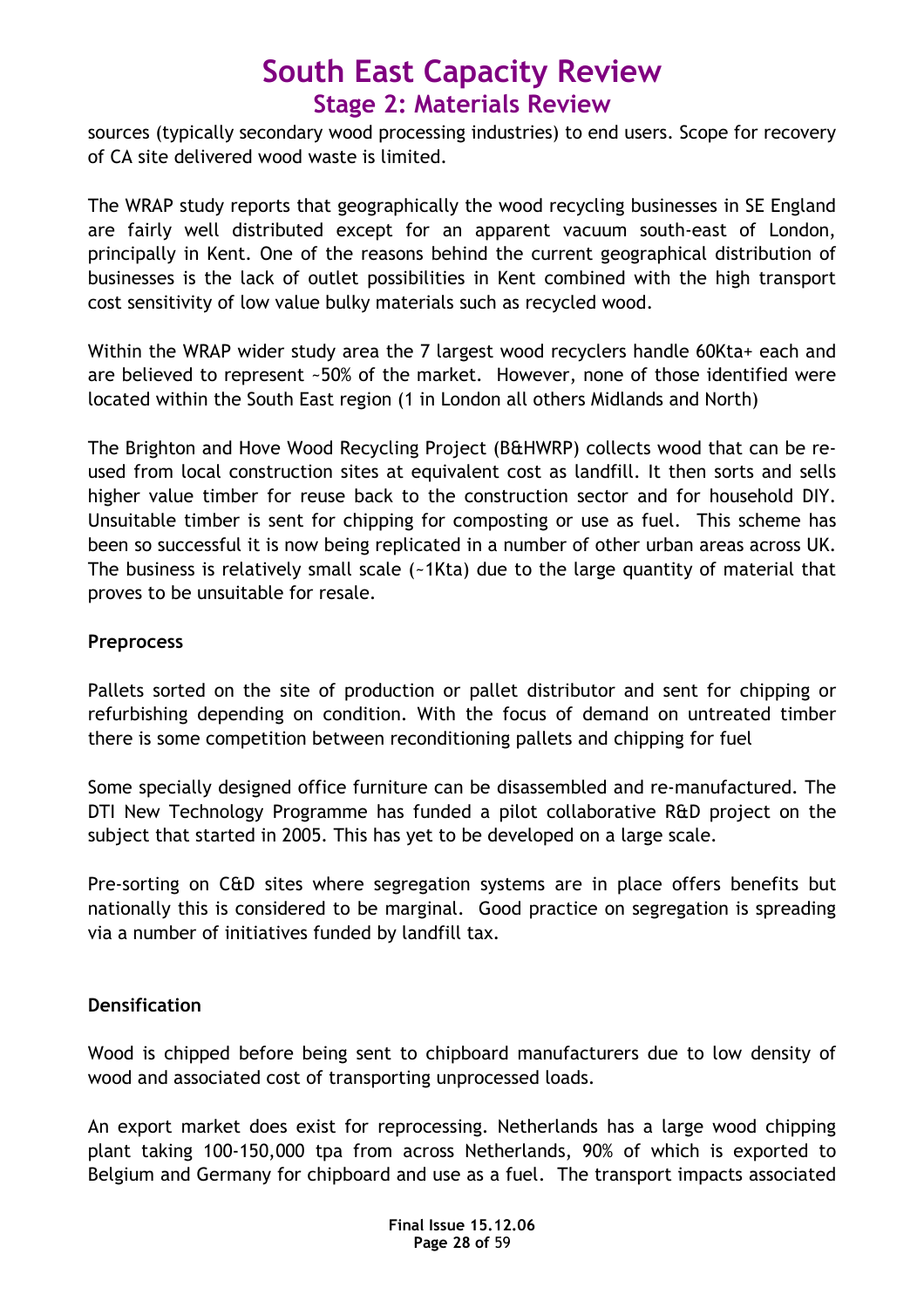may be less than transport to out of region chipboard manufacturers although these movements tend to be on a return load basis.

### Reprocessing

WRAP sought to fill the gap identified by its study by offering capital support (part funded by SEEDA) for a wood refining centre in the South East with a focus on a possible site in Kent but no one responded positively to invitation. The call was national with an emphasis on the SE, size was not a specific requirement. One tender was received but was outside South East and not progressed.

### Fabrication

### Chipboard - untreated timber

Approx 1.22 million tonnes of wood was reprocessed in the UK in 2004 and 75% of this was consumed for the manufacturing of chipboard. There are no chipboard manufacturers in the South East. Chipboard manufacturers consuming recycled wood are in Mid Wales, Merseyside, Northumberland, Scotland and North Devon. Chipboard and finished chipboard products are also imported from manufacturers throughout the world. South East recyclers are supplying out of region factories as a back load after delivery of finished product (to B&Q stores.) This means that chipboard supplier catchment for raw materials closely corresponds to their customer base.

Chipboard manufacturers are applying tougher quality standards to input e.g. will not accept coated or laminated wood. This is driven by a combination of CEN product standards, Climate Change Levy and IPPC emission limits. Further work is needed to understand how these drivers influence the supply chain.

UK market for chipboard is dependent on health of economy e.g. if lots of people can afford new kitchen units then there will be a demand. There is a link between development of new housing and demand. Current demand is not believed to warrant a new chipboard manufacturer in the South-East . However chipboard manufacturers have expressed interest in exploiting the SE supply base further. Some chipboard manufacturers offer exclusive supply contracts on a medium term basis if geographically viable. This offers security for investment and supply.

Gate price for chips can be £10- £15 per tonne depending on transport arrangements.

### Use as a Fuel

The Slough Heat and Power CHP Plant is the principal fuel user taking around 165,000 tonnes per annum of clean timber waste of which it has been estimated 70% may be pallets (115,500 tonnes per annum). This is sourced through a network of suppliers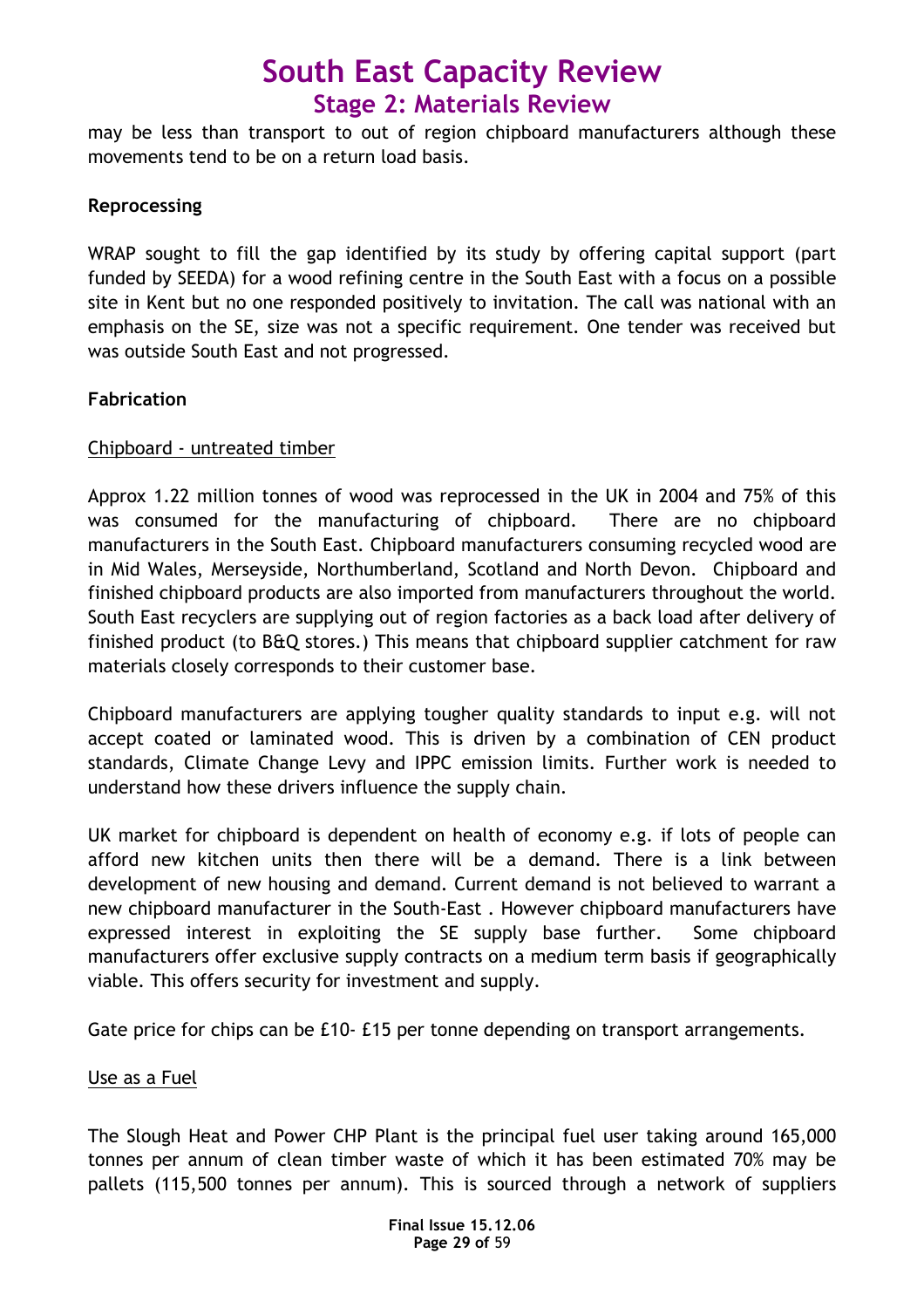within London and the South East. Outlets are now constrained by the Waste Incineration Directive (WID) emission standards with the Slough Plant being the only plant taking wood as fuel within the region meeting the standard. Power stations were reported in the WRAP study as taking clean chip as it does offer benefits on sales of generated renewable electricity. However this is believed to have ceased with the advent of WID.<sup>22</sup>

Chips may also be used to produce logs for burning in household grates and pellets suitable for industrial boilers. Pellets are currently being imported from abroad to supply this market. A focus on use in small generation and CHP applications is being supported by grants from central Government.

#### Horse-bedding - untreated timber

This has a more demanding feedstock specification and much more demanding end product specification due to direct contact at end use. In some cases there is a demand for materials overseas that are of high value e.g. equine market for wood material in Saudi Arabia - £1000/tonne.

#### Pet-litter- untreated timber

Some manufacture of pet litter is taking place in the South East

### Reclaimed timber

Local wood recycling projects sell reclaimed timber that has value in its natural aged form e.g. floorboards, and offcuts suitable for use for household DIY.

### Pallet Reconditioning

 $\overline{a}$ 

New pallets are made from old damaged pallets. Our survey suggests that a lot more reconditioning could be happening- one operator wants to set up a dedicated site in the SE region.

A WRAP study estimated that there were some 90 million pallets circulating in the UK alone. The total volume of waste wood arising from the packaging sector in Southern England (SE, London and part of EERA) has been estimated at 285,000tpa (30% of 950,000).

64 pallet suppliers have been identified within the South East via www.palletguide.com. It has been calculated that if each supplier sells 5000 pallets per week (average weight

 $^{22}$  The European Commission has proposed the development of specifications for waste as a fuel - which if met would mean that the material would no longer be classed as waste and hence not subject to the emissions standards of the Directive. Should this come to fruition this constraint on use as a fuel may not apply in the medium to long term.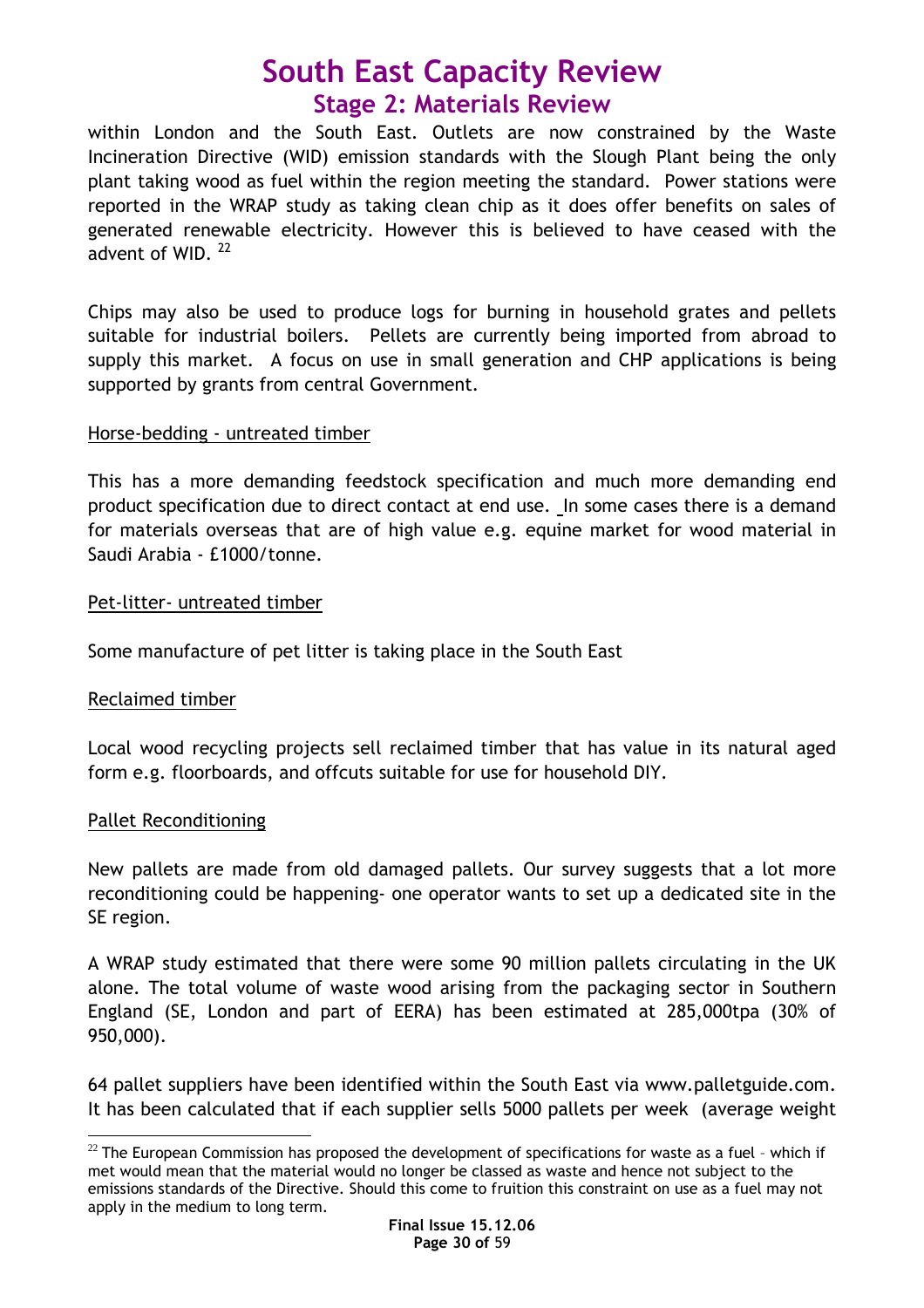20kg), over a year each supplier is handling 5,200 tonnes of timber. Taking this figure across all suppliers yields a figure of 332,800 tonnes of timber. Of this 20% may be single trip or limited life and end up being chipped. This would amount to 66,560 tonnes. This includes imports from US which are generally not reusable because they are either not size compatible with fork lift machinery or they are difficult to repair due to being made of hardwood.<sup>23</sup>

Many pallets will be reconditioned and there is a growing sector focused on this. Manufacturers now have the financial incentives to use reconditioned wooden pallets. The Environment Agency has determined that timber pallets, repaired with new components, will not incur a recovery or recycling obligation under the Packaging Regulations, and second-hand timber pallets are not subject to the packaging recycling obligation because they are re-used.

 $\overline{a}$  $^{23}$  Tracie Brookes Palletmaker.com Pers comm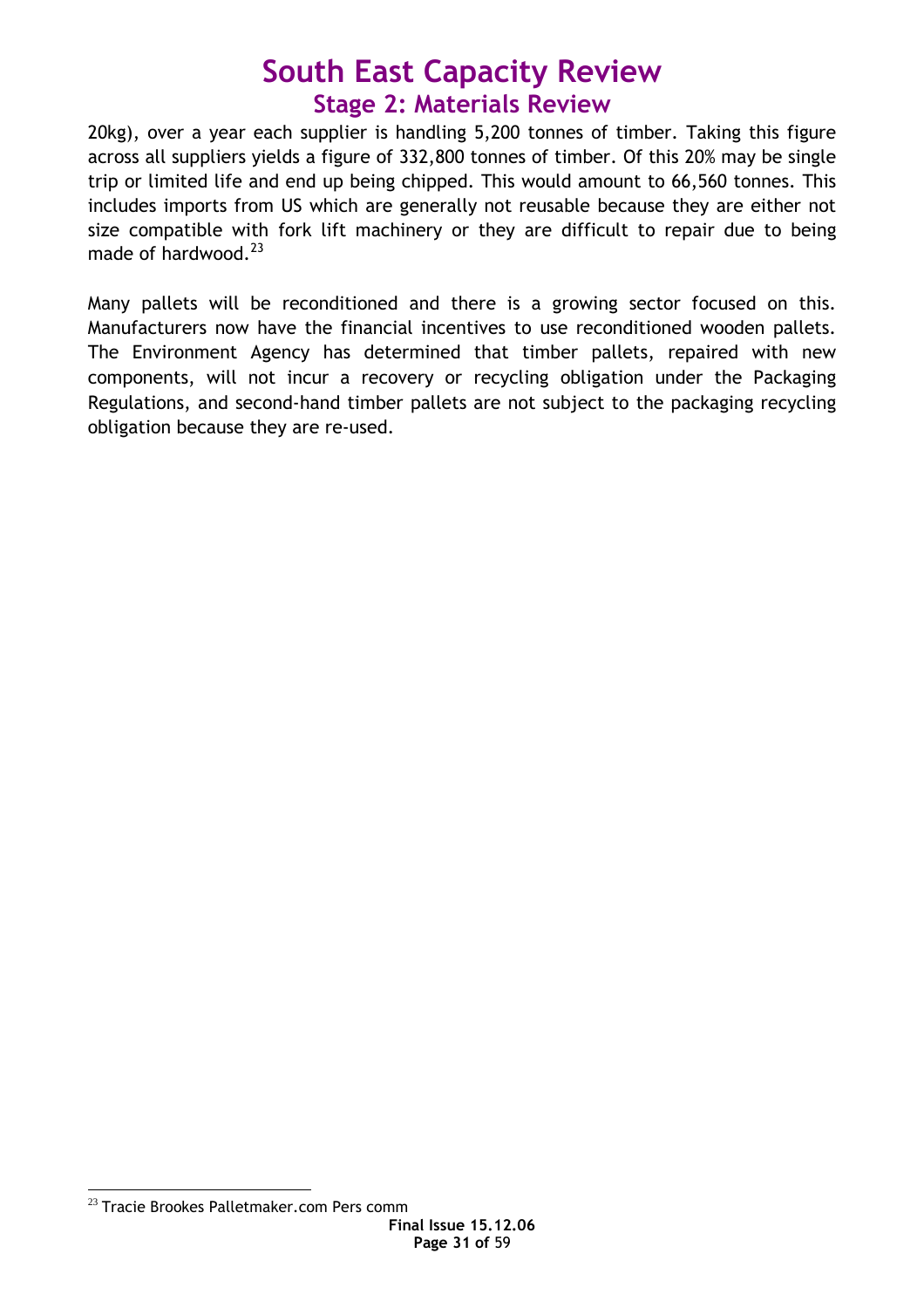### Survey of the Second-Life Wood Supply Chain in the South East

| <b>Operator</b>                                   | <b>Activity</b>                                                                                                  | <b>Location</b>              | <b>Tonnage</b>             | Source                                                                                                                                                                                                                                      | <b>Usage</b>                                                                                                                                                                      | <b>Future Prospects</b>                                                                                                                                                                                                                                                                                                                         |
|---------------------------------------------------|------------------------------------------------------------------------------------------------------------------|------------------------------|----------------------------|---------------------------------------------------------------------------------------------------------------------------------------------------------------------------------------------------------------------------------------------|-----------------------------------------------------------------------------------------------------------------------------------------------------------------------------------|-------------------------------------------------------------------------------------------------------------------------------------------------------------------------------------------------------------------------------------------------------------------------------------------------------------------------------------------------|
|                                                   |                                                                                                                  |                              | per<br>annum               |                                                                                                                                                                                                                                             |                                                                                                                                                                                   |                                                                                                                                                                                                                                                                                                                                                 |
| Slough Heat & Power<br>Limited                    | Collect,<br>Preprocess,<br>Reprocess,<br>Fabricate                                                               | Slough                       | 100,000<br>300,000<br>wood | Network of shredders -<br>tpa WDF mainly London based. Lana<br>Pallets - Wood Recycling<br>tpa wood Services. Aggregators -<br>Valley bio energy,<br>Jenkinson - tree surgery<br>and sawmills source<br>material from different<br>sources. | waste wood - predom pallet -<br>waste derived fuel - from MRF<br>Kent, Suffolk, Beds - pellet<br>50% wasteShred Co - biomass Thames production facility onsite (fibre<br>fuel Co) | Further 200ktpa capacity with £12-15<br>million investment. Seeking reasonable<br>residue - Grundon MRF, Hants, capital contribution - 3 boilers. Mothballed<br>turbine hall. Potential for district heating<br>supply of local community initiatives or<br>new housing. Need at least 10 year<br>contract for heat. £0.5 million capital cost. |
| <b>Reprocessor Total</b>                          |                                                                                                                  |                              | 150,000                    |                                                                                                                                                                                                                                             |                                                                                                                                                                                   |                                                                                                                                                                                                                                                                                                                                                 |
| H&M. Glover<br>Recycling of Andover,<br>Hampshire | Processes<br>and sorts<br>Wood wastes                                                                            |                              | 3,500                      |                                                                                                                                                                                                                                             | Supply graded chips for<br>boardmills, playground chips or<br>animal bedding',                                                                                                    | Nominal Capacity 50,000 tpa                                                                                                                                                                                                                                                                                                                     |
| Clembins                                          | n/a                                                                                                              | Reading,<br><b>Berkshire</b> | n/a                        | n/a                                                                                                                                                                                                                                         | n/a                                                                                                                                                                               | n/a                                                                                                                                                                                                                                                                                                                                             |
| Lift and Shift                                    | n/a                                                                                                              | Farlington                   | n/a                        | n/a                                                                                                                                                                                                                                         | n/a                                                                                                                                                                               | n/a                                                                                                                                                                                                                                                                                                                                             |
| Basingstoke Skip Hire                             | Collects,<br>Preprocess,<br>Densify                                                                              | Basingstoke                  | 5,000                      | untreated chipped from<br>own transfer station -<br>Hampshire/Surrey/<br>catchment - Soton/Ports 40<br>miles                                                                                                                                | Supply Slough HP                                                                                                                                                                  | Would like to expand given end market<br>security.                                                                                                                                                                                                                                                                                              |
| J James Ltd                                       | Accredited<br>reprocessor<br>Collect,<br>Preprocess,<br>$density -$<br>supply to<br>reprocessor<br>or end market | Steventon,<br>Oxfordshire    | 7,000                      | Collect scrap pallets from<br>Oxon                                                                                                                                                                                                          | Sort and repair (small) and sell<br>reconditioned. Chip and then<br>supply power stations Slough,<br>compost - Thames Water,<br>bedding for stables.                              |                                                                                                                                                                                                                                                                                                                                                 |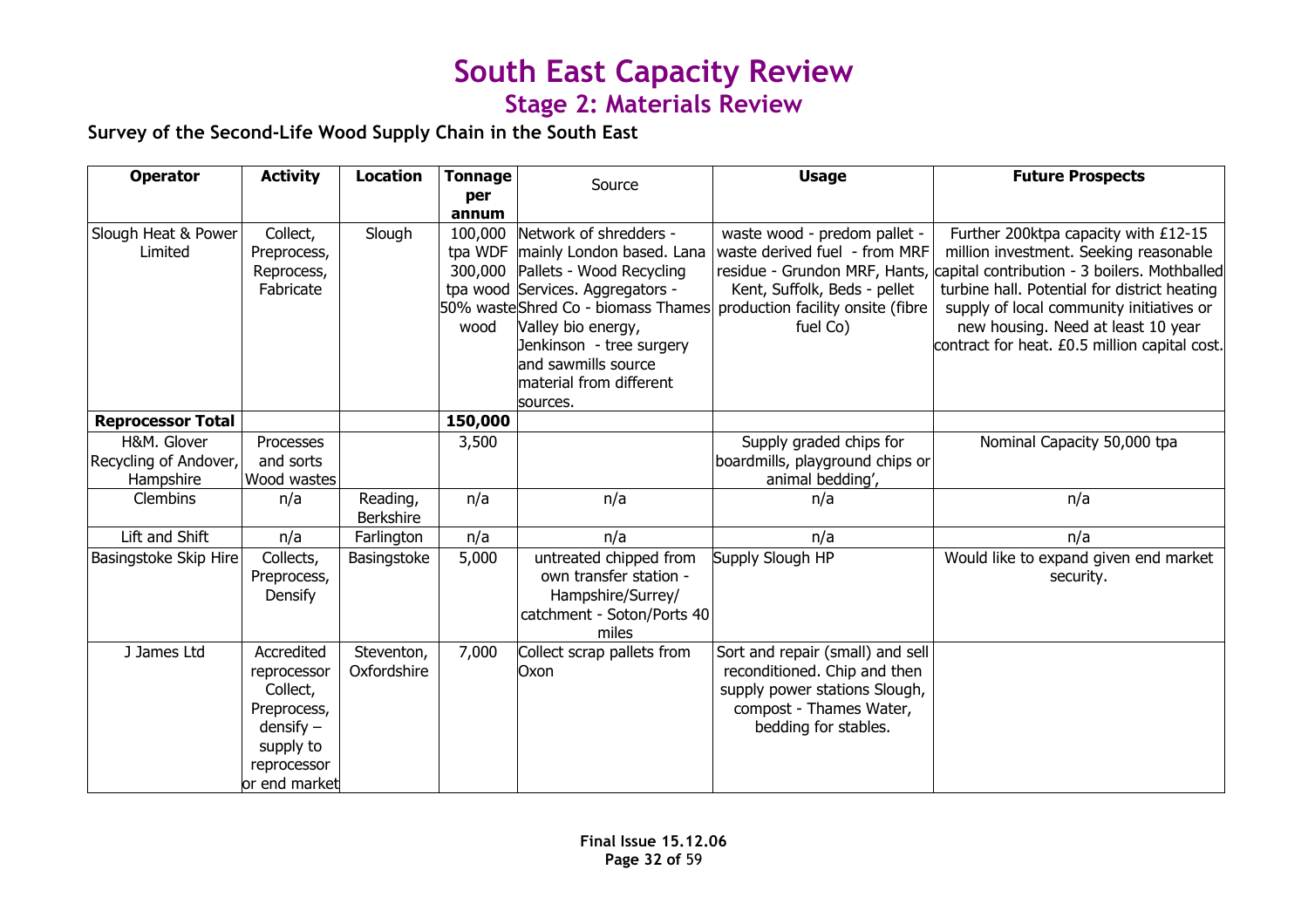| <b>Preprocessor Total</b> |                          |                    | <i><b>24,500</b></i> |                              |                                                          |                                         |
|---------------------------|--------------------------|--------------------|----------------------|------------------------------|----------------------------------------------------------|-----------------------------------------|
|                           | Norboard and<br>Slough   |                    |                      |                              |                                                          |                                         |
|                           | manufacture              |                    |                      | Sussex and Surrey.           |                                                          |                                         |
|                           | chipboard                |                    |                      | joinery waste. From Hants,   |                                                          |                                         |
|                           | compost,                 |                    |                      | builders and sawmill,        | Slough power station, compost                            | untreated timber from SMEs.             |
|                           | chipping for             | <b>West Sussex</b> |                      | MSW, pallets/packaging,      | reuse. Chip and then supply                              | of accessing substantial source of      |
| The Woodhorn Group        | Collect,                 | Chichester         | 3,000                |                              | Commercial but looking at Sort and send on good ones for | Nominal capacity is 25,000 tpa. Problem |
|                           | market.                  |                    |                      | density board.               |                                                          |                                         |
|                           | or end                   |                    |                      | for poultry or medium        |                                                          |                                         |
|                           | reprocessor              |                    |                      | of uses including bedding    |                                                          |                                         |
|                           | supply to                |                    |                      | while the dust has a variety |                                                          |                                         |
|                           | $density -$              |                    |                      | chipboard manufacturers      |                                                          |                                         |
|                           | Preprocess,              | <b>Berkshire</b>   |                      | supplied to Nexfor for       |                                                          |                                         |
| <b>Shorts Services</b>    | Collect,                 | Ascot              | 6,000                | Majority of woodchip is      |                                                          | Forecast increase to 10,000 tonnes      |
|                           | pallet<br>reconditioners |                    |                      |                              |                                                          | /reconditioning facility in Portsmouth  |
| Palletmaker.com           | work with                |                    |                      |                              |                                                          | Looking to establish pallet repair      |
|                           | reconditioners           |                    |                      |                              |                                                          |                                         |
| County Crest,             | pallet                   | <b>Botley</b>      |                      |                              |                                                          |                                         |
|                           | reconditioners           |                    |                      |                              |                                                          |                                         |
| <b>NI Pallets</b>         | pallet                   | Maidstone,         |                      |                              |                                                          |                                         |
|                           | reconditioners           |                    |                      |                              |                                                          |                                         |
| Kingswood pallets         | reconditioners<br>pallet | Bracknell,         |                      |                              |                                                          | Kingswood looking to expand.            |
| Portswood pallets,        | pallet                   | Southampton        |                      |                              |                                                          |                                         |

n/a indicates information not available Table 14: Wood Capacity Review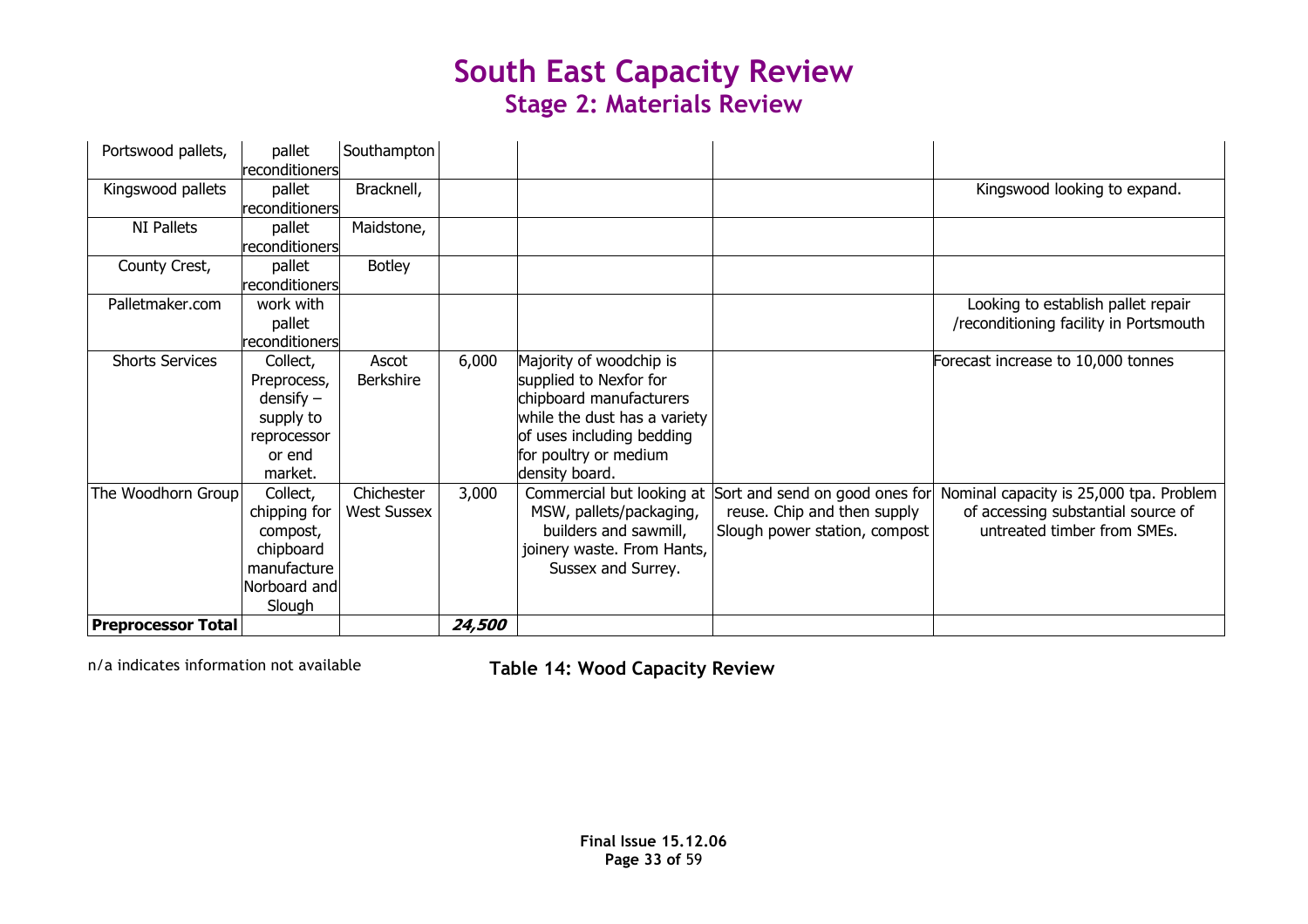### Recycling Chain

|                          | <b>Collect</b> | <b>Preprocess</b> | <b>Densify</b>                       | <b>Reprocess</b> | <b>Fabricate</b> | <b>Market</b>   |
|--------------------------|----------------|-------------------|--------------------------------------|------------------|------------------|-----------------|
| <b>Chippers</b>          |                | 23,500 (n8)       |                                      |                  |                  |                 |
| Slough CHP               |                |                   |                                      | 150,000 $(n1)$   |                  | Heat &<br>Power |
| Pallet<br>Reconditioning |                |                   | 266,240 <sup>24</sup> ( <i>n</i> 64) |                  |                  | Pallets         |

Table 15: Capacity of Players in Regional Wood Supply Chain

### WEEE Sector Profile

This summary was prepared at the time when compliance scheme arrangements were anticipated. These arrangements are still subject to be finalised by DTI.

### Capacity Survey

Retailers are responsible for arranging for WEEE to be taken back. They may either offer instore like-for-like take back or pay into the Retail Compliance Scheme (RCS) operated by Valpak. The RCS aims to work with Local Authorities to set up Designated Collection Points (DCPs) at existing Civic Amenity Sites / Household Waste Recycling Centres to avoid the need for individual retailers setting up take back facilities. 100 such sites have been identified within the region based on a review of the Environment Agency licensed site database. To encourage Local Authorities to participate, the RCS will allocate funds to help upgrade sites. If Local Authorities choose not to participate then alternative arrangements to provide an equivalent collection network will need to be made by the RCS.

When determining whether to establish a site as a DCP, Local authorities will consider the balance between the revenue currently obtained from WEEE (scrap and totting) and existing and future costs for the management of WEEE. When considering how they are going to separate and store the WEEE for collection, the factors in Table 16 need to be considered.

 $\overline{a}$  $24$  Total estimated timber pallets handled minus wastage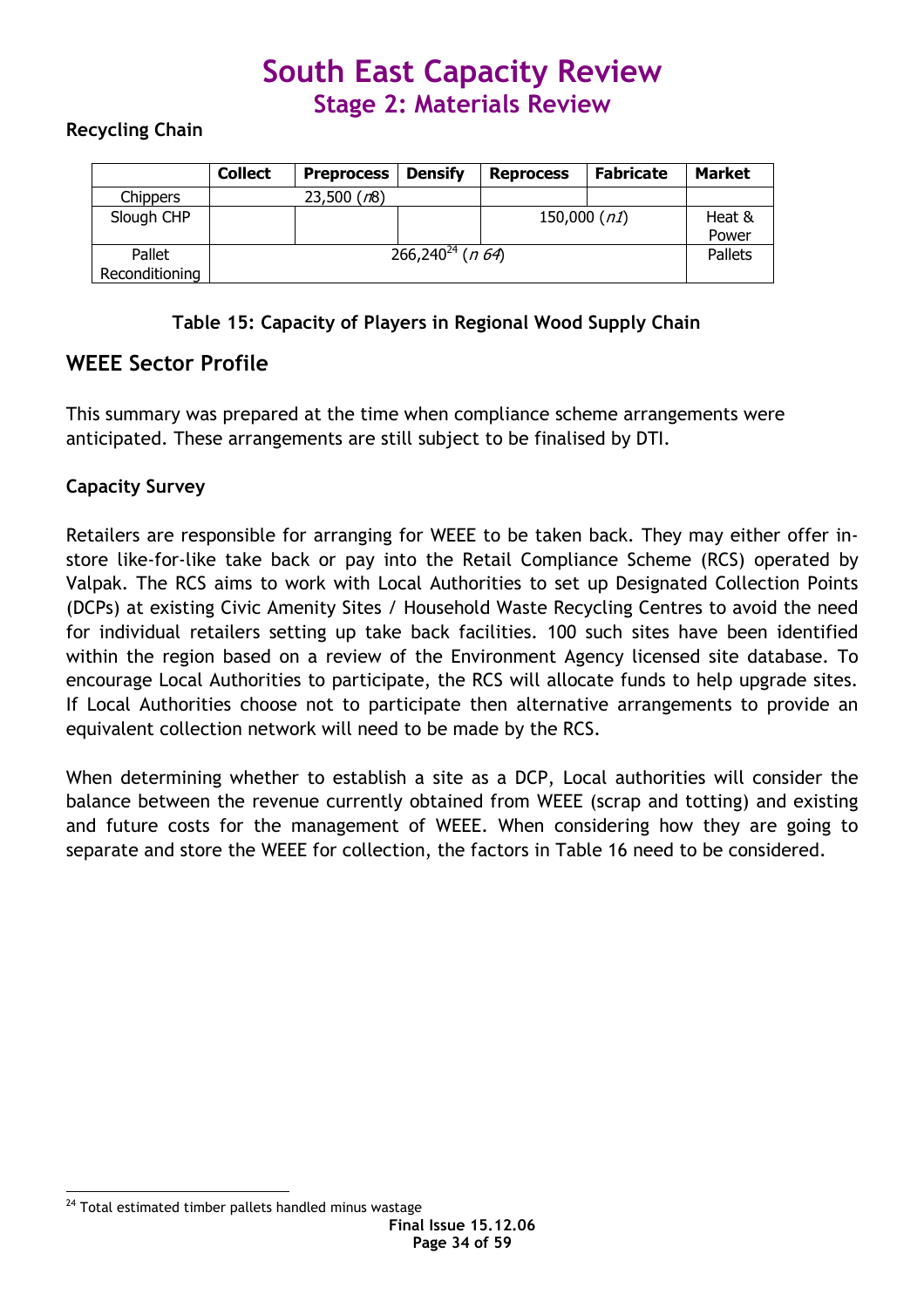|                                                                                          | <b>Current</b>                                                                                                   | <b>Future</b>                                                                                | <b>Comment</b>                                                    |
|------------------------------------------------------------------------------------------|------------------------------------------------------------------------------------------------------------------|----------------------------------------------------------------------------------------------|-------------------------------------------------------------------|
| Fridges and freezers                                                                     | Segregated since 2002<br>due to ODS regulations                                                                  | No change until CFC<br>fridges purged                                                        |                                                                   |
| Other large<br>household<br>appliances (cookers,<br>washing machines<br>$etc.$ )         | Delivered by<br>householders or via local<br>authority bulky waste<br>collection to the scrap<br>bin $^{25}$     | No change if<br>shredding white<br>goods is classed as<br>an acceptable form<br>of treatment | Key uncertainty                                                   |
| CRT containing<br>WEEE e.g. TVs and<br>PC monitors                                       | Classed as hazardous<br>waste that must be<br>dealt with separately if<br>delivered separately<br>since July 05. | No change until<br>CRTs purged                                                               |                                                                   |
| Lighting (tubes)                                                                         | Classed as hazardous<br>waste but disposed in<br>general waste unless<br>delivered in bulk.                      | Provision for<br>separation required                                                         | Bulk deliveries unlikely to<br>be from domestic source            |
| Small household<br>appliances / IT<br>hardware / power<br>tools and other<br>mixed WEEE. | Disposed in general<br>waste unless metal<br>content for scrap or<br>reclaimed for reuse                         | Provision for<br>separation from<br>general waste<br>Minimum size 1m3.                       | If WEEE is delivered<br>mixed then no<br>expectation to separate. |

### Table 16: Considerations for Designating CA Sites as DCPs

Table 16 suggests that the additional burden of separation comes primarily from the lighting and small WEEE stream. A number of Local Authorities report that they will not have space at CA sites to provide further segregation. Space will be at a premium for LATS diversion waste e.g. green waste or cardboard, which they are obligated to deal with to meet LATS targets. An assessment by Network Recycling of the capacity of CA sites to separate WEEE, <sup>26</sup> determined that up to 91% of CA sites in the UK are currently separately collecting WEEE. It also estimates that nearly 85% of CA sites would be capable of being expanded to receive segregated WEEE to varying degrees.<sup>27</sup>Without site-specific information it has not been possible to eliminate any CA sites on the basis that only 90% might be able to segregate WEEE.

The RCS estimates that the annual average bill for local authorities collecting hazardous waste is £750,000. This is currently met by 'new burdens' funding but there is no guarantee that this will continue in the future. If authorities choose not to offer DCPs, they will bear all costs of treating and recycling hazardous WEEE. If the site is a DCP, material recycled will still count towards meeting local authority recycling targets.

### Business-to-Business WEEE

 $\overline{a}$ 

 $27$  "The potential for expanding collection of WEEE is fairly large, with 37.8% of UK CA sites estimated to be capable of implementing Scenarios 4, 5 or 6 and an additional estimated

 $^{25}$  Cambridgeshire County Council report that up to 65% by weight of scrap metal separated at CA sites may consist of Cat 1 WEEE.

<sup>&</sup>lt;sup>26</sup> CA Site WEEE Capacity in the UK: an Assessment of the Capacity of Civic Amenity Sites in the United Kingdom to Separately Collect WEEE Network Recycling (why all upper case?)

http://www.defra.gov.uk/environment/waste/topics/electrical/pdf/weee-casite.pdf

<sup>47.1%</sup> of sites capable of collected WEEE on smaller scales" P 68. Ref 5.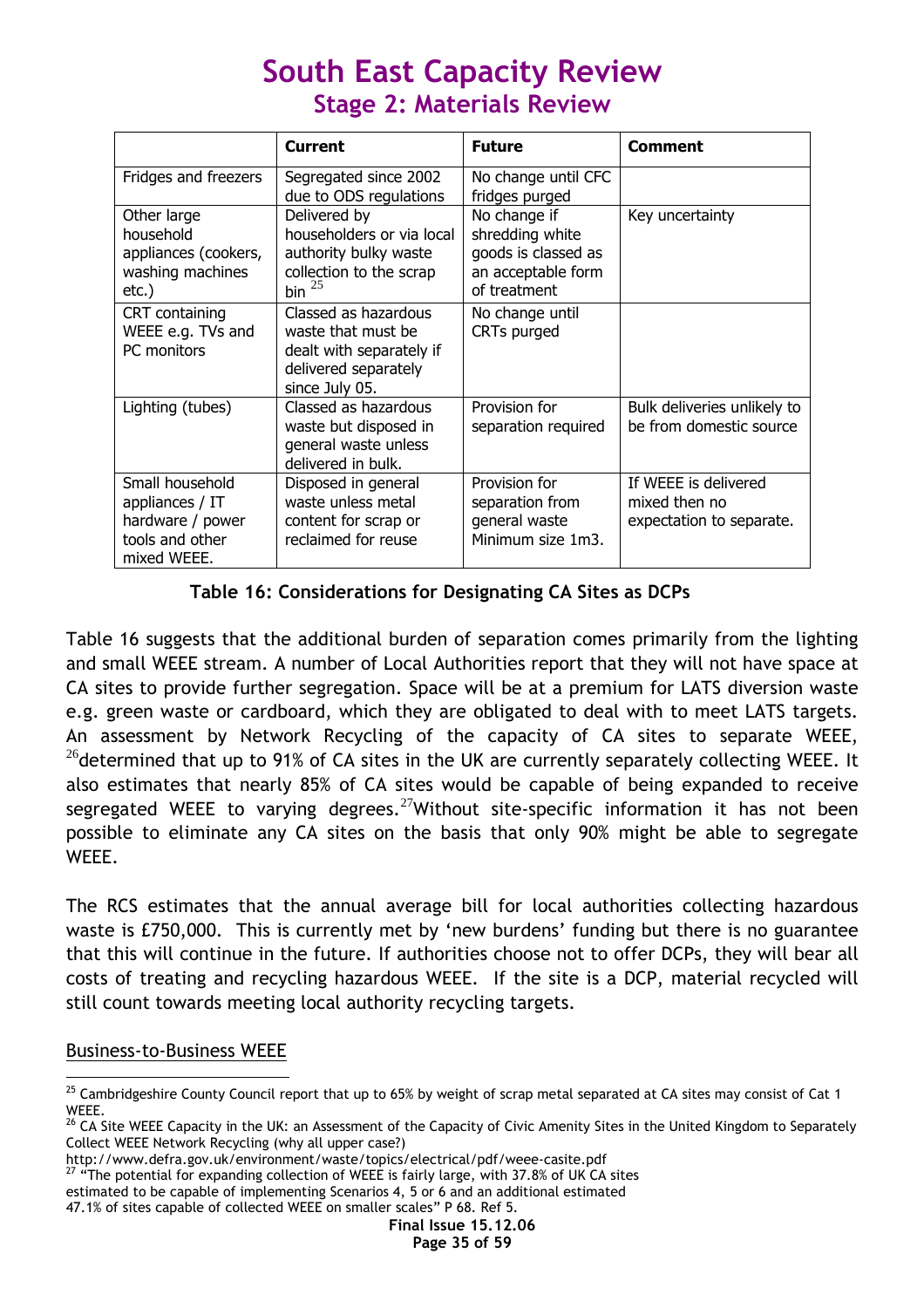B2B WEEE falls outside the DCP requirements and separate arrangements will need to be made by suppliers. The RCS points out that if business waste is collected at CA Sites this equipment will not be removed from these sites by allocated (B2C) producers. Business users may end up funding treatment of 'new' WEEE by agreement (the responsibility may be shifted to the end users by the supplier through contracts). They may also end up funding treatment of old WEEE if not replacing like for like. They are likely to establish contracts directly with ATF operators or transport providers to take waste or sign up to a compliance scheme.

Also B2B users who are unable to return old equipment because it is not like for like, may seek separate collection and disposal (although they are not obligated to do so). However the expectation is that most non hazardous business WEEE is likely to continue to be disposed of with general waste unless the producers take it back on like for like basis or collection contractors seek to influence/educate customers.

### Preprocessing

### Authorised Treatment Facilities

Producers must ensure that facilities exist for the treatment of separately collected WEEE using authorised operators. REPIC has short-listed from responses to expressions of interest and has identified around 50 ATF operators across UK. Of these there are 5 or 6 identified within region.

REPIC did consider establishing capacity where gaps had been identified but has decided to leave the market to respond. Most established operators of WEEE processing equipment are looking across the stream to provide additional capacity. There may well be some new entrants as well.

B2B WEEE will either be delivered direct to ATFs or bulked at an intermediate transfer station and then transferred on to ATFs. Waste transfer stations are likely to be the first point of receipt of unsegregated WEEE. It is unclear how WEEE might be dealt with in such cases. These sites might segregate business-to-business WEEE into metal rich streams, those containing hazardous elements and those which contain neither. The metal rich stream would then be moved onto metal recycling sites. The WEEE containing hazardous elements would go to specialist WEEE treatment facilities. This identifies the base of DCPs for household and business-to-business WEEE in Table 17.  $^{28}$ 

 $\overline{a}$  $28$  It is not considered sensible to estimate capacity based on licensed maxima as WEEE is likely to represent a proportion of input and it is known that licensed maxima can be much higher than reality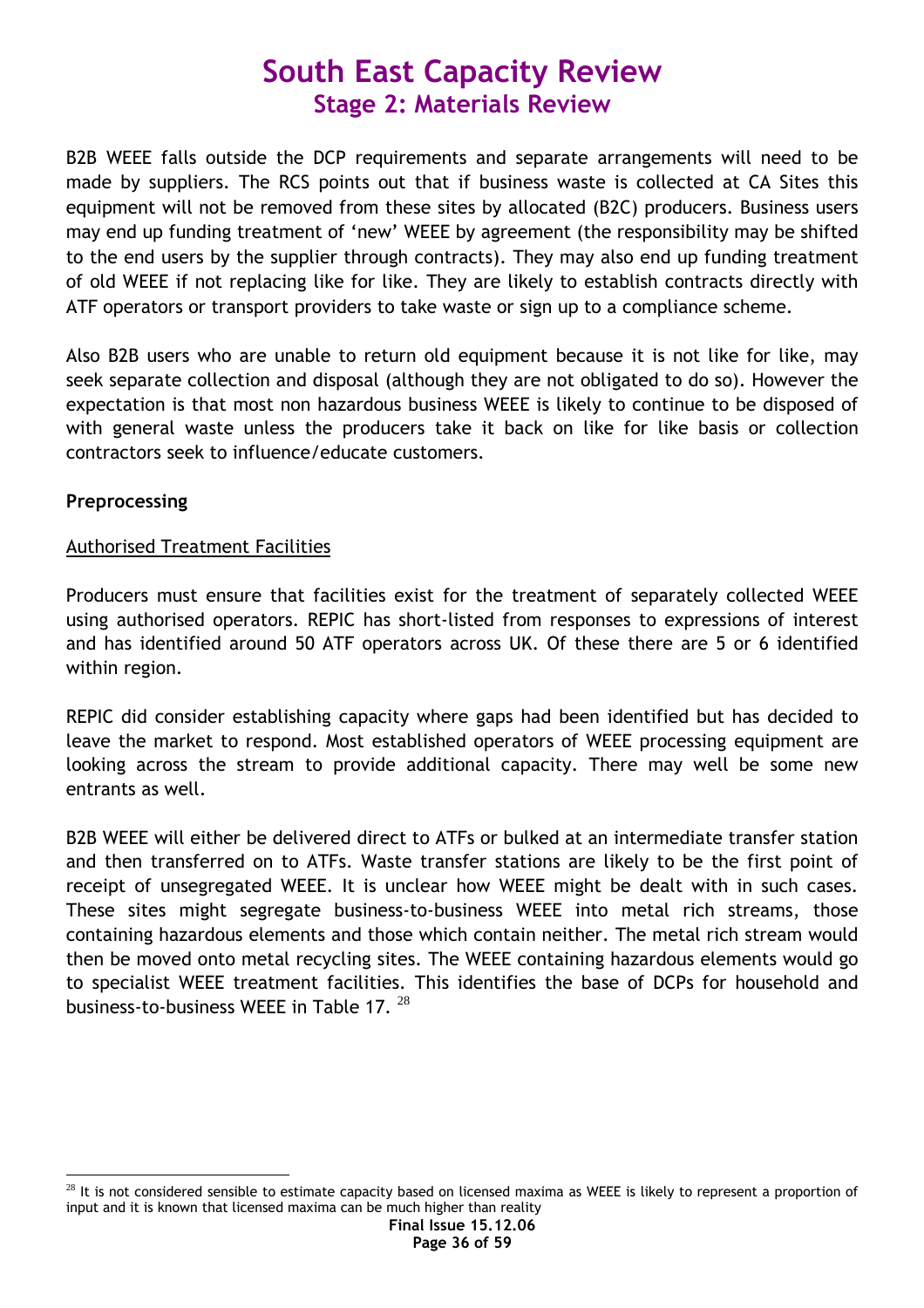|                    | <b>Site</b> | <b>DCPs</b> | <b>ATFs</b>              | <b>Comment</b>                |
|--------------------|-------------|-------------|--------------------------|-------------------------------|
|                    | <b>Type</b> | (n)         | (n)                      |                               |
| Household          |             |             |                          |                               |
| <b>White Goods</b> |             |             | 4                        | 3 Shredders plus one          |
|                    |             |             |                          | specialised plant             |
| Small WEEE         | CA sites    | 100         | 3                        | One dedicated to household to |
|                    |             |             |                          | open to B2B as well           |
| Fridges            |             |             |                          |                               |
| CRT/TV             |             |             |                          |                               |
| Lamps              |             |             | N/a                      |                               |
| <b>Business</b>    |             |             |                          |                               |
| <b>White Goods</b> |             |             | 4                        |                               |
| Small WEEE         |             |             | 2                        |                               |
| Fridges            | <b>MRS</b>  | N/a         |                          |                               |
| CRT/TV             |             |             |                          |                               |
| IT                 |             |             | 2                        | Refurbishment sites           |
| Lamps              |             |             | $\overline{\phantom{a}}$ |                               |

n/a indicates not applicable



### **Densification**

### Shredder Sites

 $\overline{a}$ 

Nearly all inputs handled at the shredder sites are fragmentised. Shredders process a mixed range of equipment to recover different materials and have traditionally handled large household appliances like cookers and washing machines which they process with end-of-life vehicles and light iron. Our survey established the ELV input to the three regional shredder sites to be in the range 40%- 65%. 10% was estimated to be WEEE with the balance being made up by CA site scrap (15%) and general light iron (factory arisings, packaging etc). Taking an estimate of 60% of CA site scrap being WEEE this suggests a total circa 19% of fragmentiser input to be WEEE<sup>29</sup>. This gives a total notional capacity figure of just over 85,000 tonnes per annum  $30$ 

The impact of the interaction of the pressure to recover plastic from the heavy stream for both ELV and WEEE to achieve the specified material stream recycling targets respective remains to be determined. It is possible this may drive some WEEE from fragmentisers to more specialist shredding plants that have integral separation of outputs and thereby produce a cleaner higher value product.

 $^{29}$  Polymer Processing B: Towards Processing Polymers from ASR Waste & Energy Research Group, Dr. Harder, University of Brighton gives a typical feed as 40% light iron, 20% domestic goods, and about 40% ELV. http://www.brighton.ac.uk/environment/research/sustainability/werg/P2bFinal4.pdf

 $30$  This is only notional since the fragmentiser sites may increase the ratio of WEEE to ELV inputs. However there may be pressure to utilise more capacity for ELV to meet ELV Directive targets.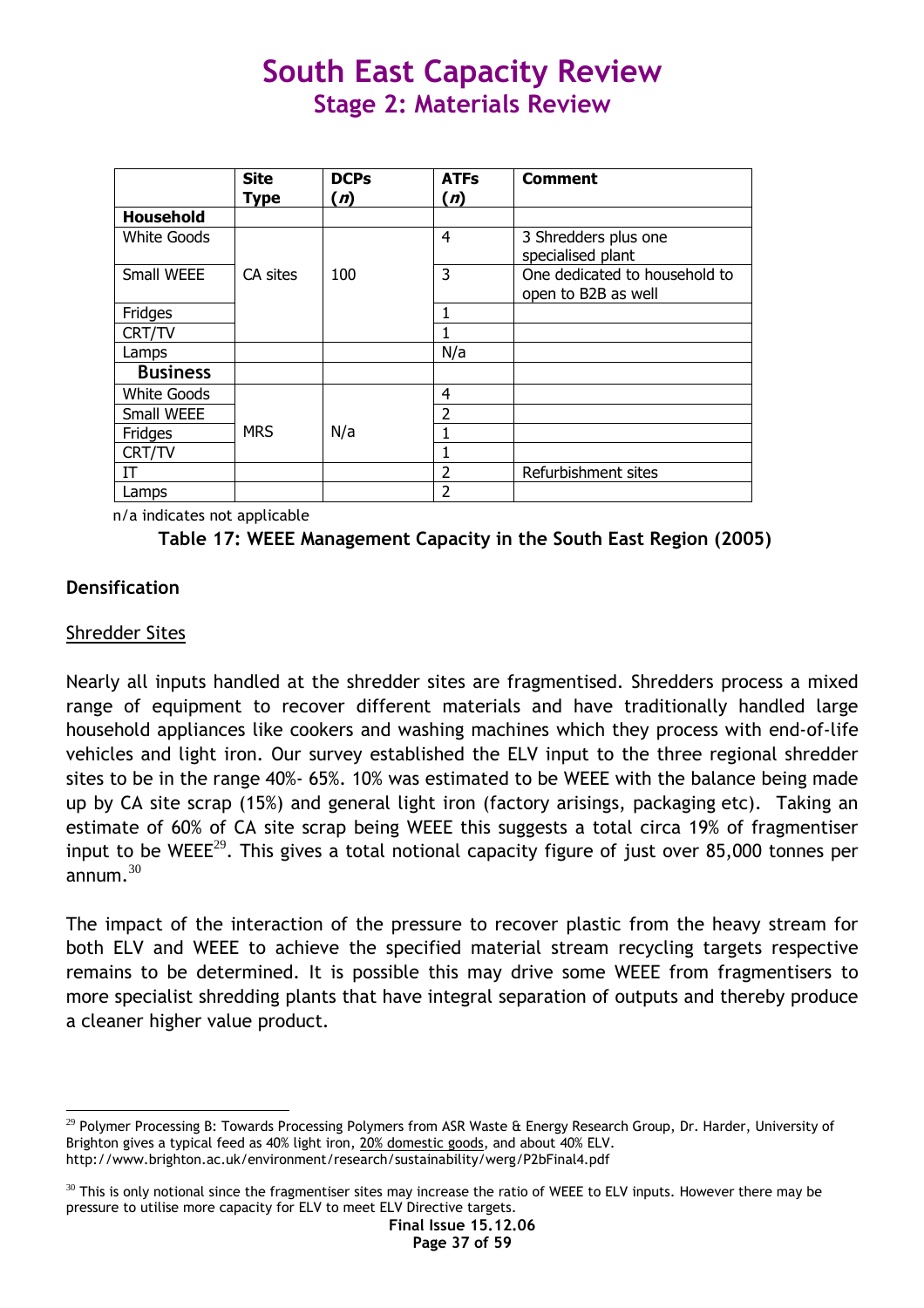### **Fridges**

Refrigerators and freezers formerly processed through fragmentisers are now processed through dedicated ODS plant. The only ODS processing plant within the region operates in East Sussex. Other operators collect fridges from the region and deliver them to reprocessing sites in adjacent regions. The fridges are shredded in a vacuum and foam chunks. The end products include steel, aluminium and mixed plastics which go for onward sale. The ground foam has found a market in fabrication of absorbent pellets.

### Capacity Review

Inquiries of the planning authorities within the South East region indicates the planned dedicated capacity in Table 20. It is however possible that WEEE collection points and even refurbishment sites may operate under permissions for light industrial or even wholesale use. Thus they may not always go to the WPA to determine as county matters and hence may not register in our survey. An example of this is the UKrecycleIT joint venture by ReMade Kent & Medway, Royal British Legion Industries & ADM Computing. This has been established as a trial centre of excellence in the South East for the recycling of IT and electronic equipment and aims to achieve 100% recycling of electronic waste. It is now seeking a commercial partner. The 'asset management' network for business-to-business IT equipment would not register as waste handling operations.

|                  | <b>Fridges</b><br>&<br>freezers                                 | <b>Other</b><br>white<br>goods $31$ | <b>Small</b><br>household<br>appliances /IT                                                                 | <b>CRT</b><br>containing<br><b>WEEE</b>                                               | <b>Lighting</b><br>(tubes)         |
|------------------|-----------------------------------------------------------------|-------------------------------------|-------------------------------------------------------------------------------------------------------------|---------------------------------------------------------------------------------------|------------------------------------|
| Hants/Portsmouth |                                                                 | <b>Shredder</b><br>24,000tpa        | 3,000tpa<br>(household only)                                                                                |                                                                                       | for<br>Collection<br>export        |
| E Sussex         | <b>CFC</b><br>Fridge<br>processing<br>7000tpa<br>$(200k$ units) | Shredder<br>24,000tpa               | WEEE processing<br>(business)<br>&<br>household)<br>55,000tpa<br>Printer<br>refurbishment<br>2,000 units pa | <b>CRT</b><br>splitting<br>& shredding of<br>casings 6,500<br>tonnes<br>13,000 tonnes |                                    |
| Kent             |                                                                 | Shredder<br>24,000tpa               | <b>WEEE</b><br>Refurbishment<br>UKrecycleIT                                                                 |                                                                                       |                                    |
| <b>Berkshire</b> |                                                                 |                                     | WEEE processing<br>(business)<br>&<br>household)                                                            |                                                                                       |                                    |
| Surrey           |                                                                 |                                     |                                                                                                             |                                                                                       | million<br>5<br>lamps<br>per year. |
| <b>Totals</b>    | 7000                                                            | 72,000                              | 58,000<br>(provisional)                                                                                     | 13,000(max)                                                                           | 5m lamps                           |

### Table 18: WEEE Processing Capacity (planned & existing)

 $\overline{a}$ <sup>31</sup> Calculated on spare capacity after ELV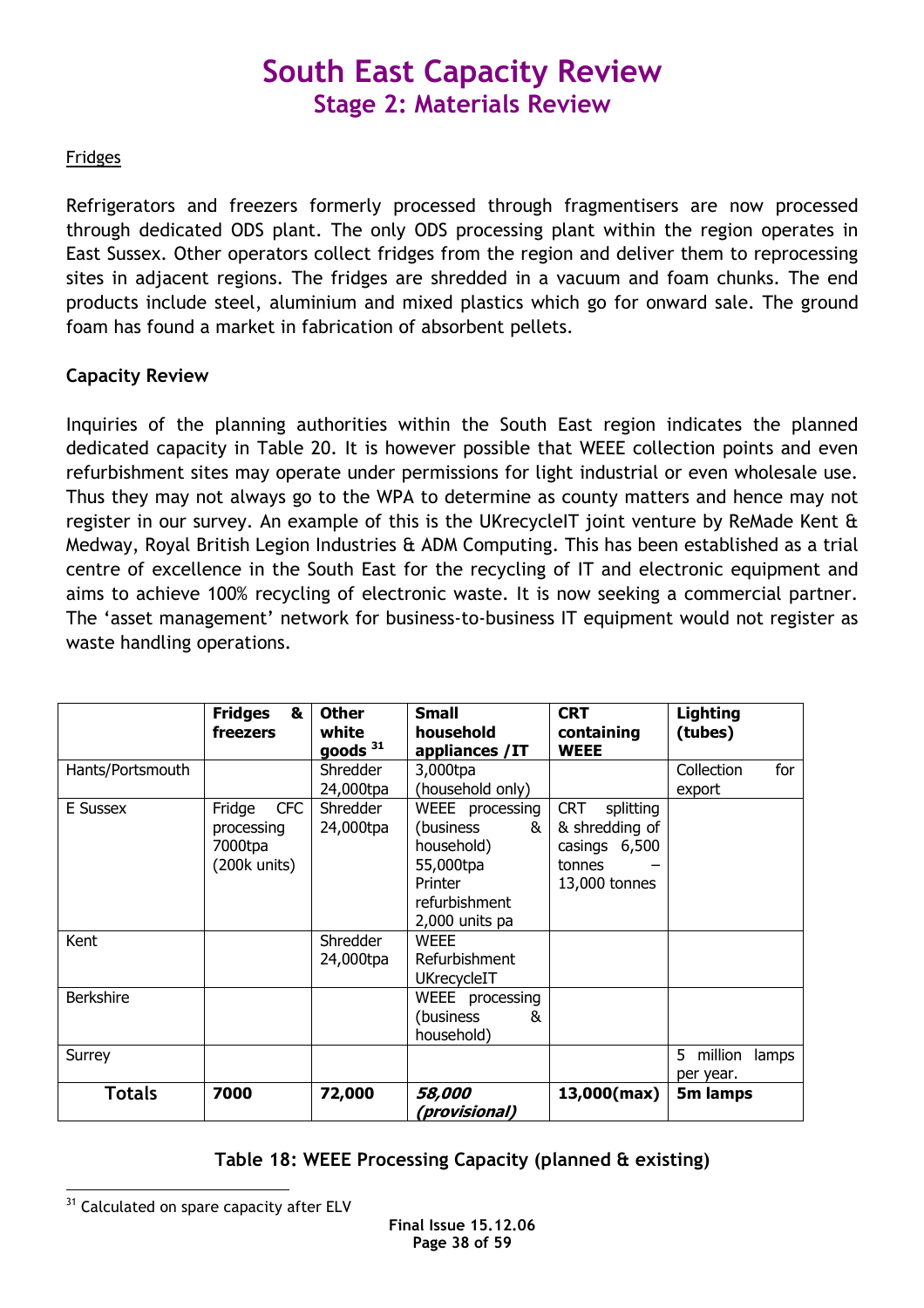### **Reprocessors**

Table 19 gives a breakdown by material for WEEE arisings and the current outlets.

| <b>Material</b> | %  | <b>Status</b>    | <b>Outlet</b>           |
|-----------------|----|------------------|-------------------------|
| Ferrous metals  | 47 | Already recycled | <b>Steel Production</b> |
| Non-ferrous     |    | Already recycled | Metal Smelting          |
| Glass           |    | Hardly recycled  | CRT problematic         |
| Plastic         | 22 | Hardly recycled  | <b>Brominated Flame</b> |
|                 |    |                  | Retardants problematic  |
| Other           | 21 | Mostly recovered | Various Unknown         |

### Table 19: Composition of WEEE (ICER status report)

The bulk of materials derived from WEEE processing is destined for export being primarily ferrous and non-ferrous metals and mixed plastic. There is some small-scale fabrication of absorbent granules from fridge foam within the region and potential for a foam glass facility to be established that may take CRT glass as an input.

WRAP has already targeted the two problematic waste streams for research.

### CRT Glass

#### Arisings & Current Management Routes

|                      | <b>CRT</b> glass  |                 | <b>Casings</b>       |
|----------------------|-------------------|-----------------|----------------------|
| <b>Arisings 2002</b> |                   | 104,532 tonnes  | <b>25,000 tonnes</b> |
|                      | TVs               | <b>PCs</b>      |                      |
| Arisings             | 69,000 tonnes     | 26,000 tonnes   |                      |
| Entered              |                   | 80% of arisings |                      |
| recycling chain      |                   |                 |                      |
| Exported for re-     |                   | 15% of arisings |                      |
| use outside the      |                   |                 |                      |
| UK.                  |                   |                 |                      |
| Exported for         |                   | 10% of arisings |                      |
| recycling            |                   |                 |                      |
| Sold on and          | 500,000 units $=$ | 30% of arisings |                      |
| probably             | 10,000 tonnes     |                 |                      |
| exported             |                   |                 |                      |
| Disposed to          |                   | 25% of arisings |                      |
| landfill             |                   |                 |                      |

### Table 20: CRT Arisings & Fate (ICER status report)

It is predicted that there will be some 102,000 tonnes of arisings of CRT glass in 2012. Of this, some 88% will come from TVs, reflecting the increased weight of glass in newer TVs. Only 5% are predicted to come from PC monitors, because of the switch to LCD technology. The Market Transformation Programme is looking at the impact of digital switch over on potential arisings. A spike is anticipated in 2008 when digital switch over occurs.<sup>32</sup>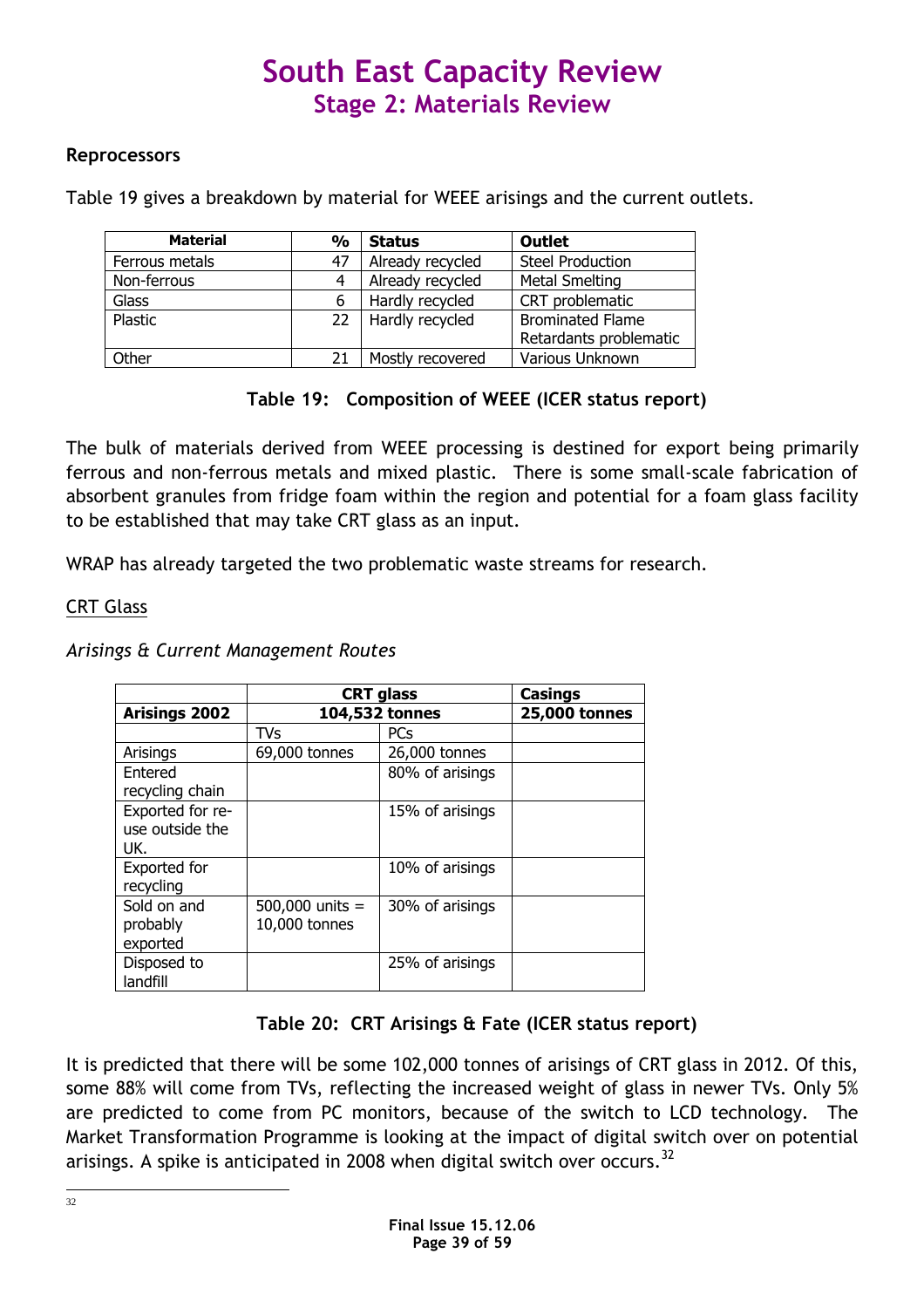### Potential Outlets for CRT glass

Research carried out by  $ICER<sup>33</sup>$  examined potential end markets for waste cathode ray tube (CRT) glass. Some 35 possible applications were identified and five were then prioritised for in-depth study, taking into account the quantities of glass likely to be used, economics and environmental considerations.

The preferred applications of direct relevance to the South East were as follows:

1. Use unleaded waste CRT glass process to make bricks and tiles or as a flux in the manufacturing process for clay and brick tiles. The inclusion of 5% glass was found to provide significant cost savings from savings on virgin materials and energy costs. It concluded that the combined brick and ceramics markets were a significant potential consumer of waste glass. There are at least 14 brick kilns active within the region. It has not been possible to establish brick making production capacity to determine what 5% input might represent.  $34$ 

Finely ground glass is required for this application. The lack of fine grinding capacity in the UK has been recognised by WRAP and in September 2002 tenders were invited for capital grant assistance in fine grinding capacity. It has not been possible to establish if there is any in the South East.

2. Use the glass to replace sand in metal smelting. There is no primary lead smelting in the UK. However Britannia Refined Metals operates a lead refinery in Kent. This processes bullion smelted from ore in Australia. Silica is not used in the refining of lead, though it is used in primary smelting. Although CRT glass could in principle be used, the elevated lead levels may cause problems of disposal for the resultant slag.

### BFR Plastics

Currently any WEEE plastics containing BFR must be treated as low-grade material requiring disposal. There is a prohibition in the ROHS Directive to reintroduce BFR into electrical and electronic products. The WRAP funded project undertaken by Axion Recycling Ltd aims to find a complete solution for the removal of BFRs from the variety of different waste streams which fall within the WEEE category. The whole recovery and recycling process is included, from WEEE polymer identification and mechanical sorting in order to separate non-BFR polymers for direct recycling, through to the technologies that could be employed to remove BFRs. The work has yielded a number of important results:

• the identification of BFR-containing polymers by both BFR content and polymer type at WEEE dismantling facilities is technically feasible;

 $\overline{a}$ <sup>33</sup> Materials recovery from waste cathode ray tubes (CRTs) Project code: GLA15-006 Date of commencement of research: 2nd September 2002 ICER for WRAP

Based on the total UK production of 7 million tonnes of bricks per year and a 5% addition of glass, the maximum potential for use of glass could be 350,000 tpa.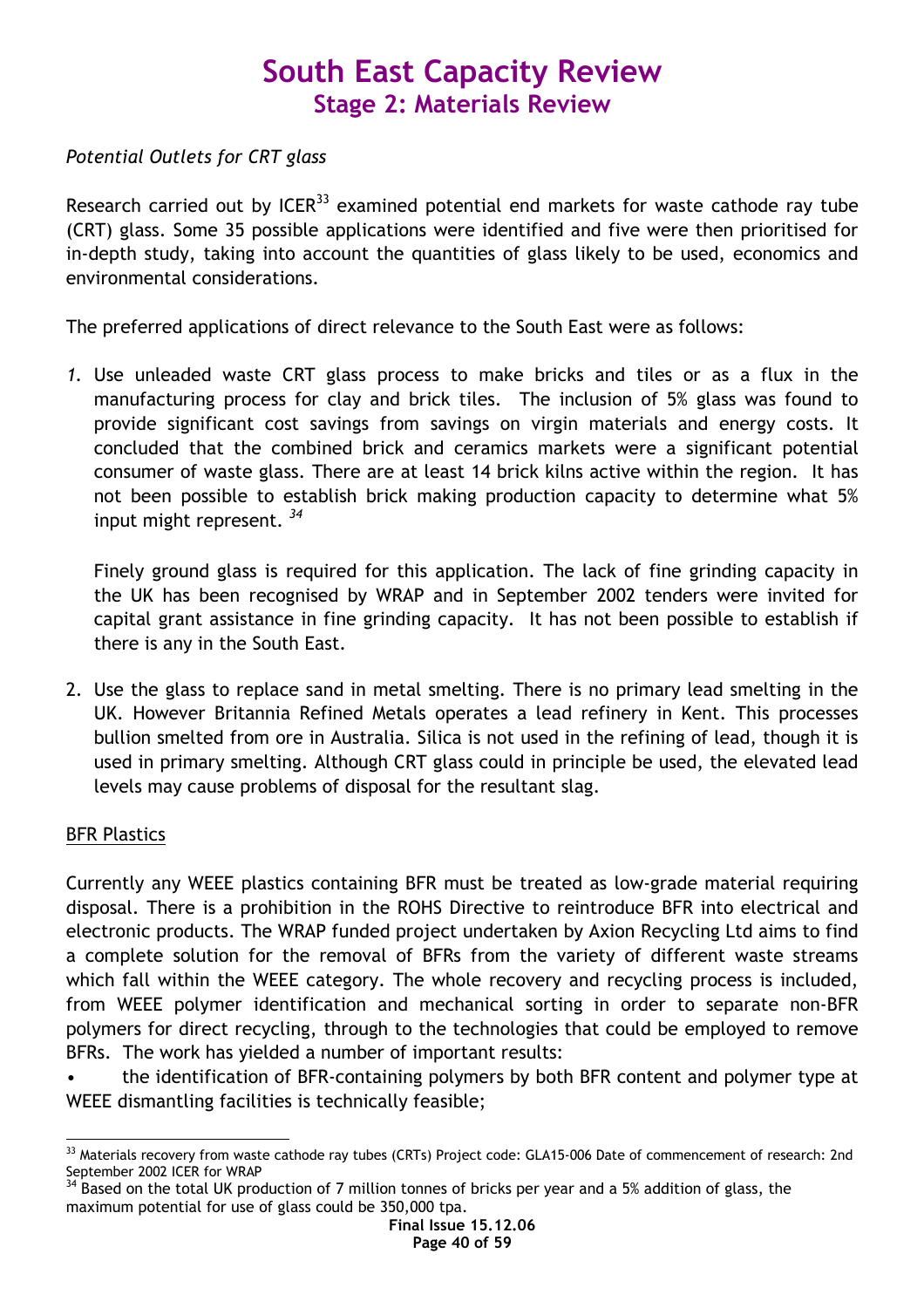separation of polymers should be commercially viable for WEEE items over about 0.5kg (providing the requirements of Annex 2 of the WEEE Directive regarding separate treatment of hazardous materials prior to shredding are implemented in the UK);

• bulk separation of a clean mixed polymer fraction from mixed WEEE polymer by density is technically feasible and should be commercially viable in the UK – however further separation of the clean fraction and also bulk separation of BFR-containing from BFR-free polymer is difficult with currently available technologies ;

• X-ray based polymer chip sorting is extremely promising as a commercially viable technique for bulk separation of polymers containing bromine, and other elements such as chlorine, lead and cadmium – and it also has potential for separation of styrenic polymers by type; and

• two solvent-based BFR removal processes appear at this stage to offer the best commercial and environmental potential. Creasolv has produced high quality, almost BFR-free recycled polymer in the course of the project from waste TV casings.

### ELV Sector Profile

### Source

Every year, Britain's metal recycling industry recovers over 10 million tonnes of metals per year of which just less than 9 million tonnes is iron and steel. A significant source of this is the two million motor vehicles that cease to be roadworthy annually.

It has been predicted that arisings of ELV in the South East in 2010 will equate to 391,433 tonnes<sup>35</sup>. Applying the ELV Regulation targets to re-use and recover 85% of ELVs by weight, with at least 80% of the weight of ELVs being recycled this gives a tonnage of 332,718 tonnes requiring recovery of which 313,146 tonnes must be recycled.

### Collection

The ELV Regulations require that vehicle producers establish a contracted network with the capacity to handle all vehicles of their brand. As well as the capacity, the producer networks must demonstrate convenience for the last owner.

End of Life Vehicles collectors can be identified from the Environment Agency listing of Authorised Treatment Facilities (ATF)<sup>36</sup> authorised to carry out de pollution of vehicles under the ELV Regulations. Information on ATF sites is combined with information on licensed metal recycling sites operating within the South East provided by the Environment Agency<sup>37</sup> to get full coverage of the collection network. Because some ATFs still operate under exemptions they do not appear on the licensed site listing. Similarly some licensed sites that are identified as vehicle dismantlers do not appear in the ATF listing. Where this is the case it has been assumed that these operators do not carry out depollution activities and are merely concerned with parts supply prior to de-pollution. From this a three-tier hierarchy has been developed:

 $\overline{a}$  $35$  Estimated Waste Arising in the South East Region, Viridis Ltd. for SEEDA. Whitting E. (2005)

<sup>36</sup> http://www.environment-agency.gov.uk/business/444217/444663/591015/850487/?version=1&lang=\_e

<sup>37</sup> http://www.environment-agency.gov.uk/business/444217/444663/591015/850487/?version=1&lang=\_e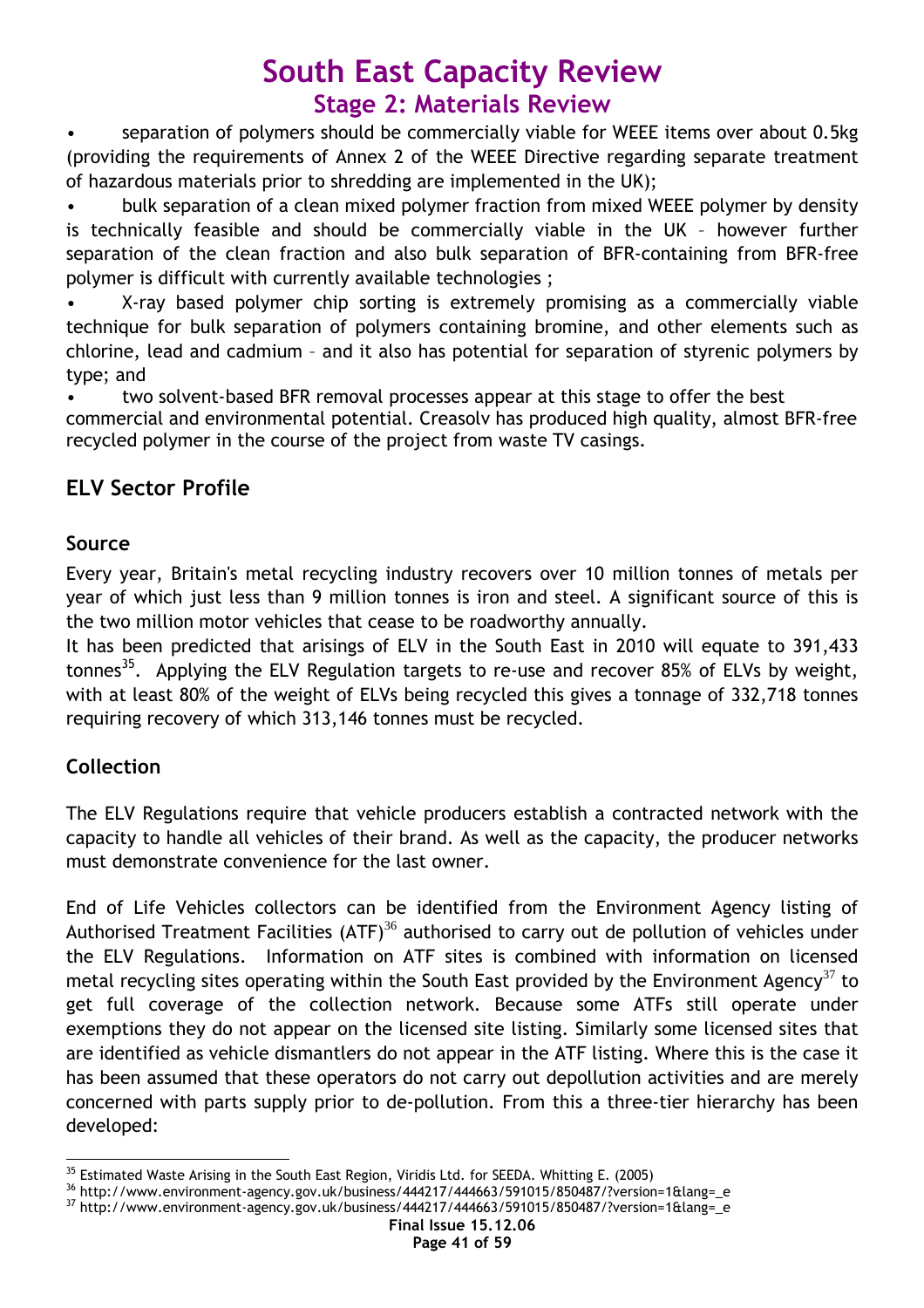- 1. Sites that receive vehicles but do not de pollute. These may take non-mechanical spares from vehicles and then pass the vehicle to another operator. (collectors)
- 2. ATFs that receive vehicles direct or from first order sites. (pre-processors)
- 3. Sites that operate fragmentations/shredder capacities. All shredder sites within the South East are also ATFs. These sites receive de polluted and un de polluted vehicles and are fed both by 1 or 2 type sites. (pre-processors and densifiers).

Through this process 140 ELV related sites were identified within the region.

In reality vehicles will not necessarily be shredded at the nearest available facility. This is due to a combination of commercial and logistic issues. Significant inter regional movement occurs. This will be further affected by the establishment of compliance schemes for ELV, where ATFs are expected to be contracted to supply shredder sites within each scheme. However for the purposes of the survey it has been assumed that there is a net balance of movement so that shredder capacity more or less represents the total arisings of the region.

### Preprocessing & Densification

Within the South East there are 2 major integrated operators:

- European Metals Recycling (EMR)
- CD Jordan.

These companies also operate Authorised Treatment Facilities that supply their fragmentiser sites. Table 21 details the declared capacity of their operations.

|            | <b>ATFs</b>              | Capacity   | <b>Shredders</b>      | <b>Capacity</b>         |
|------------|--------------------------|------------|-----------------------|-------------------------|
| <b>EMR</b> | Ridham                   | 10,000 tpa | Ridham                | 75,000tpa <sup>38</sup> |
|            | Rochester                | 10,000tpa  |                       |                         |
|            | Shoreham                 | 10,000tpa  |                       |                         |
|            | Soton                    | 10,000tpa  |                       |                         |
| C D Jordan | Newhaven                 | 10,000 tpa | Newhaven              | $100,000$ tpa $^{39}$   |
|            | Winchester               | 6,000 tpa  |                       |                         |
|            | Portsmouth               | 10,000 tpa | Portsmouth            | $100,000$ tpa $^{40}$   |
|            | Isle of Wight            | 6,000 tpa  |                       |                         |
|            | <b>Combined Capacity</b> | 72,000 tpa | <b>Total Capacity</b> | 275,000tpa              |

### Table 21: Estimated Capacity of Principal ELV Players in Region

Purpose-built depollution rigs are operated at the ATF sites. Vehicles are sourced directly from local authorities, insurance companies and the public.

### Densification at Shredder Sites

 $\overline{a}$  $38$  Based on 50% of 150,000 tpa input being depolluted ELV (EMR)

 $39$  Based on 65% of 300,000 tpa combined input being depolluted ELV (CD Jordan)

 $40$  Based on 65% of 300,000 tpa combined input being depolluted ELV (CD Jordan)

Final Issue 15.12.06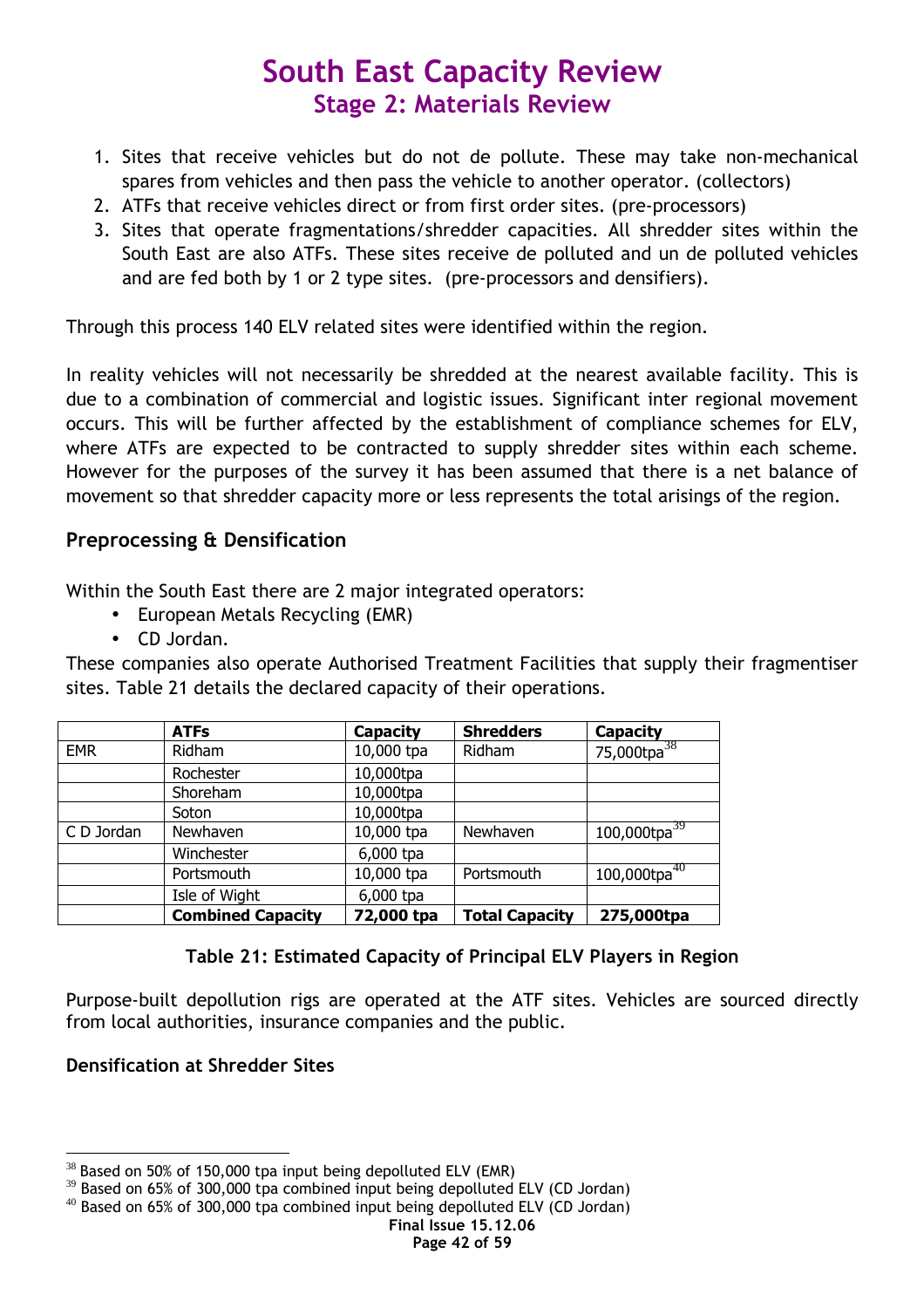Nearly all of inputs handled at the shredder sites are fragmentised. These are then separated into different metal types using processes such as magnets, eddy currents and cyclones. They produce a clean shredded steel product and a mixed non-ferrous product. Steel is supplied to the UK market, exported to mills in Europe and the Far East market using containerised transport via 5 sites with integral wharfage. Deep sea exports also take place out of Tilbury. The mixed heavy materials (5% input) are transferred out of the region to facilities for density separation known as 'frag non ferrous'.

Fragmentisers also produce a waste stream, made up of dirt, glass, concrete, rubber and plastics, which is known as 'fluff'. Currently fragmentiser fluff goes to local non-hazardous landfill. This represents between 18 -23% input.

The British Metals Federation estimated that of the 2,750,000 tonnes of waste fragmentised nationally in 1998 55-60% of the waste input was ELVs, whilst white goods and light Iron were 15% and 25% respectively<sup>41</sup>. Our survey established the range to be 50%- 65% for the region.

Comparison of shredder capacity against integral ATF capacity indicates a surplus of 203,000 tpa for ELV coming from third party sites within the region.

Comparing predicted arising figures of 391,433 tonnes against current fragmentiser capacity it appears that there will be a notional shortfall of around 60,000 tonnes. Actual fragmentiser capacity within the region is 450,000 tonnes and there is a high degree of elasticity in how this capacity is utilised. i.e. there is no reason why the ratio of ELV to other input such as WEEE could not be altered. Our survey revealed a current range between 50 and 65% input depending on source stream. If the facility currently accepting 50% increased to 65% this would absorb a further 25,000 tonnes, leaving just over 35,000 tonnes There is no reason why input ratio could not increase across the board. Hence the impression of a capacity shortfall may be misleading.<sup>42</sup> The limiting factor according to operators is the time and space required for de-pollution activities not the fragmentising process itself. That having been said the current recycling limit of fragmentiser output is a real limitation and is shifting attention onto recycling of plastic the next most significant component of ELVs.

On the plus side this doesn't account for 3% by weight of tyres<sup>43</sup>, which will no longer be fragmentised and will find alternative management routes (12,000 tonnes). In addition 2% by weight is calculated to be liquids, which will be drained at the de-pollution phase. This equates to circa 8,000 tonnes.

Both operators have established compliance schemes that offer the complete recycling package to vehicle manufacturers for ELV compliance purposes. This includes sourcing outlets

 $\overline{a}$  $^{41}$  These ratios may have changed since the advent of the Directive on Ozone depleting substances with diversion of fridges from the fragmentiser stream.

 $42$  If this route to compliance were followed then this might leave WEEE that is currently fragmentised requiring treatment by an alternative route. This is addressed in the WEEE material sector profile.

<sup>43</sup> Source: ACORD, 2000.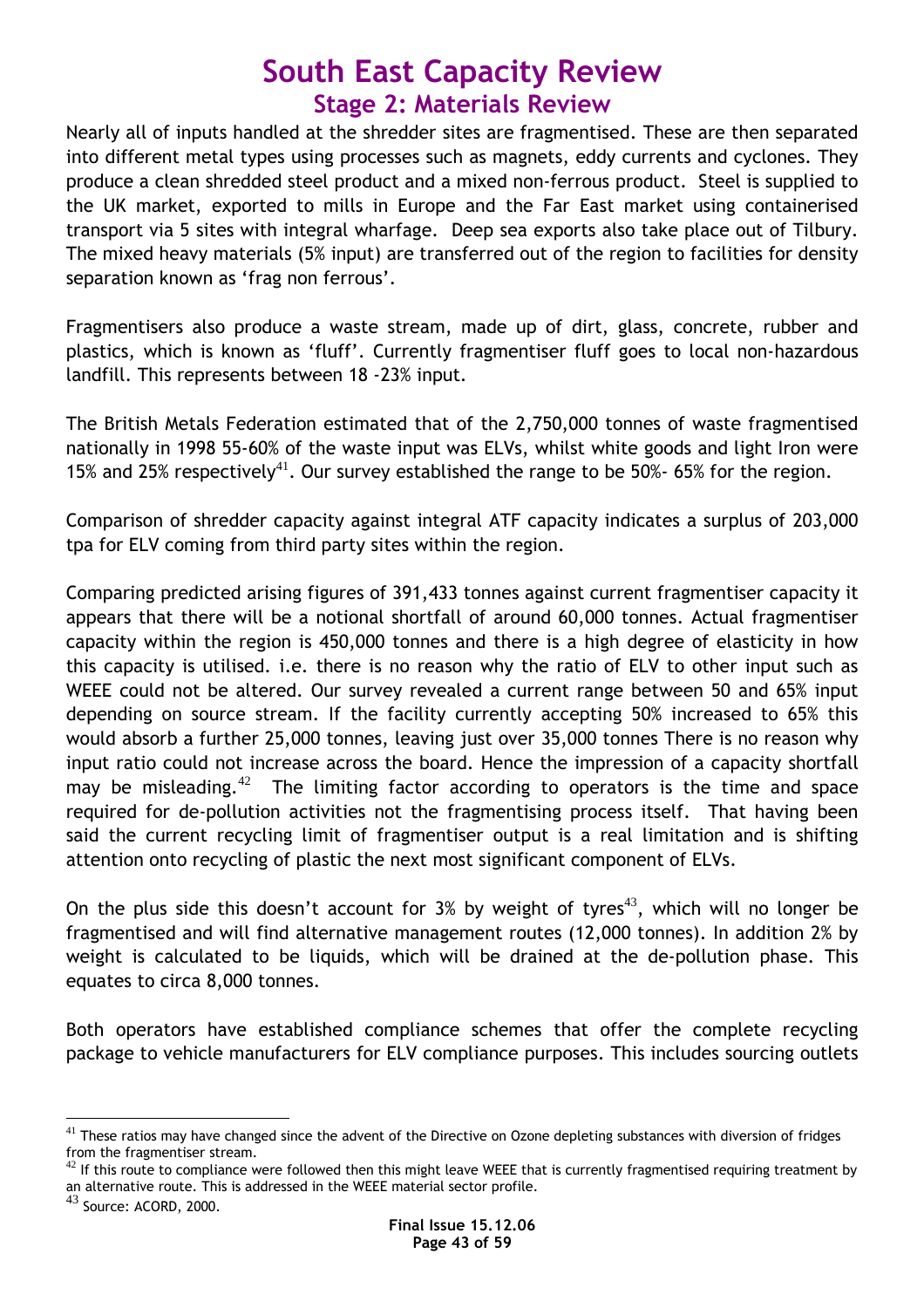for tyres for reuse and disposal. This arrangement also offers security of supply to the shredders by capturing a network of ATFs within the scheme.

Map 2 maps the ATFs and adding drivetime isochrones of 90 minutes for each shredder site. This shows that by adding the EMR site located at Willesden London that is reported by a number of South East local authorities to take ELVs there is virtually 100% coverage.



Catchment boundary colour corresponds to colour of site flag.

### Map 2: ELV Fragmentiser Catchments (90 minute isochrone)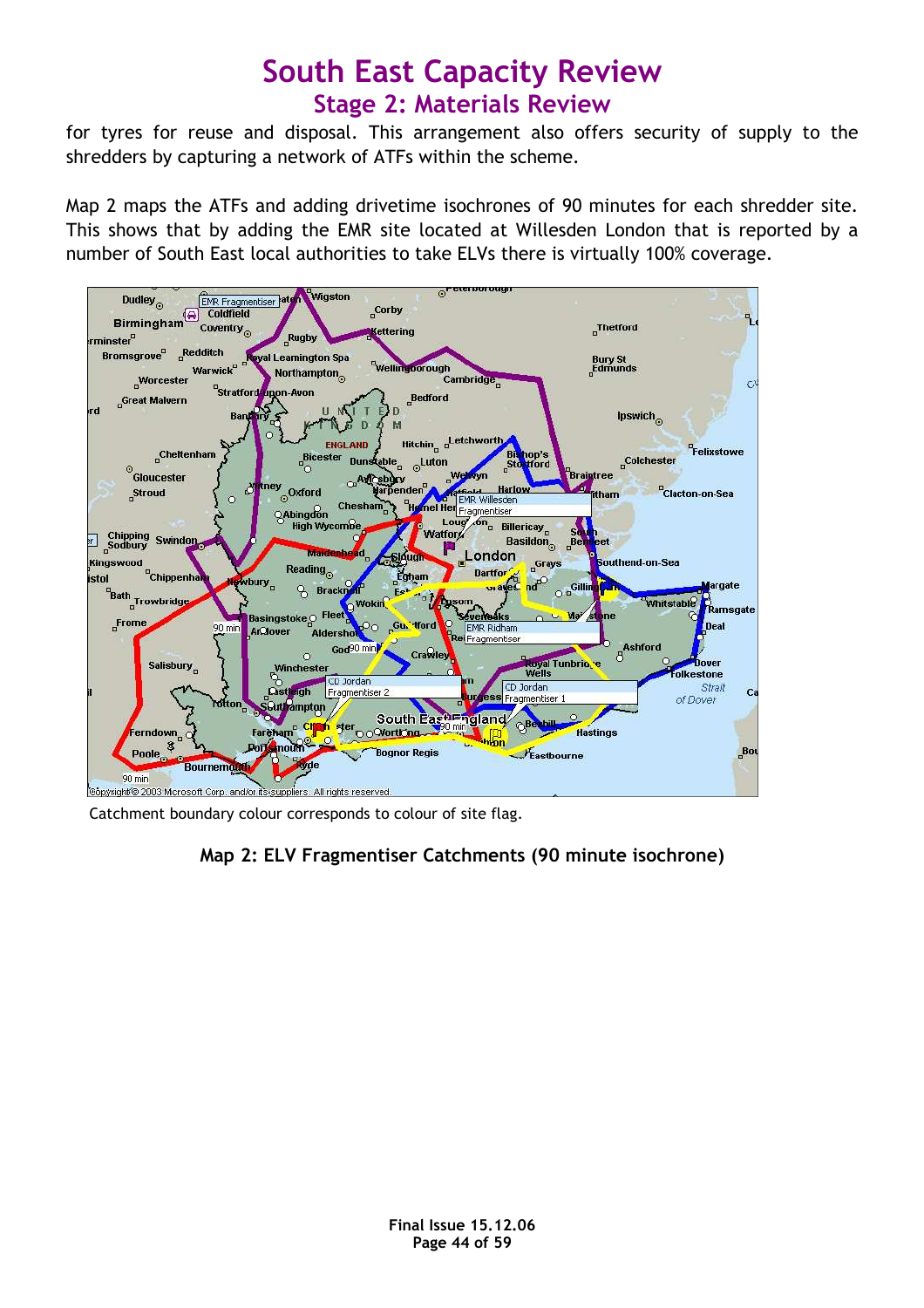### Plastic (convergence material)

Currently plastic makes up 12% of a typical vehicle and this figure is growing<sup>44</sup>. The demanding targets for ELV recycling will require recycling of some plastics. Applying this figure to predicted arisings of ELV in the South East in 2010 of 391.433 tonnes<sup>45</sup> it suggests that nearly 50,000 tonnes of plastic will need to be recovered from this stream for recycling.

Currently plastic forms part of the fluff and heavy element that goes for subsequent separation. It has been estimated that combined plastics represent around 17% by weight of shredder residue<sup>46</sup>. Recovery of these plastics once shredded is difficult and does not yield a high value product. Shredder operators are reviewing the establishment of capacity to improve material separation from the heavy fraction of the shredder waste stream. It is reported that the sector plans to export post shredder residue for plastics recovery as an interim measure until capacity has been established in the UK. $47$ 

An alternative approach is to recover plastics at or prior to the de-pollution phase. A specialist automotive plastic recycling operation (PPR Wipag) set up in Kent. It has developed a technique of separating the materials of a three-layered car instrument panel. Through a series of reprocessing stages it produces a compound material that is re-used in the manufacture of original parts. PPR WIPAG reprocesses some 35 tonnes of production waste each week (1820 tonnes per year). The reclaimed plastic which the company produces is of such high quality that it is worth in excess of £1000 per tonne. PPR WIPAG currently imports material from manufacturers in France and supplies it back to the source. It is reportedly struggling to penetrate the UK market and may be looking to relocate to the continent.

### Glass (convergence material)

 $\overline{a}$ 

On average the glazing in motor vehicle contributes 3% towards the total composition of the vehicle and therefore in its fullest extent would give around 12,000tpa of glazing for potential recycling. Currently a proportion of this is being reclaimed through density separation plant and goes on for secondary aggregate production.

If automotive glass is to be recycled at the dismantling stage it must first be removed from the vehicle. The ease of removal is dependent upon the method of sealing used in manufacture. Studies funded by the Consortium for Automotive Recycling (CARE)<sup>48</sup> have shown it is difficult to recover significant tonnages due to the technical problems in removing the glazing.

The CARE study concluded that present day methods of glass removal are not economically feasible. However as the cost of meeting the ELV targets falls upon the manufacturers the

<sup>&</sup>lt;sup>44</sup> The ProVE project calculates that a new automotive vehicle typically contains about 12% by weight plastic, with tyres and door seals adding a further 6%.

<sup>45</sup> Estimated Waste Arisings in the South East Region Viridis January 2003

<sup>46</sup> Polymer Processing B: Towards Processing Polymers from ASR Waste & Energy Research Group, Dr. Harder, University of Brighton

http://www.brighton.ac.uk/environment/research/sustainability/werg/P2bFinal4.pdf

<sup>&</sup>lt;sup>47</sup> UK misses end-of-life vehicle recovery target The ENDS Report June 2006/ Issue 377

 $^{48}$  CARE Report on automotive glass recycling 2004 Update www.caregroup.org.uk/Glass\_Report\_2004.doc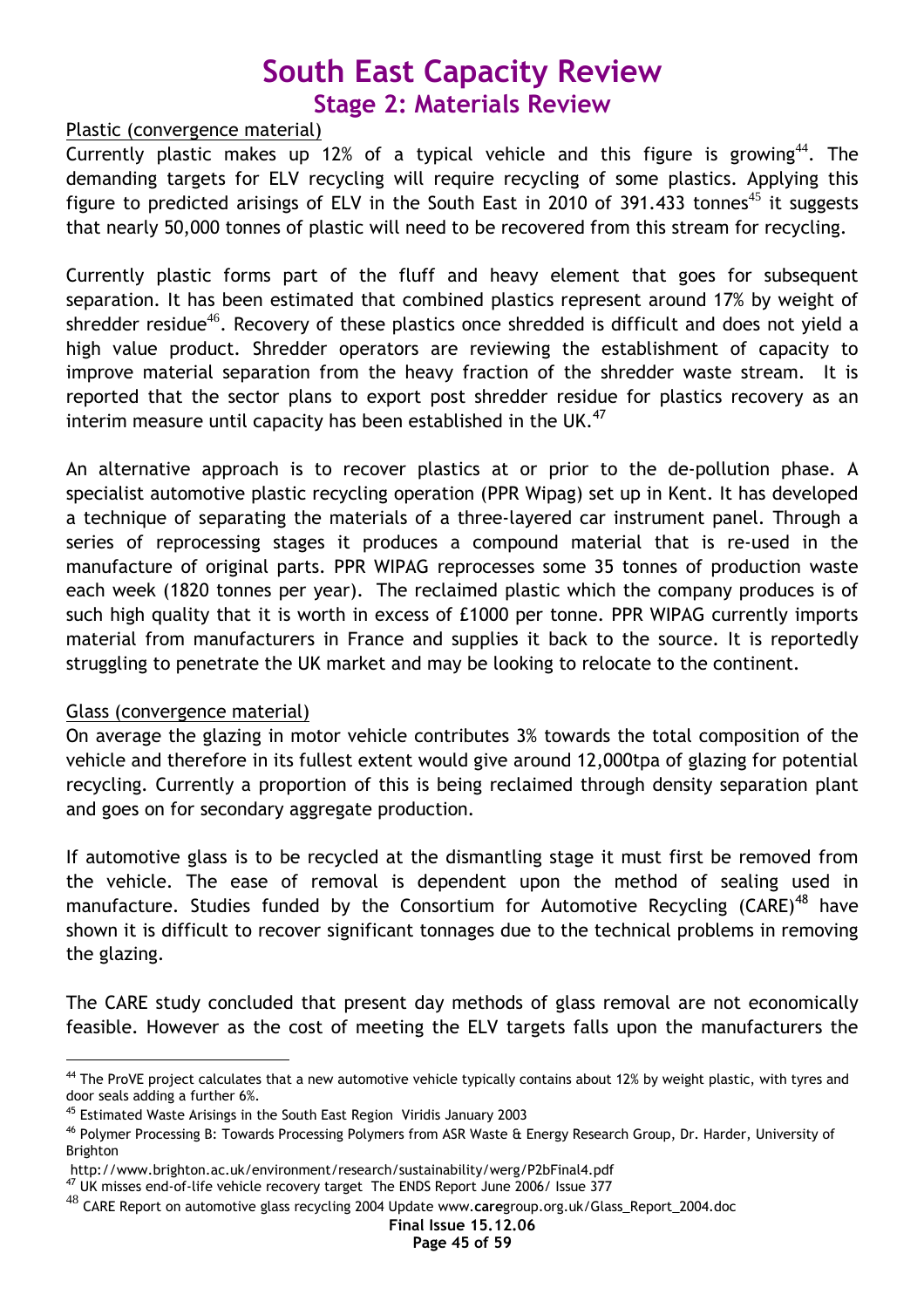solution to the problem lies in the manufacturing stage such that bonding methods are changed and developed to make glass removal more efficient at the ELV stage of a cars' life cycle.

### **Reprocessors**

### Steel Reprocessors

UK steelworks use between 4.5 million and 5 million tonnes of recycled metal a year in making about 18 million tonnes of new steel.

Thamesteel steelworks at Wellmarsh, Sheerness, Kent is the only steel works within the region. It manufactures approximately 740,000 tonnes of steel billet per year requiring about 60,000 tonnes per month of steel scrap to sustain normal levels of output. Scrap steel is purchased and brought onto the site using both road and rail. Until July 2005 Thamesteel sourced its steel scrap direct from EMR supplying the billet to its Al-Ittefaq rolling mill in Saudi Arabia, but it suspended billet production in May due to low prices for its product. It restarted production in July 2005 after making a 'scrap-for-billet' deal with steel trading company Stemcor which sources scrap from home and abroad.<sup>49</sup> Thamesteel Ltd has announced that, subject to contracts, they are going to refurbish their Reheat Furnace and 500t Cold Shear. They also intend to purchase a new Rolling mill for the site which aims to be running at a capacity of  $500.000t$ /pa in 2006.  $50$ 

### Steel Fabricators

Istil Queenborough is located on the Isle of Sheppey in Kent. The site has its own wharf capable of receiving vessels up to 6000 tonne. The site is also linked to the British Rail main line freight system. Billet supply is currently sourced from the Ukranian sister company and is shipped directly from the Group's own berths in Odessa to the wharf at the Queenborough site.  $51$ 

### Other Materials

No reprocessing capacity for other materials was identified within the region. This is largely because the non ferrous residues go to out of region media separation facilities from where the separated materials go on to be utilised as products.

### Prospects

 $\overline{a}$ 

Anglo-Dutch steelmaker Corus has estimated that the successful London bid for the 2012 Olympics will add about 250,000 tonnes to UK steel demand (including rebar), or about 2% of the UK's annual consumption of 12 million tonnes per year. The British Constructional Steelworks Association also predicts an estimated 300,000 tonnes of additional UK steel demand in the period 2006 - 2010 as a result of winning the 2012 Olympics.<sup>52</sup>

<sup>49</sup> Metal Bulletin No. 8903, p 17

<sup>&</sup>lt;sup>50</sup> Thamesteel website (http://thamesteel.co.uk/default.htm)

<sup>51</sup> ISTIL Group website http://www.istil.com.ua/istiluk.html

<sup>52</sup> http://www.timesonline.co.uk/article/0,,4662-1683964,00.html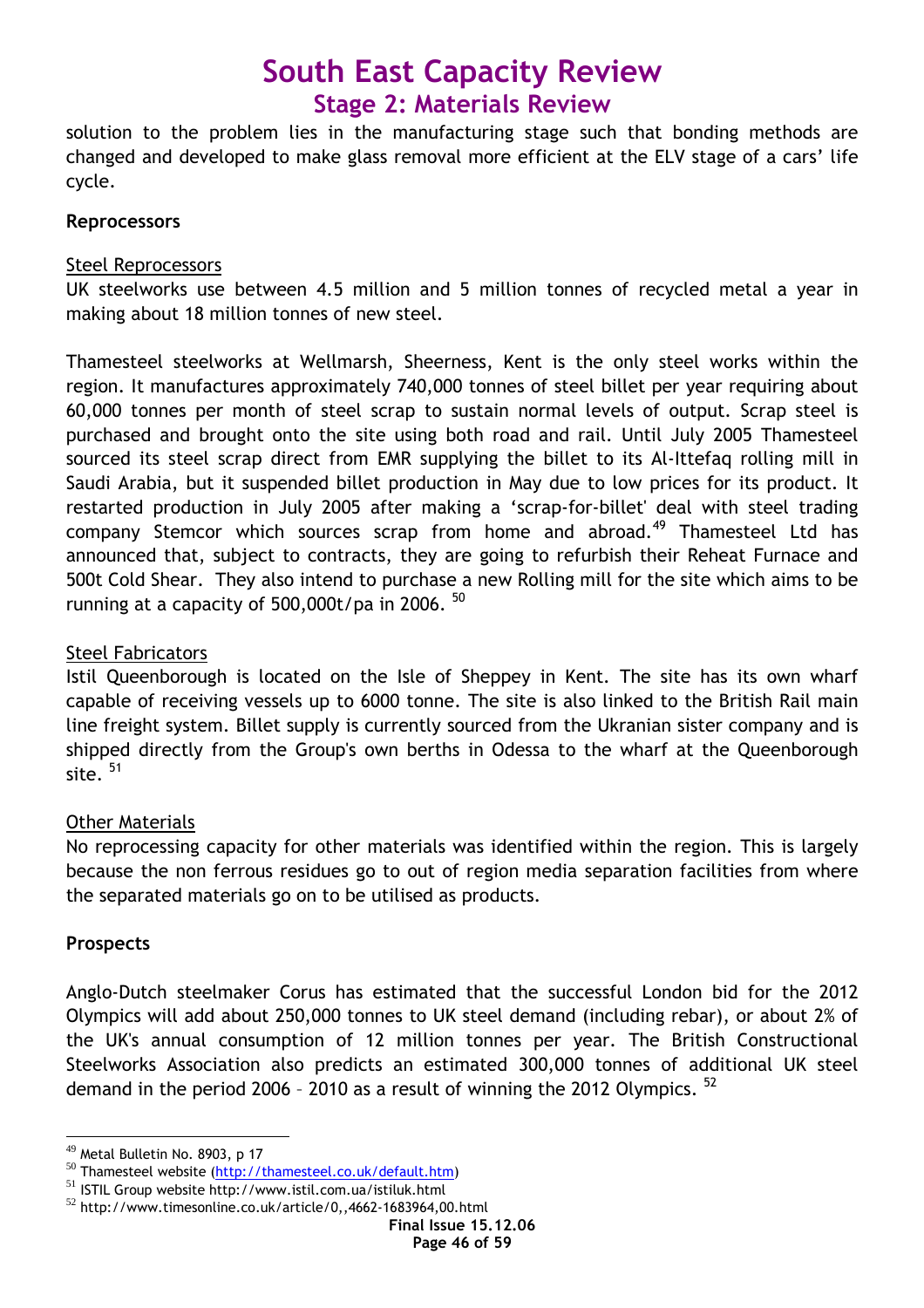### Exports

The UK generates more recyclable metals than it can use. More than 3.5 million tonnes of ferrous material (i.e. 40%) is sold annually to around 30 countries, earning some £400 million in export revenue. Non-ferrous metals have a higher value than ferrous, and the volume recovered by the industry is reported to be worth some £2 billion a year. As much as 50% of the 1 million tonnes recovered is exported. $53$ 

### Tyre Sector Profile

### Source

 $\overline{a}$ 

Data in the UK indicates that approximately 2 million new vehicles are registered and a similar number are scrapped every year. Over 50 million tyres (just over 480,000 tonnes) were discarded of which around 80,000 tonnes were disposed of in landfill sites around the UK in  $2004.$ <sup>54</sup>

| <b>Application</b>        | '000 tonnes | $\frac{0}{0}$ |
|---------------------------|-------------|---------------|
| Reuse                     | 29          | 6             |
| Export                    | 14          | 3             |
| Retread                   | 52          | 11            |
| <b>Reuse Subtotal</b>     | 95          | 20            |
| Material Recovery (crumb) | 227         | 47            |
| <b>Fuel Substitute</b>    | 76          | 16            |
| <b>Recovery Subtotal</b>  | 303         | 63            |
| Landfill & Unknown        | 85          | 17            |
| <b>Disposal Subtotal</b>  | 85          | 17            |

Source: BLIC European Tyre & Rubber Manufacturers December 2005 www.blic.be

Table 22: Fate of Used Tyres in UK (2004 Data)

Although the retread market is the most effective method of recycling used tyres, from an environmental impact viewpoint, it is struggling over recent years. This may have been impacted by tighter regulations such as Europe standards for retreading introduced in 2003. The Retread Manufacturers Association reports that over large parts of the UK it is almost impossible to obtain retreaded tyres. It is believed that there is sufficient 'pull' from the consumer (especially a growing swell of environmental consumers) but there is a lack of 'push' from the retailer and distributor market.

The landfilling of whole tyres has, since July 2003, been banned while the landfilling of shredded tyres will no longer be an option after July 2006. However the Government has now confirmed that the use of shredded tyres in engineering applications in landfill would not be banned and this is expected to be a significant outlet. The introduction of the ELV Directive

 $^{53}$ Source: British Metals Recycling Association website http://www.recyclemetals.org/index.shtml

<sup>54</sup> BLIC European Tyre & Rubber Manufacturers December 2005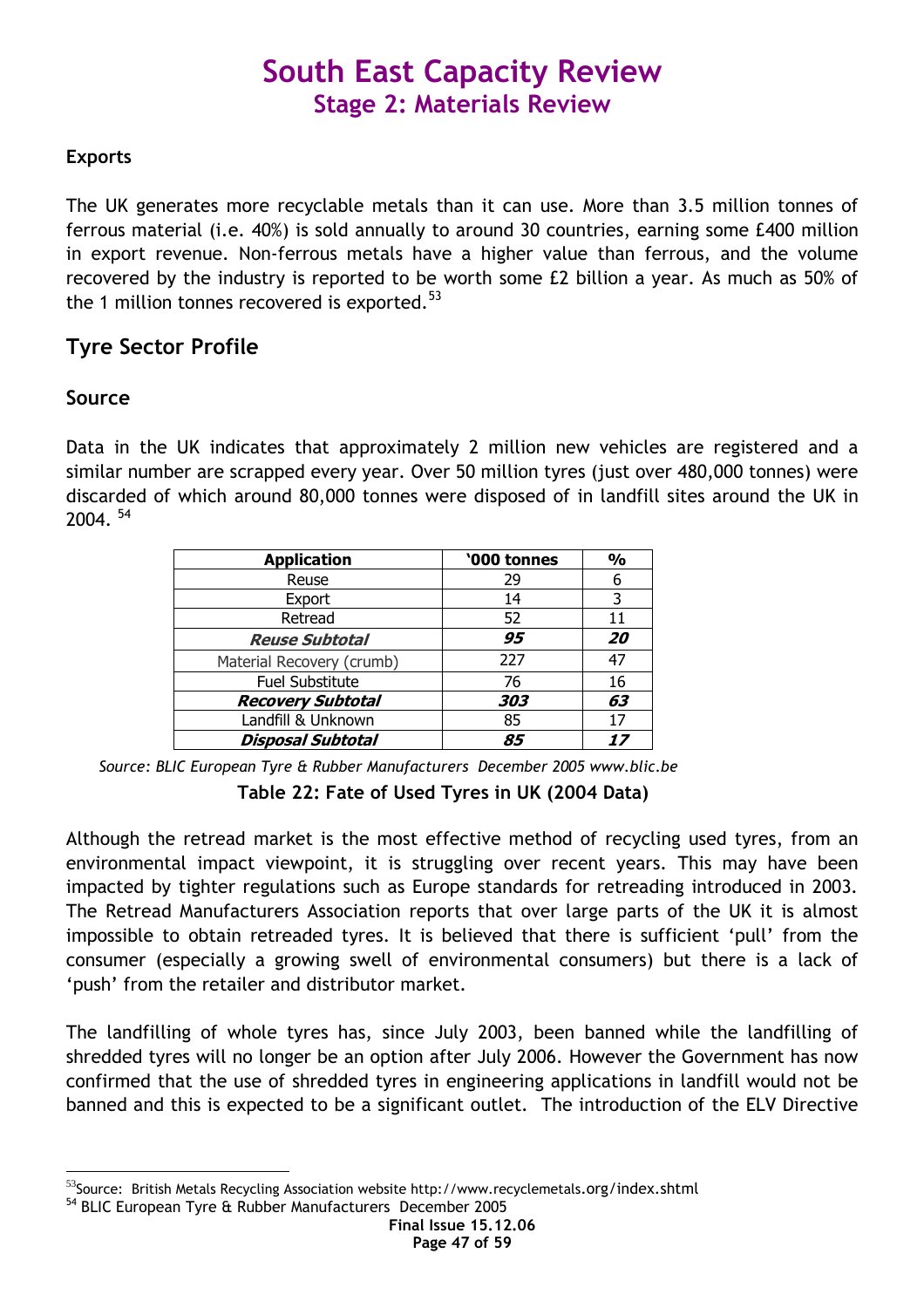is giving rise to more tyres requiring dedicated handling – it is not clear whether shredding for landfill engineering will count towards recycling or recovery targets.

### Collection

### ELV Sites

Taking the composite site input figures for all licensed vehicle-dismantling sites, <sup>55</sup> ELV ATF and known sites taking ELV we arrive at a capacity figure of just over 1.2 million tonnes per annum. Using a 3% of vehicle weight factor this suggests that these sites receive around 37,000 tonnes of tyres per year. It is believed that up to 70% of incoming tyres are suitable for reuse or remoulding leaving only 30% for management as waste. This suggests that just over 11,000 tonnes<sup>56</sup> of tyres require separate management.

The 3 ELV shredder sites within the region handle around 12,000 tonnes of tyres per annum. Currently these tyres are shredded in the fragmentiser and the rubber goes to landfill. This will cease next year (2006) as the ban on landfilling of shredded tyres will affect this material although it appears to only represent 10% of the content of the fluff. Both operators will be relying on third parties to process tyres to produce shred or crumb for energy production or surfacing applications depending on the by the recovery protocols. However if one applies the 70% reuse factor this will leave 3,600 tonnes per annum (33% of total tyres requiring disposal) requiring management through these routes.

### Tyre Centres

In addition to tyres arising from ELV tyres arise from tyre replacement servicing centres and garages. There is an established network of tyre collectors that service these centres. The collectors have standing arrangements with the national tyre suppliers such as ATS (Michelin part own) and KwikFit. They collect tyres, deliver to depot and make the judgement on route for subsequent management.

### Pre-Processors

There are three principal pre-processors in the region.

Sapphire Energy, a joint venture between tyre manufacturer Michelin and cement manufacturer Lafarge Cement aims to shred in excess of 100,000 tyres in 2005 from across the UK for use as fuel. These are used to fire kilns outside the region operated by all the cement manufacturers. Supply to the kilns is an exclusive arrangement.

The site that serves the South East is located on an industrial estate in Thurrock. It has a licensed capacity of 50,000 tonnes per annum but only 8,000 tonnes were accepted in 2004

 $\overline{a}$  $55$  Based on reported inputs for survey or where not available declared input data for 2003/04) Environment Agency site returns and where data not available licensed maximum.

<sup>&</sup>lt;sup>56</sup> A conversion factor of 154 tyres per tonne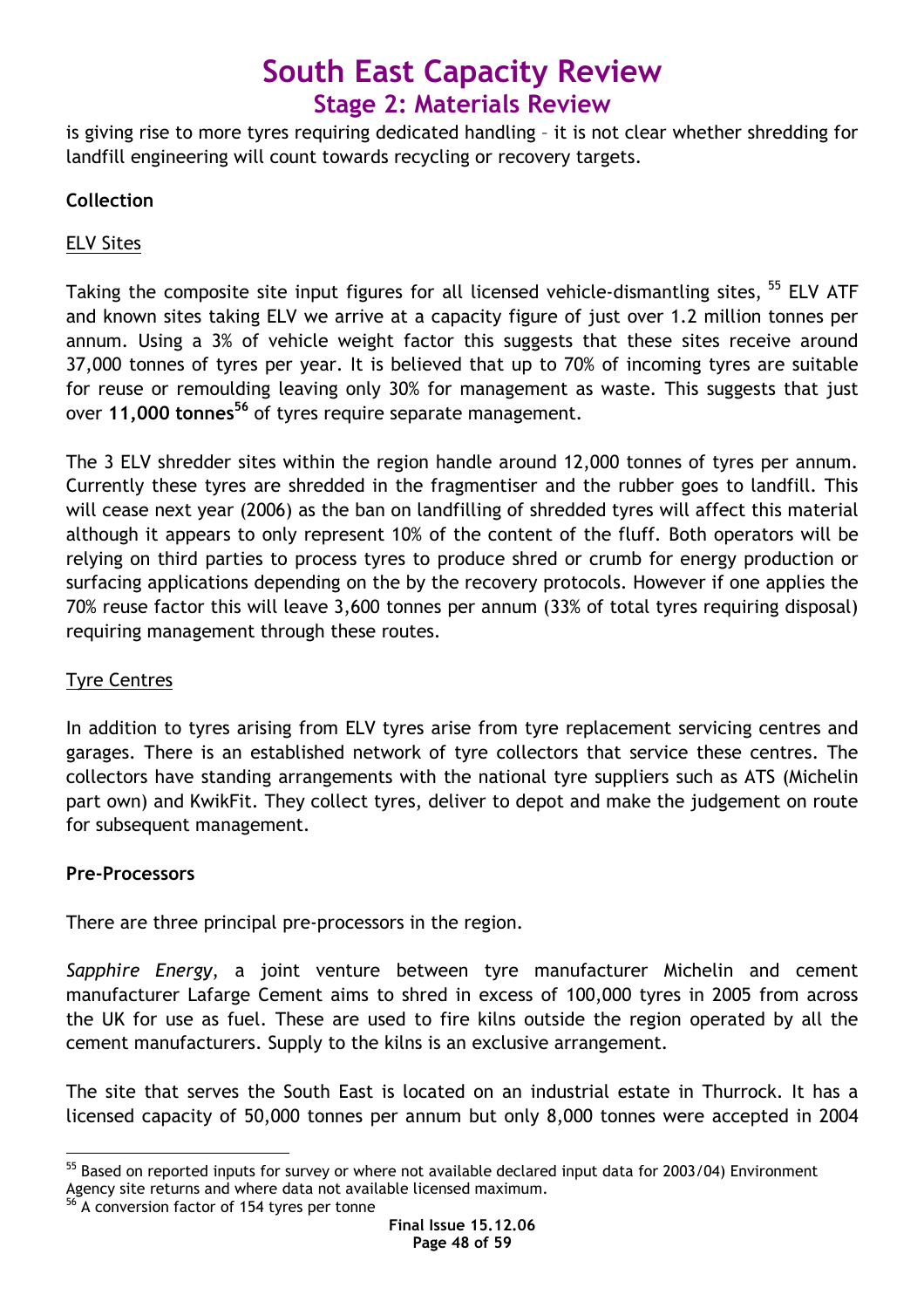according to site returns data. If one assumes that the current input is based on tyre servicing centre supplies then further capacity of up to 11,000 tonnes would be needed to service the ELV and landfill tyre bans. Sapphire Energy's Oldham plant serves the north of the region.

Murfitts Industries operates a major tyre processing plant at Littleport, Cambridgeshire. It has capacity to process up to 75,000 tonnes from East of England, East Midlands, Greater London and the South East. Up to 10,000 tonnes may be collected from the South East each year. Approximately 60% of input is car tyres that are shredded for use in landfill engineering and crumbed for equestrian uses. The remaining 40% is from trucks that are crumbed and then sold on for higher value surfacing applications. The company has room to expand having secured a planning consent for waste management activities but the company does not anticipate major growth in throughput in the short to medium term.

Credential Environmental collects within the region and delivers to a site in Edmonton where tyres are sorted and then shredded. The shredded tyres are then further granulated to supply aggregate replacement schemes. Credential also supply Duralay the UK's largest manufacturer of carpet underlay to be made into the company's leading 'Treadmore' range, a rubber crumb underlay. More than 70,000 tyres a week are sent to the Duralay plant but these are not sourced from within the South East.

In addition to this there are a number of smaller tyre reprocessors active within the region. Their main activity is shredding and granulating tyres and supplying the crumb as surfacing material to the local market. Since 2003 the region has seen the loss of at least one processing site.

### **Reprocessors**

One retreader of truck tyres and one company that collects and bale tyres (6,000tpa) to produce Euroblocks for landfill drainage were identified as being active within the region.

Baling of tyres for use in sea defences and as substitute gabions is being explored by Environment Agency.<sup>57</sup> This presents the opportunity to bulk and bale more locally and deliver to application sites. One company was identified as offering this service but is based out of the region.

No users of crumbed or shredded tyres were identified within the region although the dispensation to allow the use of shredded tyres for engineering material may result in use at in region landfills.

 $\overline{a}$  $57$  In a trial one million used car tyres, compressed and bound into bales of approximately 100 tyres, were used as a lightweight fill material.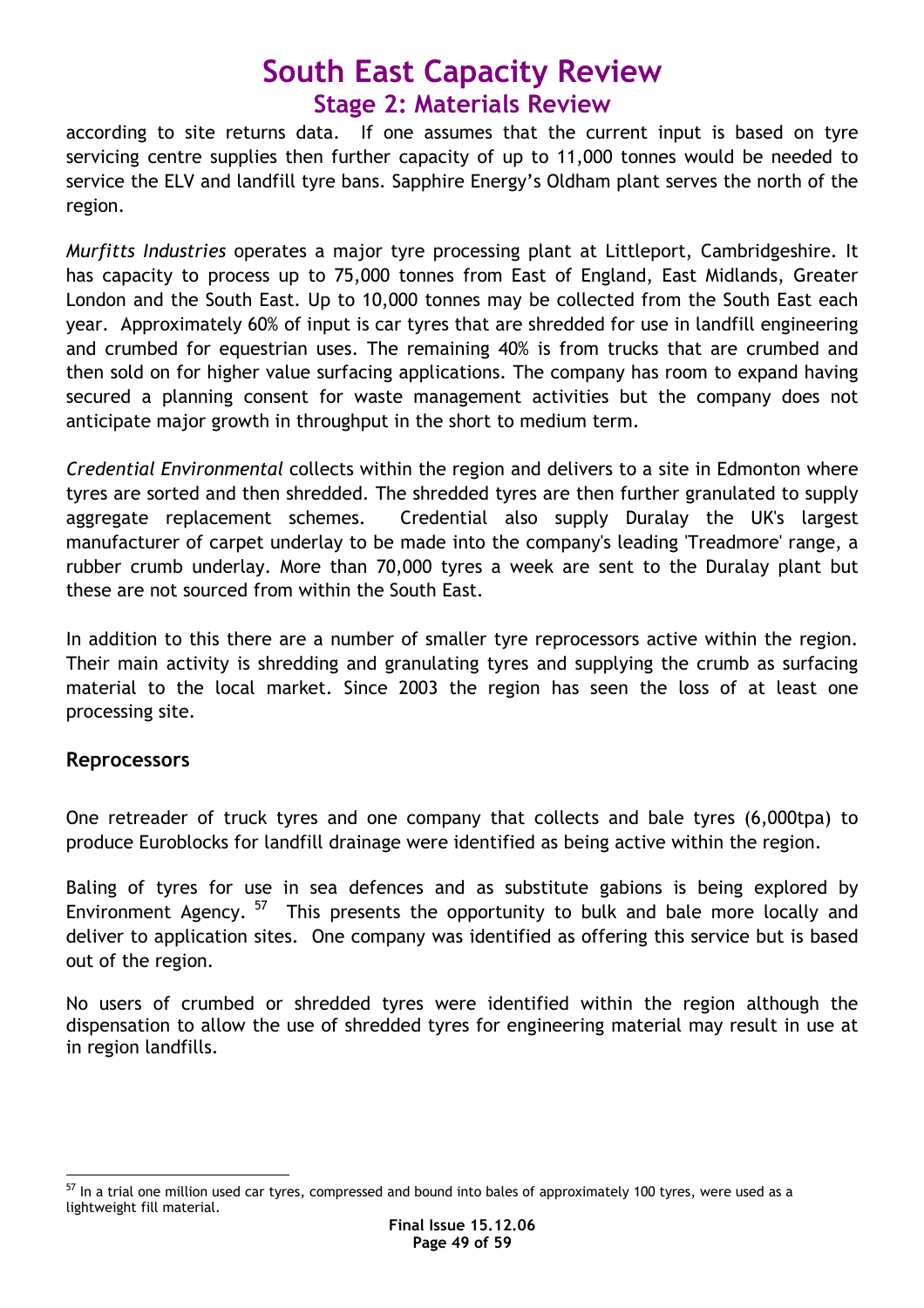|                                      | <b>Collect</b> | <b>Reprocessors</b> | <b>Fabricate</b> | <b>Market</b> |
|--------------------------------------|----------------|---------------------|------------------|---------------|
| ELV network                          | 11,000 (n140)  |                     |                  |               |
| <b>Tyre Services</b>                 | 8,000 (n182)   |                     |                  |               |
| Sapphire/Willow                      | 10,000         | 50,000              |                  |               |
| <b>Murfitts</b><br><b>Industries</b> | 10,000         | 75,000              |                  |               |
| Credential                           |                |                     |                  |               |
| Poutney<br>(euroblock)               | 75             |                     |                  |               |
| Shred & Crumb                        | 8,500          |                     |                  |               |
| Retread                              |                | n1                  |                  |               |

### Table 23: Regional Tyre Supply Chain Capacity (tonnes)

### Markets

The main factors influencing development of capacity are as follows:

### Markets stability and investment costs

Competition for post-consumer tyres in some areas, and high transport costs in more rural areas can lead to raw material supply problems. The risk that the processing capacity in place will not be able to source the tonnages required to reach efficiency and will therefore be short lived is very real. Our survey found that at least two tyre-processing facilities had closed in the past 2 years.

Many technologies exist to recycle post-consumer tyre arisings. However, set up costs can be relatively high and it can be difficult to obtain funding, especially when either the technologies or the economics are unproven. These would need to compete with the now established network provided by Sapphire Energy.

### **Logistics**

The logistics (and associated costs) required to collect post-consumer tyre arisings from around the country from a large number of sources and deliver them to the limited number of large processing sites are challenging. For example, WTS collect 12 million post-consumer car casings and 0.5 million post-consumer truck casings annually (two hundred and twenty thousand casings a week). This requires approximately one hundred thousand collections by truck from all over the country. The minimum collection size is 100 car tyres and 20 truck tyres, with the average collection size being 160 tyres. The cost and environmental burden of this is significant and it raises the question of whether the small number of large centralised processing plants should be balanced with a larger number of small local processing facilities.

### Processing Technologies

End of life tyres represent an alternative supplementary fuel, with the same energy content as coal, with lower percentages of sulphur compared to coal. A tonne of tyres is equivalent to a tonne of good quality coal or 0.7 tonne of fuel oil.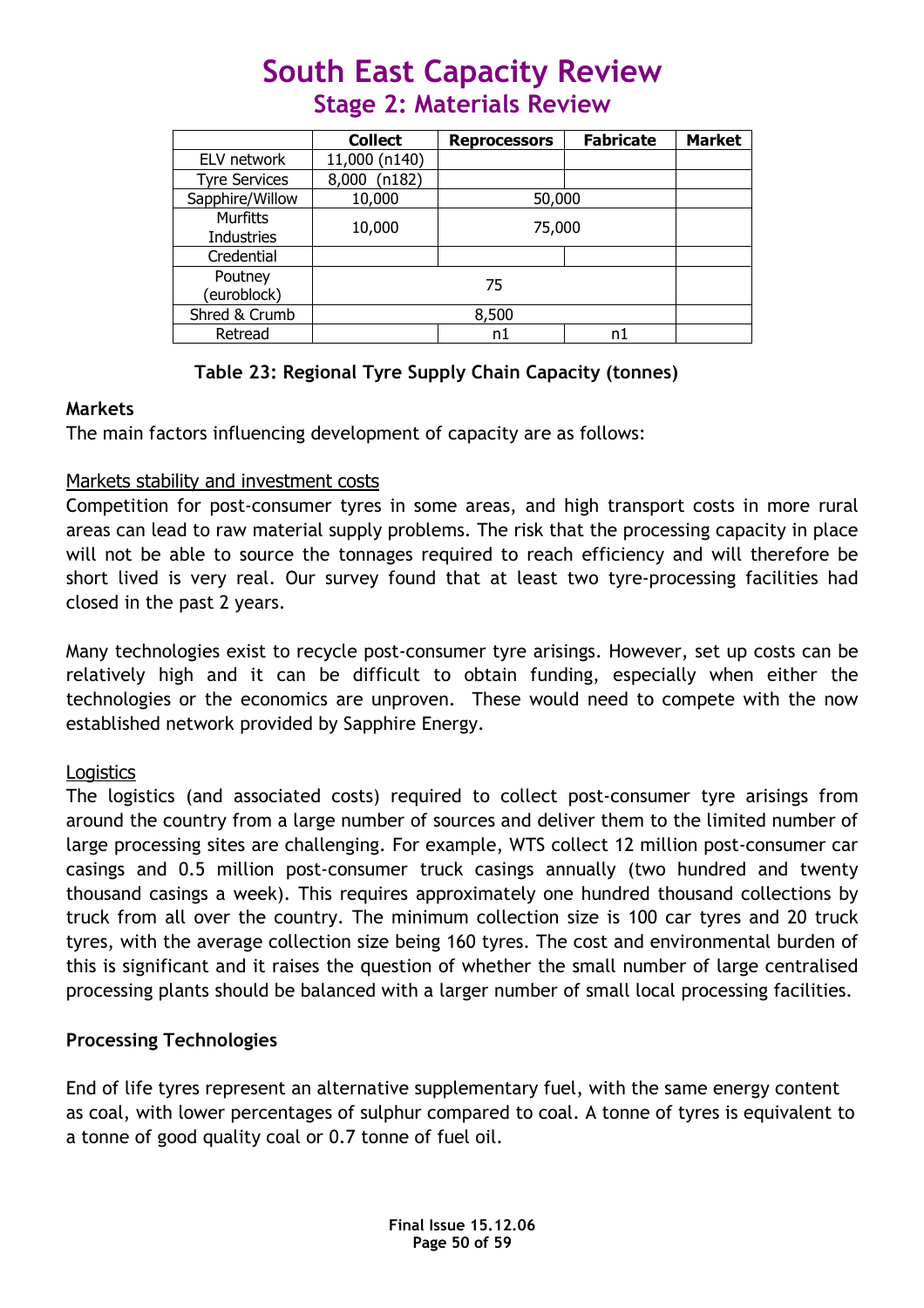### Use in power stations as a dedicated fuel

This would require construction of a dedicated plant but experience with such a plant in Wolverhampton makes it unlikely the market will respond through this route.

### Use in power stations

When end-of-life tyres are used as a supplementary fuel source to coal, in general no modification is required to the installation. There may be scope for co firing in regional power stations although this would compete with wood chip which offers the advantage of being from renewable sources and eligible for ROCs and would also require WID clearance.

### Use in cement kilns

Whole or shredded tyres are used as supplementary fuel in cement kilns. This application utilises all the components of the tyre. The combustible components of the tyre generate heat while other components – silica and steel cord – are used as second-life raw materials in the cement production replacing primary glass sand and ferric oxide. UK cement kilns are estimated to offer 200,000 tonnes of tyre burning capacity however input is currently limited to 120,000 tonnes per annum. This is primarily due to the fact that this application requires some mechanical modifications to the plant, which may cost up to £1million depending whether whole or shredded tyres are used. There is only one cement kiln in the region (Northfleet) but this does not take fuels sourced from waste streams and is scheduled for closure.

### **Cryogenics**

During cryogenic fragmentation, tyres are shredded and cooled to below minus 80 degrees C. A hammer mill then pounds the chips to separate the components. The resultant rubber granules can be used for athletics tracks, carpet underlay, playground surfaces and rubberised asphalt for road surfaces. The energy input required for such low temperatures is relatively high.

### Future markets

WRAP has launched a major programme focussed on tyres. It is focusing on the application of current technologies to viable products funding Research & Development projects, operational trials, demonstration trials and work into developing specifications or standards which relate to recycled rubber or use of whole recycled tyres.

The use of crumb in road surfacing is a way of recycling substantial quantities of tyres. The adoption of a specification using the material would be a major step forward. WRAP is undertaking at least one UK trial utilising crumb rubber as a bitumen additive in a surface or binder course of a road construction project during 2006 to promote the benefits of using rubberised asphalt. There is substantial scope for local government procurement to develop this market.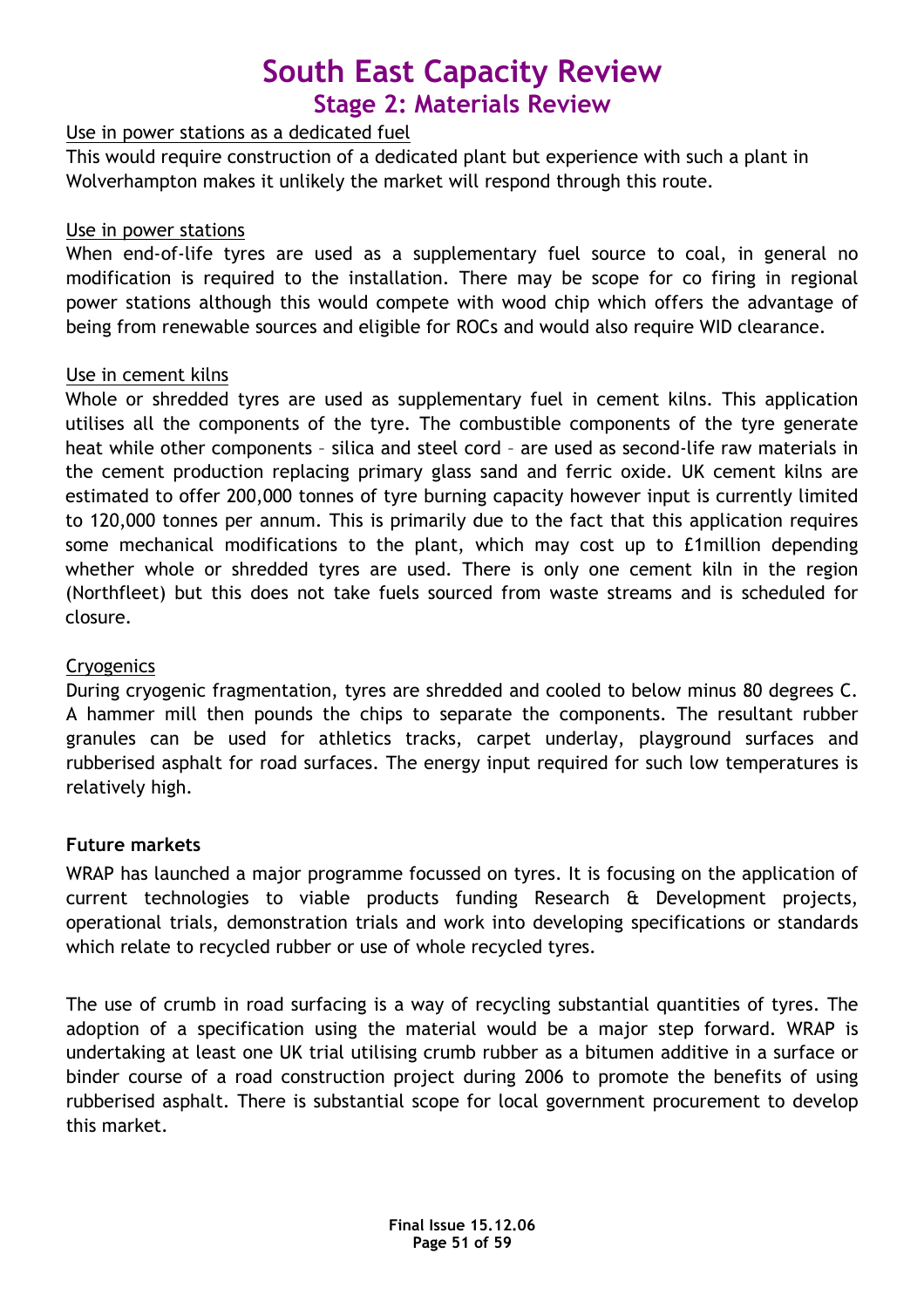### Materials Review Summary

| Input<br><b>Material</b> | <b>Collectors</b>          | <b>Preprocess</b>  | <b>Densifier</b>      | <b>Reprocess</b><br>or  | <b>Fabricator</b>                           | Output                                                                             | Est.<br><b>Number of</b><br><b>Sites</b> | <b>Est. Chain</b><br>Capacity<br>(tpa) |
|--------------------------|----------------------------|--------------------|-----------------------|-------------------------|---------------------------------------------|------------------------------------------------------------------------------------|------------------------------------------|----------------------------------------|
| Mixed<br>Paper           | Own bins or<br>third party |                    | <b>Baler</b>          | Deinker                 | Papermills                                  | Paper                                                                              | 2                                        | 680,000                                |
|                          |                            |                    | Baler                 |                         | Shredders                                   | Animal<br>Bedding                                                                  | n/a                                      | n/a                                    |
| Card                     | Own bins or<br>third party |                    | Baler                 |                         | Packaging Manufacture                       | Packaging                                                                          | 4                                        | 1.09 m                                 |
|                          |                            |                    | Chipper               |                         | Composters                                  | Compost                                                                            | n/a                                      | n/a                                    |
| Glass                    |                            | Sorter             | Crusher               | Smelter                 | <b>Container Manufacture</b>                | Container                                                                          | 2                                        | 60,000                                 |
|                          |                            |                    |                       | Crusher                 |                                             | Aggregate                                                                          | 2                                        | 7,500                                  |
|                          |                            |                    |                       | Crusher                 |                                             | Sand                                                                               | 0                                        | $\bf{0}$                               |
| Plastics                 |                            | Washing/<br>Sorter | Granulator/<br>Flaker | Extruder                | Melting to new plastic<br>products          | Pellets,<br>Flakes &<br>Granules                                                   | 15                                       | 51,360                                 |
| Wood                     |                            |                    |                       | Chipper                 |                                             | Energy                                                                             | 7                                        | 150,000                                |
|                          |                            |                    | Chipper               |                         | Mulch Producer                              | Mulch                                                                              | 1                                        | 3,000                                  |
|                          |                            |                    | Chipper               |                         | Chipboard Manufacture                       | Chipboard                                                                          | $\overline{7}$                           | 24,500                                 |
|                          |                            | Sorter             |                       |                         | Pallet Refurbishment                        | Pallets                                                                            | 5                                        | n/a                                    |
| <b>WEEE</b>              |                            |                    |                       |                         | Refurbishers (includes<br>asset management) | Reused<br><b>WEEE</b>                                                              | 16                                       | n/a                                    |
|                          |                            |                    |                       | Dismantler/<br>shredder |                                             | Ferrous, non<br>ferrous for<br>smelting.<br>Granulated<br>Plastics<br>Glass        | 3                                        | 275,000                                |
| <b>ELVs</b>              | 140                        | Depollute          |                       | <b>Dismantler</b>       |                                             | Segregated<br>car parts                                                            | n/a                                      | n/a                                    |
|                          |                            | Depollute          | Crusher               | Shredders               | Smelter                                     | Ferrous, non<br>ferrous for<br>smelting.<br>Granulated<br><b>Plastics</b><br>Glass | 5                                        | 275,000                                |
| <b>Tyres</b>             | 322                        | Sort               |                       | Shredders               | Fuel user                                   | Shredded<br>Tyres as fuel                                                          | 1                                        | 10,000                                 |
|                          |                            |                    |                       | Crumb and compact.      |                                             | Euroblocks<br>for landfill<br>drainage                                             | 1                                        | 75                                     |
|                          |                            |                    | Shredders             | Granulators             | Surface or underlay<br>Manufacture          | Rubber<br>Crumb                                                                    | $\mathbf 2$                              | 8,500                                  |

n/a indicates data not available as part of project. Total tonnage figure totals across each chain.

### Table 24: Aggregated Totals for Regional Supply Chain Capacity

Table 24 shows that there are facilities at some point in each material supply chain sited within the region. Aggregate tonnage figures should not be totalled across activity as that would double count in some cases.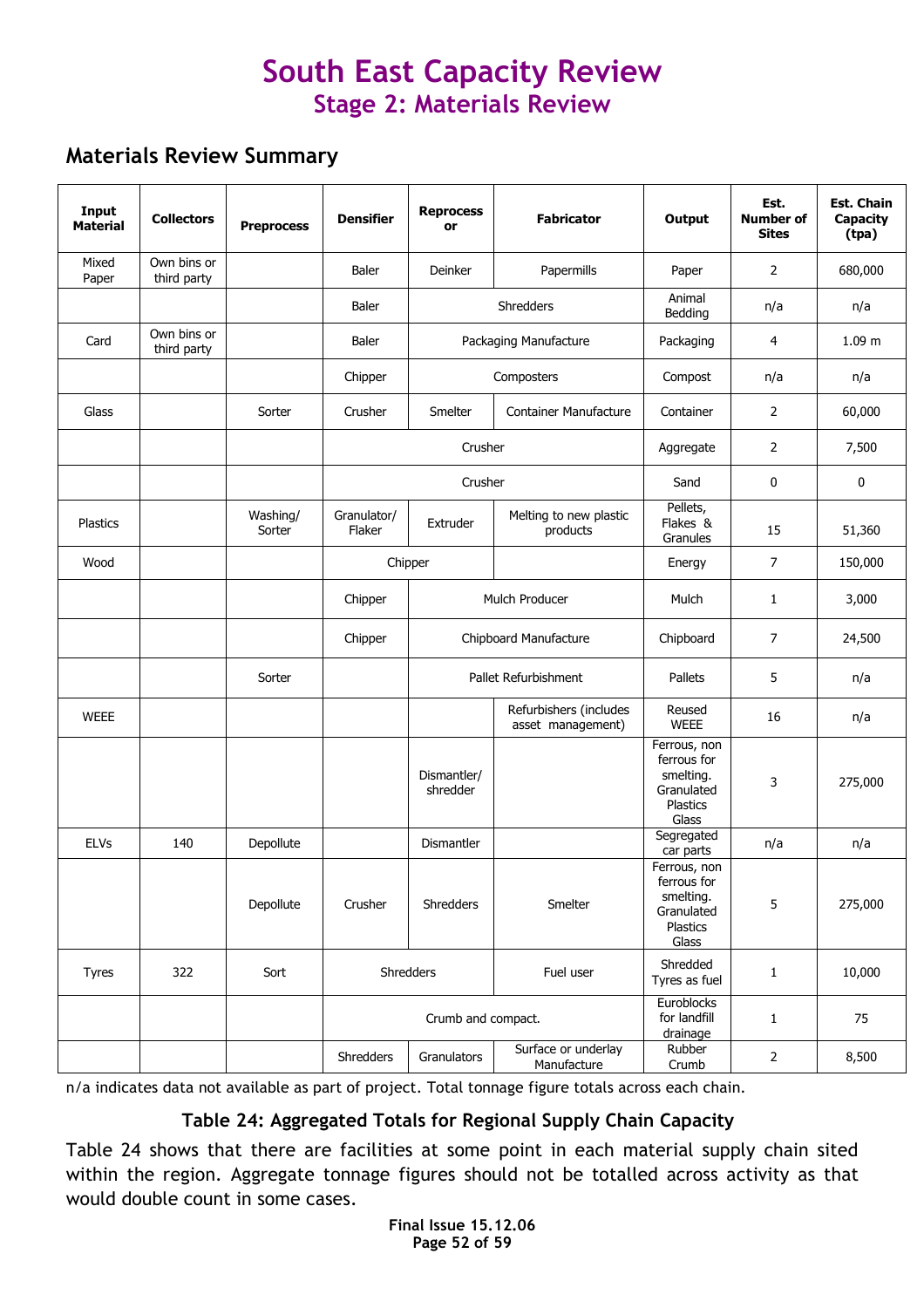### Emerging Themes

A number of themes emerge from the operator survey as follows:

- 1. On the whole distinct communities deal with different materials, although we are seeing convergence in interest occurring. So for example some paper collectors are interested in collecting plastic as are some glass collectors. ELV and WEEE processors are taking a closer interest in plastic markets and glass outlets.
- 2. There is competition for material streams from different end use applications. So for example with wood there are pallet refurbishment operations competing for pallets against chippers supplying wood chip as fuel. Similarly glass bottlers are competing with second-life aggregate producers. Also WEEE might be refurbished at small scale or be processed through larger plants.
- 3. Operators do not necessarily see themselves as a discrete sector but may identify more with their customer base than with the waste management sector. This means that they may not be reached via the traditional communication routes used for the waste and resource management sector. This is particularly the case when dealing with plastic pre-processing.
- 4. Markets are in very different states of maturity. Some are vibrant and growing e.g. WEEE while others are contracting e.g. cardboard when it comes to reprocessing capacity.
- 5. Supply chains for mature materials tend to be vertically integrated from collection to reprocessing/ fabrication. This particularly applies for the traditional materials of paper, card and glass. It applies to some extent with ELVs particularly as compliance schemes have 'captured' ATFs as suppliers to certain fragmentiser operators. However the tight recycling targets means that the traditional focus on the metal fraction is shifting to other materials that appear in other streams (referred to as convergence materials in this report). Therefore operators are developing relationships with markets outside their normal sphere of operation.
- 6. Emergent markets tend to be fragmented. This particularly applies to plastics and WEEE which again cover a number of distinct material streams and wood which tends to divide between clean and contaminated timber. The exception to this is tyres which links between an established network of collectors and a number of emerging outlets.
- 7. A number of voluntary producer responsibility initiatives have been identified for emergent specific materials e.g. Recovinyl. These are fairly low profile but there is opportunity for linking in with these initiatives.
- 8. Capacity requirements vary according to material source and method of collection. Method of collection was a recurring issue for some materials particularly around comingled material collection and contamination across material streams reducing the quality of delivered second-life material.

Beyond Waste 15.12.06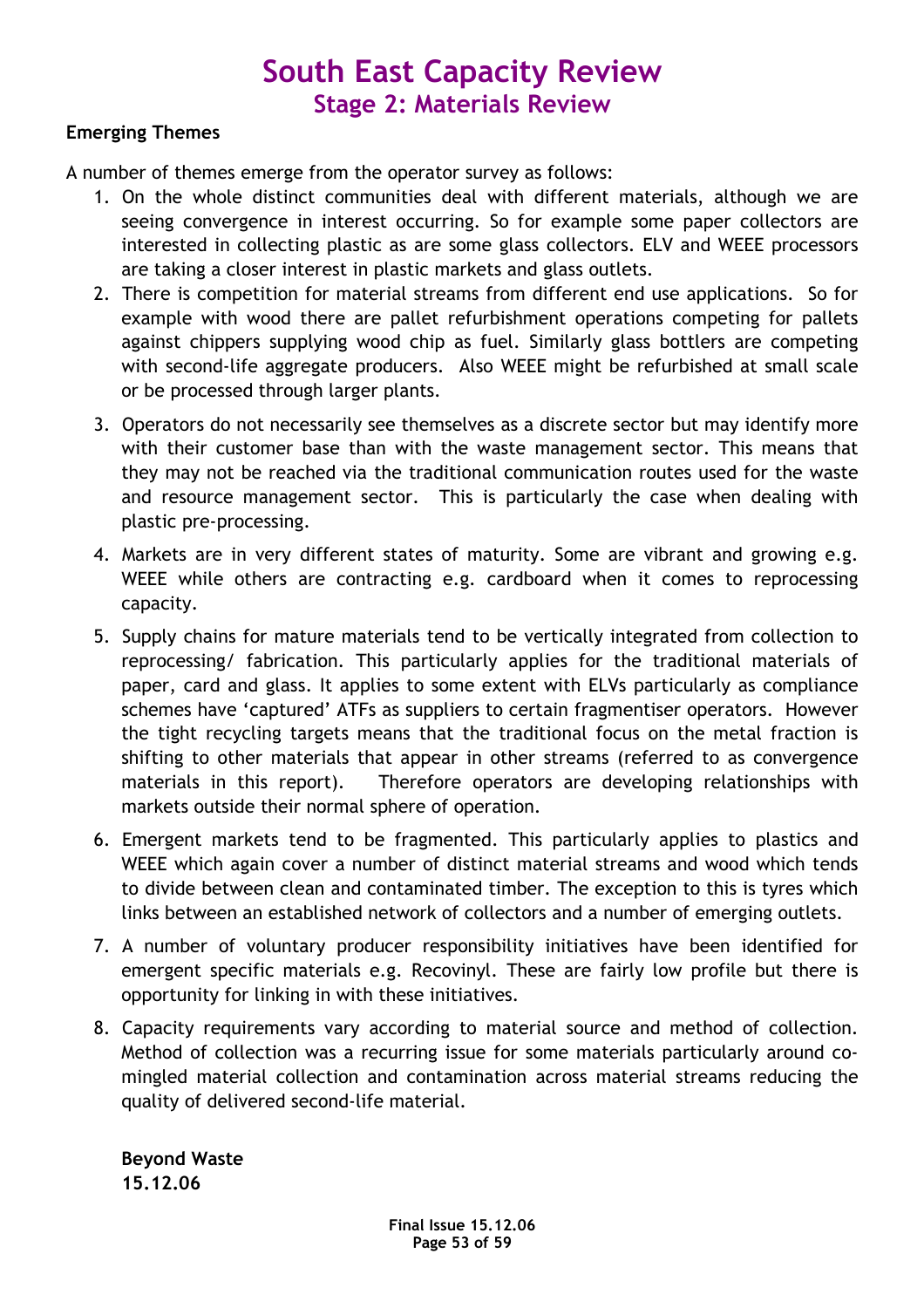# Appendix 1

# Lead Reprocessing Sector Status Review

Source: Various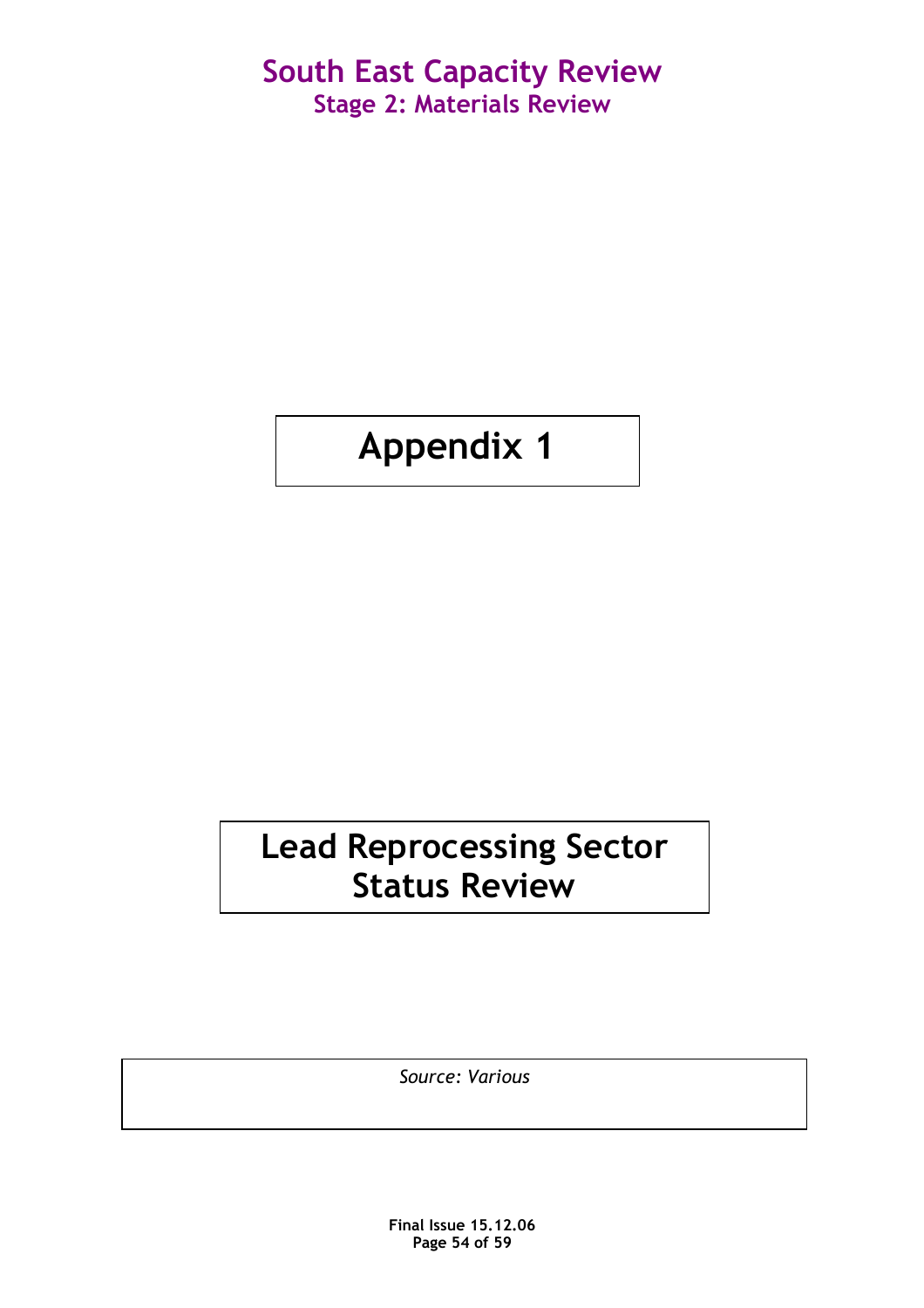### Paper/Card

Pricing and margins in corrugated packaging are strongly influenced by pricing developments on corrugated case materials (CCM), the paper used as the principal component in manufacturing corrugated packaging. This typically accounts for approximately 50% of the cost of a box.

Within the total estimated European market for CCM of circa 20 million tonnes, approximately 75% is recycled paper. European CCM producers sell their product throughout Europe, so demand and pricing for CCM are heavily influenced by demand for corrugated packaging and the CCM supply position in Europe as a whole.

| <b>Growth Inhibitors</b>                       | <b>Growth Drivers</b>                        |
|------------------------------------------------|----------------------------------------------|
| Decline in demand in EU with transfer of       | Relatively strong usage for fast-moving      |
| manufacturing to lower cost countries.         | consumer goods, which accounts for at least  |
|                                                | 55% of the corrugated market due to the      |
|                                                | continuing growth of this economic sector.   |
| Purchasing power of retailers and direct       | Home delivery of products from internet      |
| customers creating downward pressure on        | purchases.                                   |
| selling prices.                                |                                              |
| Excess manufacturing capacity depressing       | Shelf-ready packaging - used as both transit |
| selling prices throughout EU market.           | and display packaging                        |
| Increased energy costs                         |                                              |
| Relatively high cost of recovered paper due to |                                              |
| continuing high level of demand for recovered  |                                              |
| paper in Asia.                                 |                                              |
| Relatively low paper PRNs prices during 2004   |                                              |
| but has firmed in calendar year 2005 to date.  |                                              |
| PRN revenue offset against the cost of         |                                              |
| recovered paper.                               |                                              |

### Table 25: Factors Affecting CCM Reprocessing Sector

Outlets for recovered paper within the UK will to a large extent be determined by the health of the UK papermaking sector<sup>58</sup>. In Europe there is over 1 million tonnes overcapacity much of which is taking recovered paper. Industry sources<sup>59</sup> predict further rationalisation of uneconomic capacity.

|                      | <b>Capacity Lost</b>         | <b>Capacity Added</b>    |
|----------------------|------------------------------|--------------------------|
| 2005/6               | 200,000 tpa Denmark          | 400,000 tpa Spain        |
|                      | 150,000 tpa Switzerland      | 450,000 tpa France (x2)  |
|                      | 165,000 tpa UK               | 250,000 tpa Portugal     |
|                      | 50,000 tpa France            | 610,000 tpa Germany (x3) |
| 2004                 |                              | 130,000 tpa Italy        |
| 2003                 | 430,000 tpa inc UK, France & | 600,000 tpa Germany      |
|                      | Germany                      |                          |
| Net Gain 1.445 m tpa | 995,000                      | 2,440,000                |

Source: Paper Technology, the official journal of the Paper Industry Technical Association (October 2005)

### Table 26: Capacity Gains & Losses in Europe

 $\overline{a}$  $58$ Presuming a recycling loop is pursued. Recovered paper can also be burnt for EfW.

<sup>59</sup> Primary Source: DS Smith Plc Annual Report 2005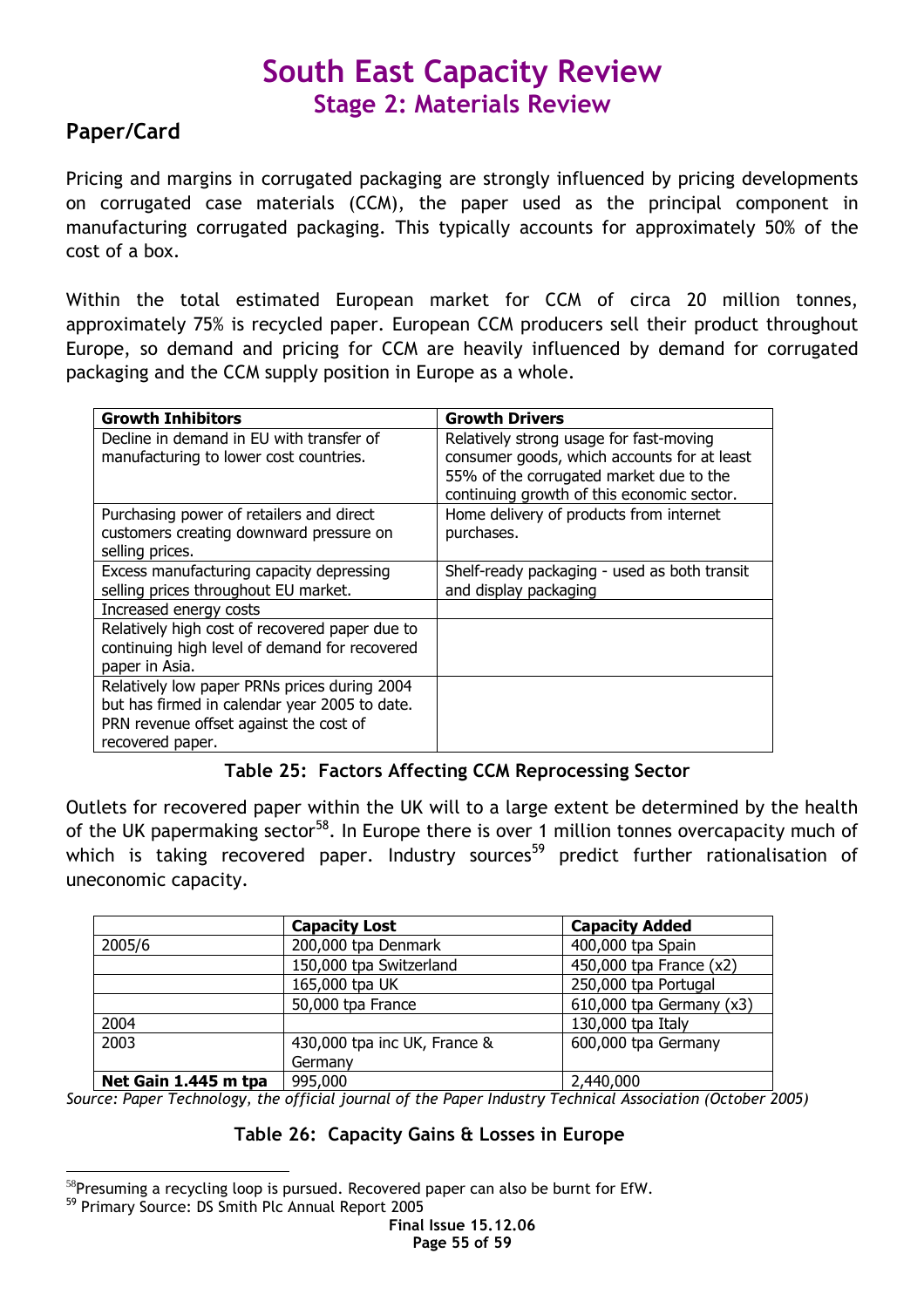#### Sale of Taplow Site and Proposed Closure of Taplow Mill

DS Smith Plc (SMDS), the international packaging manufacturer and office products wholesaler, announces further progress in the strategic rationalisation of its UK Paper and Corrugated operations. DS Smith has sold its site at Taplow near Maidenhead, Berkshire to Towntalk Limited, a commercial property developer, for a cash consideration of £30.25 million and announces the proposed closure of its Taplow Mill.

Taplow Mill, which currently manufactures 95,000 tonnes per annum of corrugated case material (CCM), has been adversely affected by difficult market conditions and substantial increases in energy costs. It made losses in financial year 2005/06 and is not expected to return to adequate profitability. Consultation will commence immediately with the Mill's 85 employees, with a view to mitigating the effects of the proposed closure. It is proposed that the closure of the Mill will be implemented by the end of October 2006. The Group's Severnside waste collection depot, which also operates on the Taplow site, will be relocated.

The consideration for the sale of the site will result in an exceptional profit in the current financial year of £20.7 million, net of the book value of the site of £9.0 million and related disposal costs. It is also estimated that the proposed closure and relocation will result in an exceptional charge to the profit and loss account in the current financial year of the order of £12 million; approximately one third of which will be cash costs and the remainder will be the write-down of assets.

The proposed closure of Taplow Mill is another important step towards raising the returns of the Group's Paper operations. Following the proposed closure of Taplow Mill, St Regis' principal mill at Kemsley will represent approximately 70% of the division's output of over 840,000 tonnes per annum of paper; Kemsley Mill is ranked in the top quartile of European CCM mills in terms of competitiveness.

Source: DS Smith Press Release 23 August 2006 http://www.dssmith.uk.com/readPR.asp?ID=166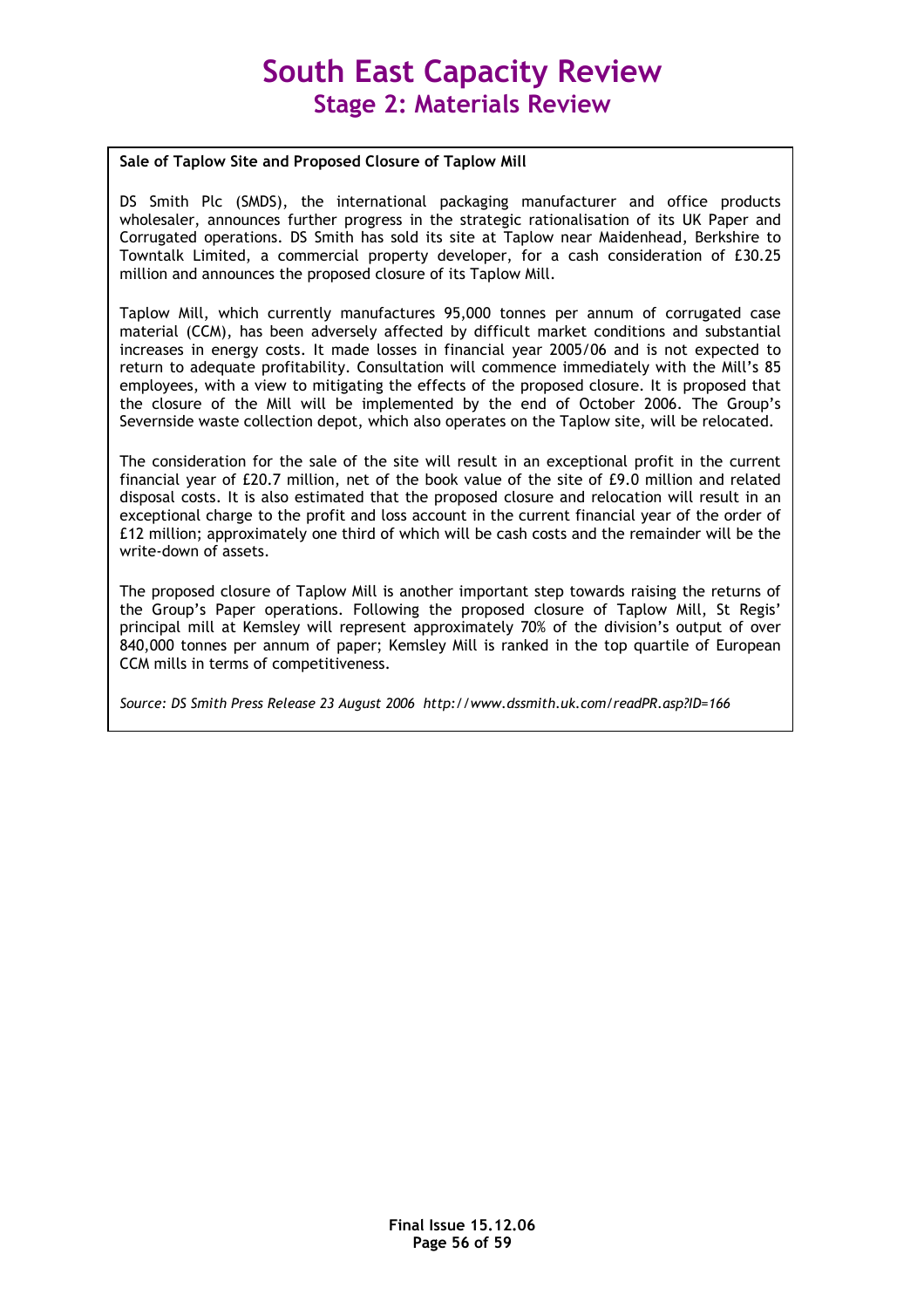### **Glass**

The UK glass industry (all sectors) produces an estimated 2.8 million tonnes of glass per year, with a saleable value of approximately £1,500m.

The glass sectors divide into the following generalised sub-sectors: Container, Flat Glass, Fibre, Special and Domestic.

Production of containers for the food and drinks industry, glazing in construction and the automotive industry account for around 90% of glass produced in the UK.

### Container

Container glass, mainly bottles and jars, accounts for around 64% of all UK glass production. The majority of the container glass produced in the UK is clear.

The UK container industry presently comprises seven manufacturers operating 30 furnaces on 14 sites. Total production was 1.9 million tonnes or 7 billion units in 2003.

Flat

The flat glass industry, fuelled by demand for building and automotive glass, has, over the last 20 years, achieved an average growth rate of approximately 5% per annum and represents the second largest sector in the UK glass manufacturing industry.

Currently, three companies produce flat glass in the UK and annual domestic production in 2002 was estimated at 750,000 tonnes; 70% going towards glazing products for buildings; 10% for automotive applications and 20% comprising laminated, coated low-emissivity, silvered and the resistant glasses. Production of clear float glass constitutes the single largest product and unlike container glass, is usually used in long-term applications.

### **Fibreglass**

There are five fibreglass manufacturers in the UK operating eight sites and producing two main products. Fibre has over 40,000 different applications, including reinforcement of plastics and rubber, electronics and wall coverings. A 3% to 4% growth is forecast for the European market. Production from this sector is estimated at 220,000 tonnes per year.

### Domestic Glass

Domestic glass production covers ovenware, drinking glasses and giftware. Throughout the 1990s, domestic demand supported two large-scale manufacturing operations which used to produce around 40.000 tonnes per year. The arrival of the new century marked the demise of both. The UK currently has no volume producer of domestic glass but has several small manufacturers producing giftware from either lead crystal or common soda-lime glass. Typically they operate small pot furnaces melting a few tonnes per week. Production for this sector is estimated at around 6,000 tonnes.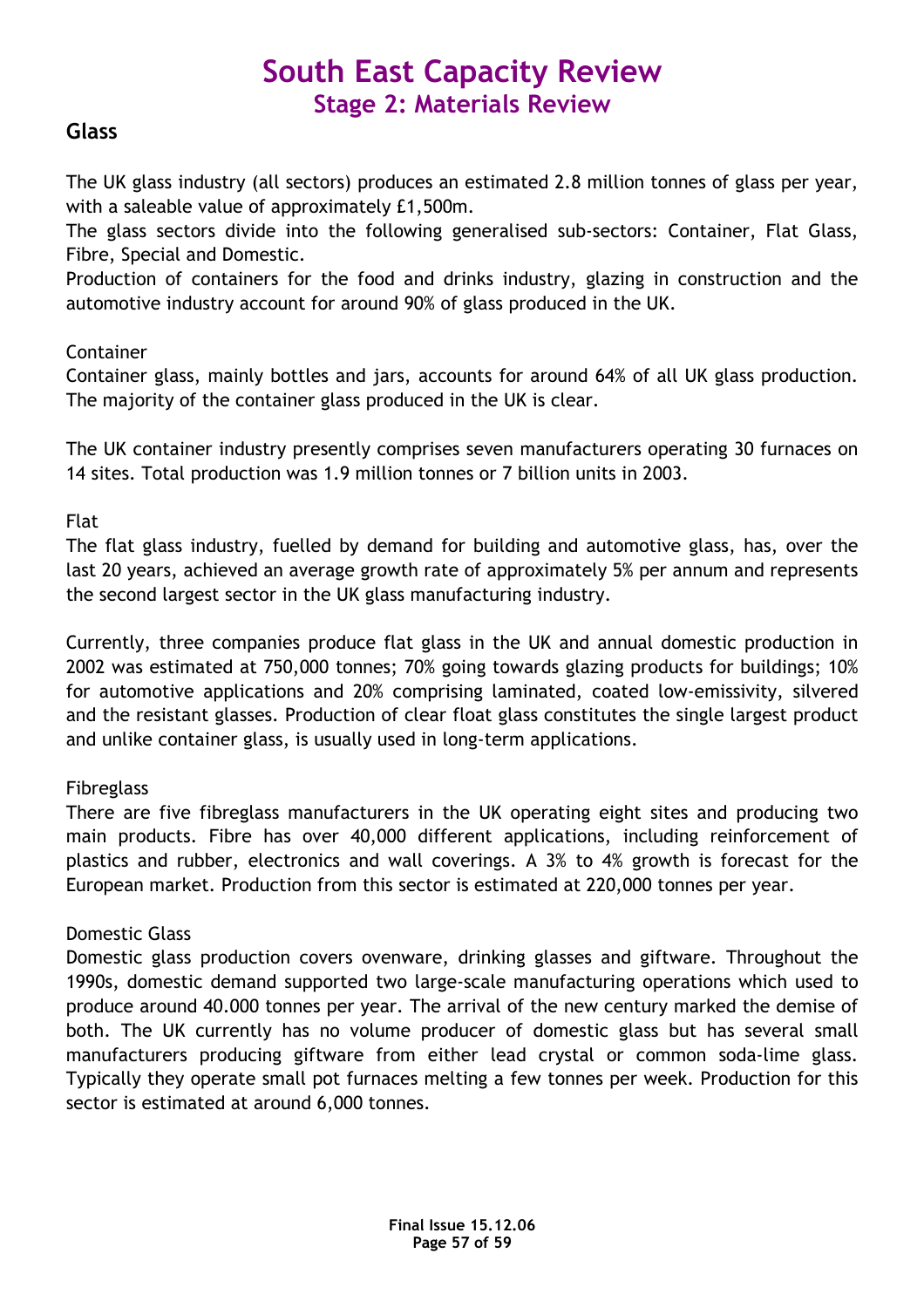### Special Glass

Special Glass covers an extremely diverse group - lighting, television tubes, oven hobs, optical, medical and scientific. Production capacities range from large 200 tonne per day furnaces to specialist melters producing a few kg per week.

The sector comprises some 13 operators with a combined output of around 150,000 tonnes per year, having a sales value of approx £200m.

### Other Information

Data reveals a net flow of 3.6 million tonnes of glass within the UK economy; some 2.8 million tonnes is domestically produced, with net imports contributing a further 800,000 tonnes.

Sand, limestone and soda ash are the principal virgin raw materials used by the industry. Approximately 2.5 million tonnes of these minerals were used by the industry in addition to the 850,000 tonnes of recycled glass that is actually remelted.

The industry is not a large user of water, average consumption being slightly in excess of 1.0m3 for each tonne of glass produced.

Glass manufacture is an energy-intensive process and the UK industry consumes approximately 8.6 GWh of energy; 80% of this is natural gas - the majority of which is used to fire the high-temperature furnaces.

As the industry can recycle almost all of its own rejected production, very little solid waste is produced. Furnace rebuilds produce a large amount of refractory waste but this in turn can be recycled and a typical furnace has a life in excess of 10 years.

### Current State of Market

The UK container glass market has experienced a 3.5% decline during the first six months of 2005 due to a decrease in demand from UK and overseas manufacturers. In addition we are seeing the continuation of a trend, which has emerged over the last 10 years, towards increased consolidation of the major players in the UK glass industry. This has led to uncertainty for some of the industry's larger customers who have previously had a choice of two suppliers for their high volume orders but now may only have one following the latest consolidation. Quinn Glass is also entering the arena with additional capacity targeted at high volume drinks customers who can take advantage of its filling and warehousing facilities.

Added to the market conditions the sharp rise in gas prices and the 'knock-on' impacts on raw material and other costs is compounded with already significantly increased costs resulting from global supply and demand issues, oil prices and the challenges posed by the ever increasing regulatory burden. 2005 witnessed a number of businesses announcing redundancy programmes and nearly one thousand jobs have been lost to the industry in the last quarter, the closure of four glassmaking facilities and one business entering administration.